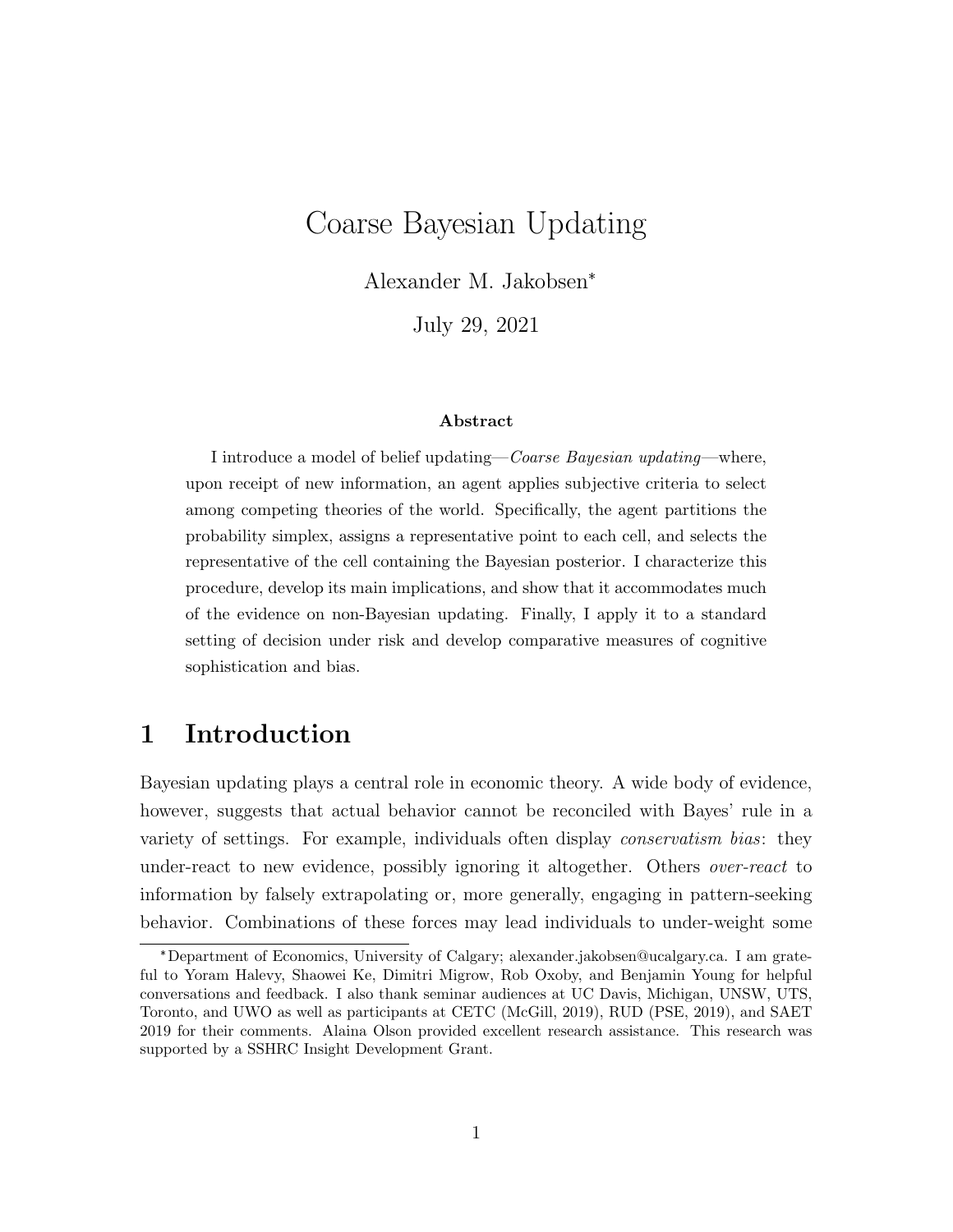

Figure 1: Coarse Bayesian Updating. In this example, there are three feasible beliefs (solid dots). The point  $\mu^e$  is the prior. After observing a signal, the agent determines which cell of the partition contains the Bayesian posterior  $\hat{\mu}$ , then adopts the representative of that cell (in this case,  $\mu'$ ) as his new belief.

signals while over-weighting others. In this paper, I introduce and analyze a simple generalization of Bayesian updating—Coarse Bayesian updating—accommodating these, and other, behavioral tendencies.

At its core, Coarse Bayesian updating is a model of bounded rationality stemming from a single key assumption: agents simplify the world by considering only a subset of the probability space. In particular, a Coarse Bayesian agent is characterized by a partition of the set of probability distributions over a state space, together with a representative distribution for each cell of the partition. One of the distributions is the prior. After observing a signal, the agent determines which cell contains the Bayesian posterior and adopts the representative of that cell as his posterior belief (see Figure 1). Since realized posteriors typically differ from their Bayesian counterparts, Coarse Bayesians may exhibit over-reaction, under-reaction, or other biases depending on the signal, the shape of the partition, and the positions of representative distributions within their cells.

The model can be interpreted in different ways. First, one might view the representative distributions as competing *theories of the world* and the partition as the agent's criteria, or *standard of proof*, for selecting among them. In this interpretation, agents correctly assess the informational content of signals and decide which, if any, competing theory ought to replace their prior. Given that the agent entertains a restricted set of theories, the procedure is a minimal deviation from Bayes' rule: the agent must have some criteria for choosing among feasible theories, and will adopt a given theory if it coincides with the Bayesian posterior.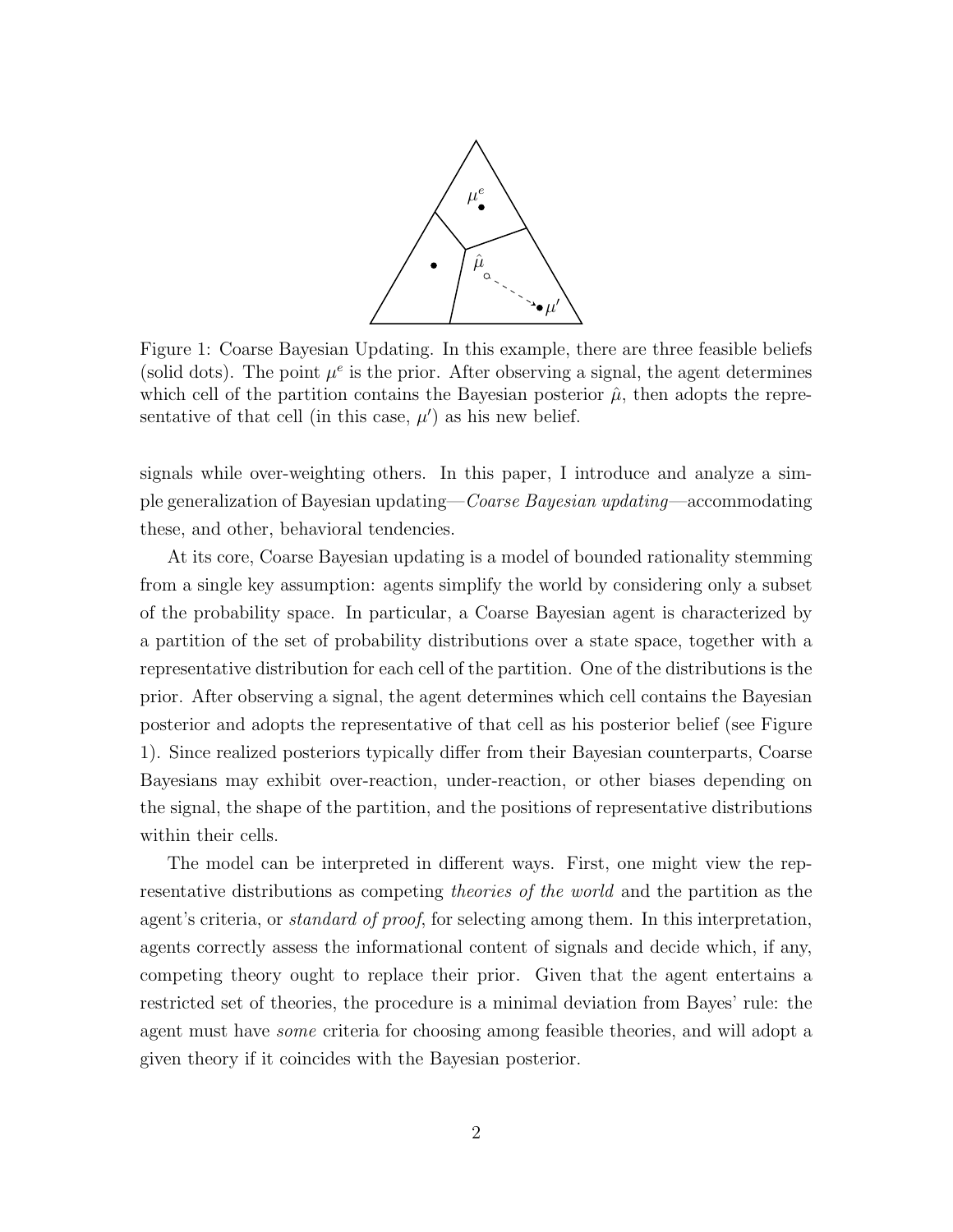Second, the procedure can be interpreted as an approximation to Bayes' rule. This captures situations where agents are cognitively constrained and cannot distinguish between beliefs within a given cell, approximating them instead by the representative point. Thus, the partition represents the agent's computational ability.

Third, one can interpret Coarse Bayesian behavior as the result of *signal distortion*, where the agent mentally transforms the observed signal before applying Bayes' rule. In this interpretation, violations of Bayes' rule are the result of imperfect perception or attention (not necessarily computational ability).

Finally, Coarse Bayesian updating can be interpreted as a form of categorical thinking. Here, each cell of the partition represents a category of beliefs, and the representative of a cell an "archetype" of that category. The agent uses available information to select a category, then adopts the archetype of that category. This interpretation can also be applied at the level of signals: the agent groups signals into categories, and updates beliefs based on the category of the realized signal.

In all cases, the parameters of the model are subjective characteristics of the individual: two Coarse Bayesians may differ in their sets of feasible beliefs, their partitions, or both. In contrast to the canonical framework of Savage (1972), then, Coarse Bayesians exhibit subjectivity not only in their prior beliefs, but also in their criteria for revising those beliefs. Some agents may tend to disregard evidence while others falsely extrapolate from it; some might be biased in favor of a particular theory, while others seek to discredit it. Even with a common prior, compelling evidence in the eyes of one agent may be completely unpersuasive for another, or result in radically different posterior beliefs. In general, Coarse Bayesians may disagree on the strength of evidence required to adopt a particular belief, or on the set of admissible beliefs to begin with, so that a given piece of evidence may yield (or magnify) disagreement among individuals.

Section 2 provides a simple characterization of the updating procedure. I take as primitive a finite, exogenous state space and an updating rule specifying an individual's beliefs at every possible signal. In my framework, signals represent messages that can be generated by stochastic information structures. Thus, a signal is a profile of numbers representing likelihoods of the associated message being generated in different states. By employing such primitives, the model is readily adaptable to any standard economic or game-theoretic setting.

The characterization involves three testable assumptions on the updating rule,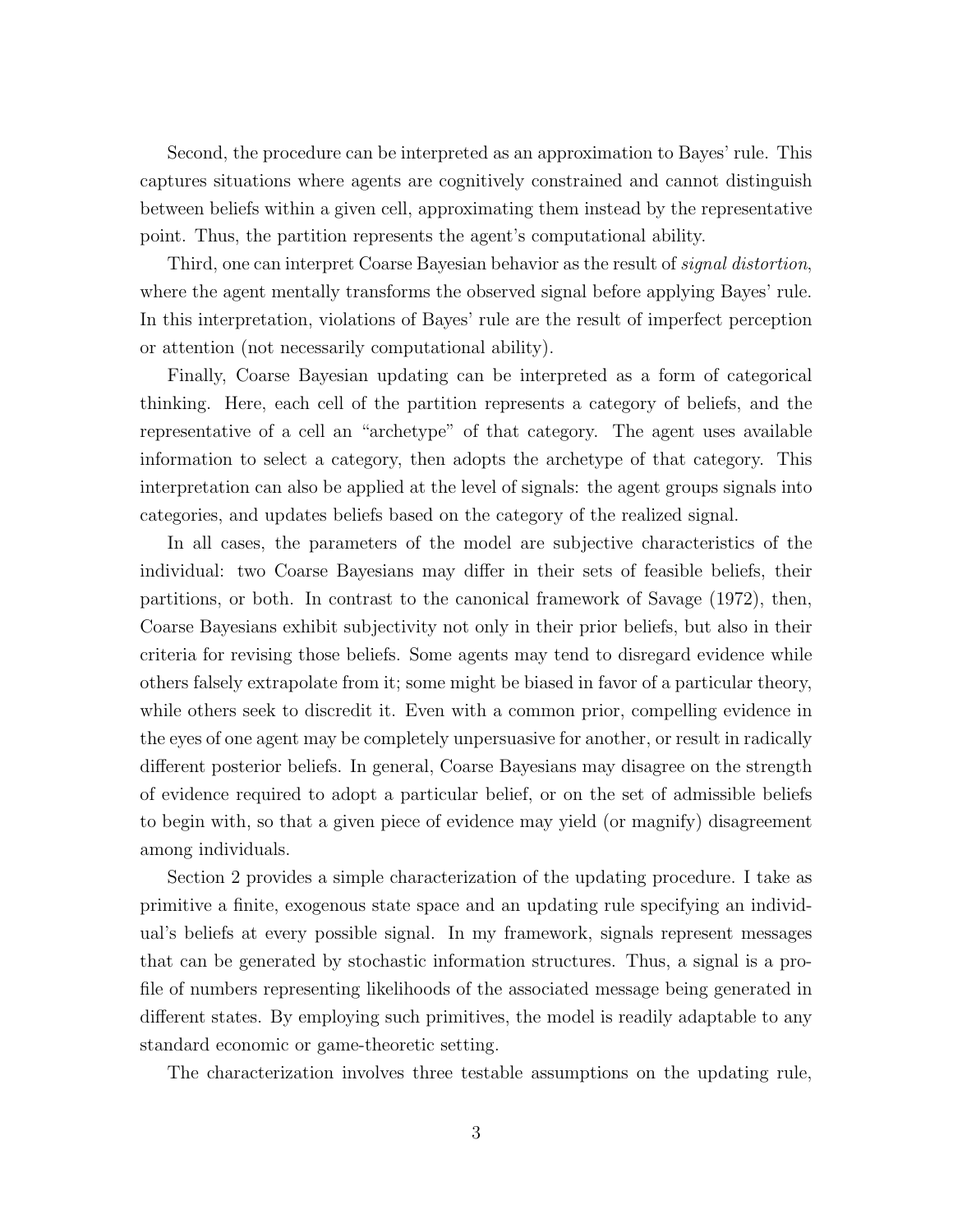each capturing some feature of "rational" Bayesian behavior. The first, *Homogeneity*, states that beliefs are invariant to scalar transformations of signals. Thus, like Bayes' rule, Coarse Bayesian updating rules only depend on the likelihood ratios of the observed signal. Second, *Cognizance* states that if two signals result in the same belief, then so does a "garbled" signal indicating that one of those signals was generated. A natural interpretation of this assumption is that the agent understands, or is cognizant of, his own updating procedure: if he is uncertain about which of two signals was generated, but recognizes that each would lead to the same posterior belief, then he adopts that belief. Finally, *Confirmation* states that if a signal exactly supports (or confirms) some feasible belief, then the updating rule associates that belief to the given signal. Theorem 1 establishes that an updating rule has a Coarse Bayesian representation if and only if it is Homogeneous, Cognizant, and Confirmatory. Moreover, the associated partition, representative elements, and prior are unique.

Section 3 explores the main implications of Coarse Bayesian updating and examines connections to related models and evidence. In section 3.1, I discuss evidence on biased belief updating and demonstrate how Coarse Bayesian models can accommodate such behavior. In addition to under- and over-reaction, I show how Coarse Bayesians may exhibit "motivated" belief updating, limited perception, extreme-belief aversion, or susceptibility to logical fallacies. Section 3.2 examines the relationship to "paradigm shifts," including the Hypothesis-Testing model of Ortoleva (2012). In particular, I examine whether Coarse Bayesians can be represented as Bayesians with second-order priors. I show that such models, dubbed *Maximum-Likelihood* updating rules, intersect the class of Coarse Bayesian rules but that neither class subsumes the other—unless there are exactly two states, in which case every Coarse Bayesian rule can be expressed as a Maximum-Likelihood rule. Finally, section 3.3 explores some basic properties of the model in dynamic settings. I show that, unlike Bayesians, most Coarse Bayesians are sensitive to the way signals are pooled and ordered.

Section 4 applies the model to a standard setting of decision under risk. In particular, I analyze how Coarse Bayesians value information (Blackwell experiments) when faced with menus of actions with state-dependent payoffs. I show that a Coarse Bayesian's ex-ante value of information can be expressed in a familiar posteriorseparable form, then establish that, unlike Bayesians, Coarse Bayesians typically exhibit violations of the Blackwell (1951) information ordering—they need not assign higher ex-ante value to more informative experiments.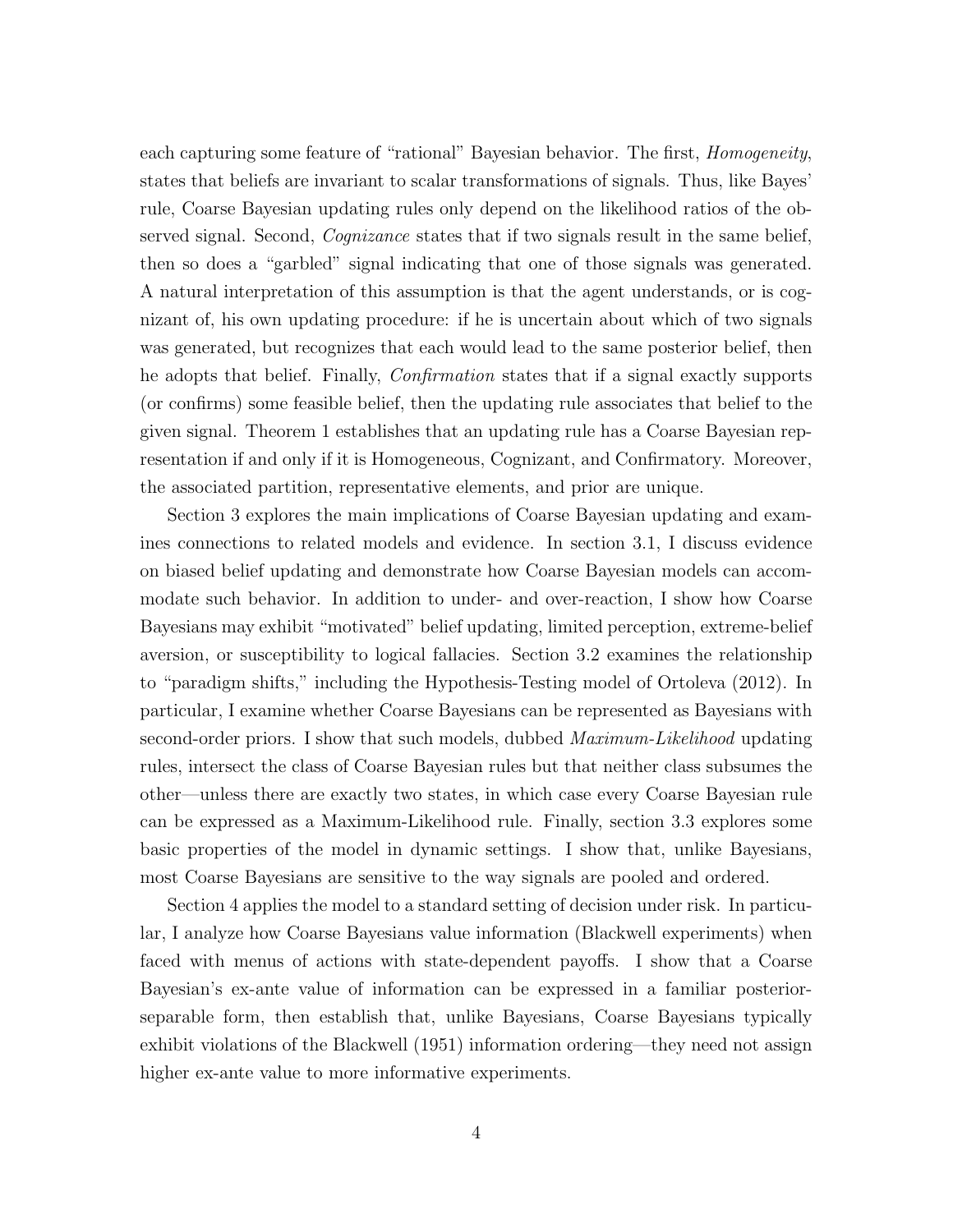In section 4.2, I examine how a Coarse Bayesian's value of information changes as he becomes "more Bayesian." I consider three such orderings. First, an agent is more sophisticated if he employs a finer partition and a larger set of feasible posteriors. I show that more-sophisticated agents are characterized by heightened responsiveness to information, as captured by ex-ante value of information. Second, an agent is more biased than another if his updating rule exhibits larger distortions away from Bayesian posteriors. I show that greater bias is characterized by greater susceptibility to harmful exploitation in that worst-case losses (relative to a Bayesian) increase as bias increases. Neither greater sophistication nor lower bias imply that the agent is better off at all menus or signal realizations. The final result, therefore, shows that such welfare enhancements require the agent to be perfectly Bayesian on a larger subset of signal realizations, making the agent both more sophisticated and less biased.

Throughout the paper, my focus is on the general class of Coarse Bayesian representations and their properties. In particular, I do not take a stance on where partitions or representative elements "come from," viewing them instead as subjective (but identifiable) characteristics of an individual, much like subjective prior beliefs. There are several ways to go about endogenizing the parameters by adding assumptions about the decision problem(s) agents expect to face, the signaling structure, and costs or constraints on the fineness of the updating rule (for example, a bound on the number of cells in the partition). The results of section 4.2 suggest a slightly different approach may be valuable: rather than solving for an optimal updating rule in the context of a specific environment, one may prefer a more robust objective (characterized by the bias ordering, for example) accommodating uncertainty about the environment. I discuss this at the end of section 4.2.

### 1.1 Related Literature

Economists and psychologists have developed a large body of research documenting systematic violations of Bayesian updating; early contributions include Kahneman and Tversky (1972), Tversky and Kahneman (1974), and Grether (1980). As seen in the surveys of Camerer (1995), Rabin (1998), and Benjamin (2019), there is substantial variation in both the patterns of behavior displayed by subjects and the settings in which experiments are carried out. For example, studies differ in whether subjects observe individual pieces of information or larger samples (or sequences) of evidence;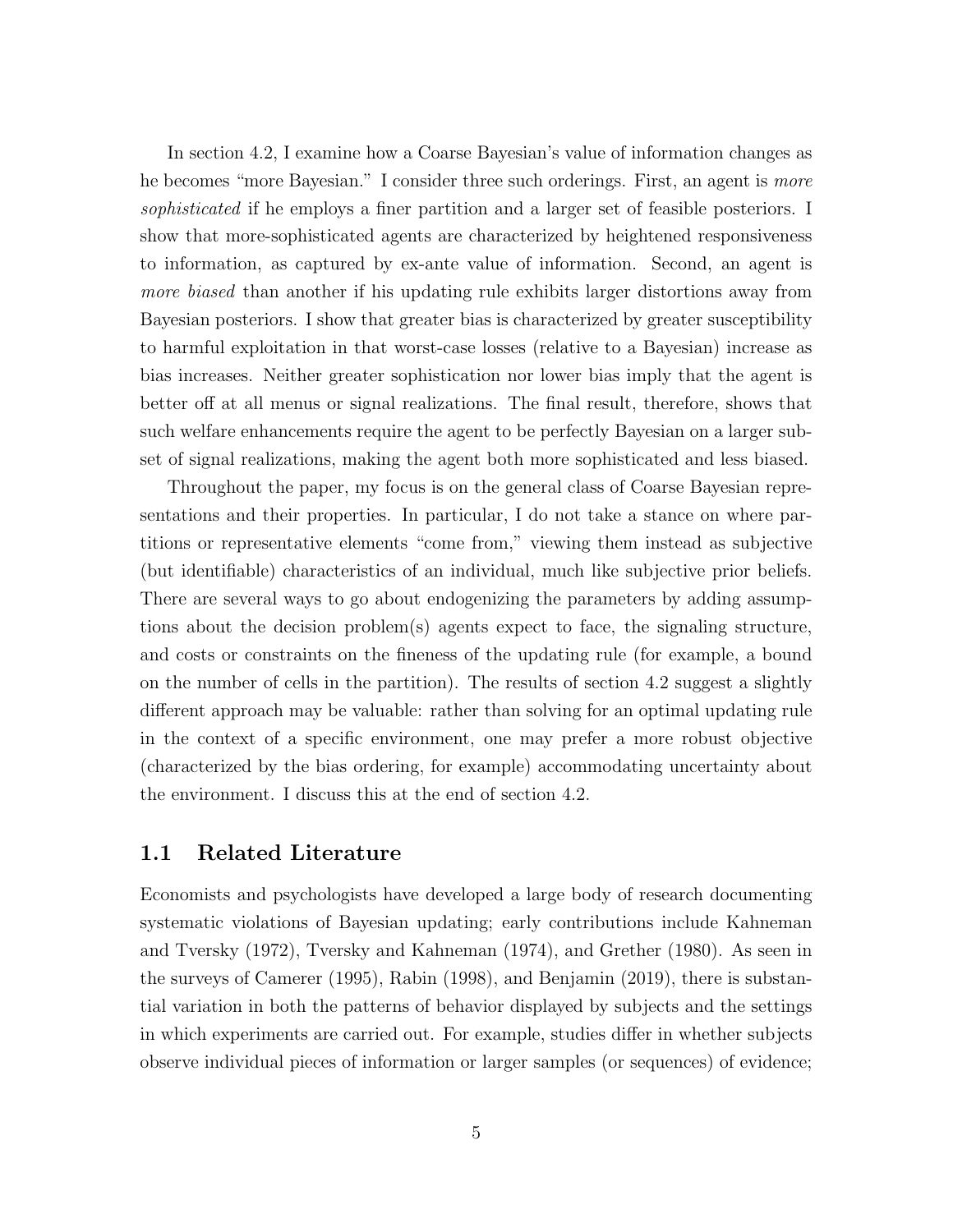whether prior beliefs are objectively induced or subjectively formed by participants; whether choices are incentivized with monetary rewards; and how problems and information are framed.

Motivated by this evidence, several authors have developed models to better understand the mechanisms behind, and consequences of, non-Bayesian updating. Models focusing on implications of biased updating are typically cast in simplified frameworks (eg, two states of the world; particular protocols or functional form assumptions), or involve non-standard elements like ambiguous signals or framing effects. See, among others, Barberis et al. (1998), Fryer et al. (2019), Gennaioli and Shleifer (2010), Rabin and Schrag (1999), and Mullainathan et al. (2008). My emphasis, particularly in sections 3 and 4, is on implications that are reasonably independent of any particular application. As such, I employ standard primitives (a finite state space; stochastic information structures; general decision problems) that can be adapted to any economic model.

Decision theorists have developed axiomatic approaches to non-Bayesian updating. Kovach (2020), for example, develops a model of conservative updating. Epstein (2006) provides a model of non-Bayesian updating accommodating under-reaction, over-reaction, and other biases; Epstein et al. (2008) extend this model to an infinitehorizon setting. Zhao (2016) axiomatizes an updating rule for signals indicating that one event is more likely than another. Like these contributions, my paper takes a general approach and characterizes behavior axiomatically. My model is not targeted toward a specific bias or application, but provides a general framework for behavior that can accommodate much of the evidence.

Three studies are especially relevant to Coarse Bayesian updating. First, the hypothesis testing model introduced and axiomatized by Ortoleva (2012) posits that agents apply standard Bayesian updating except when news is sufficiently "surprising," in which case a maximum-likelihood criterion is applied using a second-order prior. Specifically, an agent applies Bayes' rule if the prior probability of the signal exceeds a threshold  $\varepsilon \geq 0$ ; otherwise, the agent updates a second-order prior via Bayes' rule and selects a belief of maximal probability under the revised secondorder beliefs. In section 3, I show that Coarse Bayesian updating can accommodate similar behavior, and compare Coarse Bayesian updating rules to a general class of Maximum-Likelihood updating rules. I show that Coarse Bayesian rules can be expressed as Maximum-Likelihood rules if there are only two states but that, in general,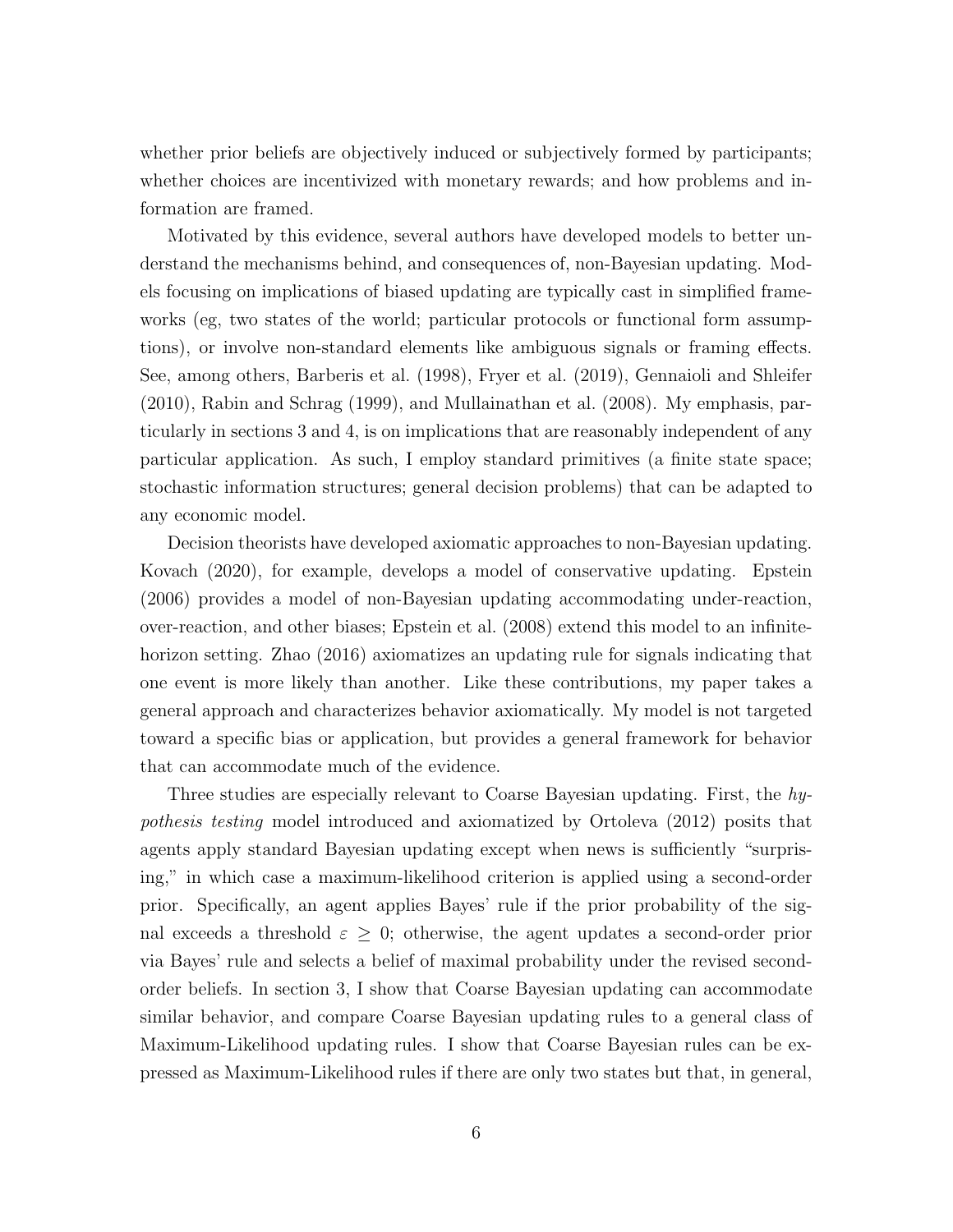neither category subsumes the other. Notably, Maximum-Likelihood rules may violate the Confirmation property—perfect evidence for a candidate belief does not guarantee that that belief is selected.

Second, Wilson (2014) studies optimal updating rules for a boundedly rational agent facing a binary decision problem and a stochastic sequence of signals. There are two states, and the agent has limited memory: only  $K$  memory states are available. In an optimal protocol, each memory state is associated with a convex set of posterior beliefs and a representative distribution for that set; if an interim Bayesian posterior belongs to some cell, then the representative of that cell is adopted as the agent's belief. Thus, the optimal protocol emerging from Wilson's model can be represented as a (dynamic) Coarse Bayesian updating procedure. Naturally, the parameters of this representation—cells and their representative points—depend on features of the environment like the signal structure, the stakes of the decision problem, and the bound K. Like standard Bayesian updating, Coarse Bayesian updating procedures do not depend on any factors other than the informational content of realized signals. I do not require Coarse Bayesian representations to be optimal in any sense, nor do I impose cognitive bounds such as a restriction on the number of cells. As illustrated in section 3, this allows the model to capture a wide range of documented behavior, including, for example, Bayesian updating except when signals are too "extreme."

Third, a working paper, Mullainathan (2002), develops a model of categorical thinking. Agents in this model follow a procedure similar to Coarse Bayesian updating where feasible posteriors represent categories and the mapping from Bayesian posteriors to categories is determined by a partition of the simplex. A key difference is that Mullainathan's partition is derived from the set of feasible posteriors: given a set of feasible posteriors, an optimality condition similar in spirit to maximization of a likelihood function is used to select a posterior. The resulting partition has convex cells, as in a Coarse Bayesian representation, but cells need not contain their representative elements. In other words, behavior in this model need not satisfy Confirmation—see appendix C for an explicit example.

## 2 Model

Let  $\Omega = \{1, \ldots, N\}$  denote a finite set of  $N \geq 2$  states and  $\Delta$  the set of probability distributions over  $\Omega$ . A distribution  $\hat{\mu} \in \Delta$  assigns probability  $\hat{\mu}_{\omega}$  to state  $\omega \in \Omega$ . Let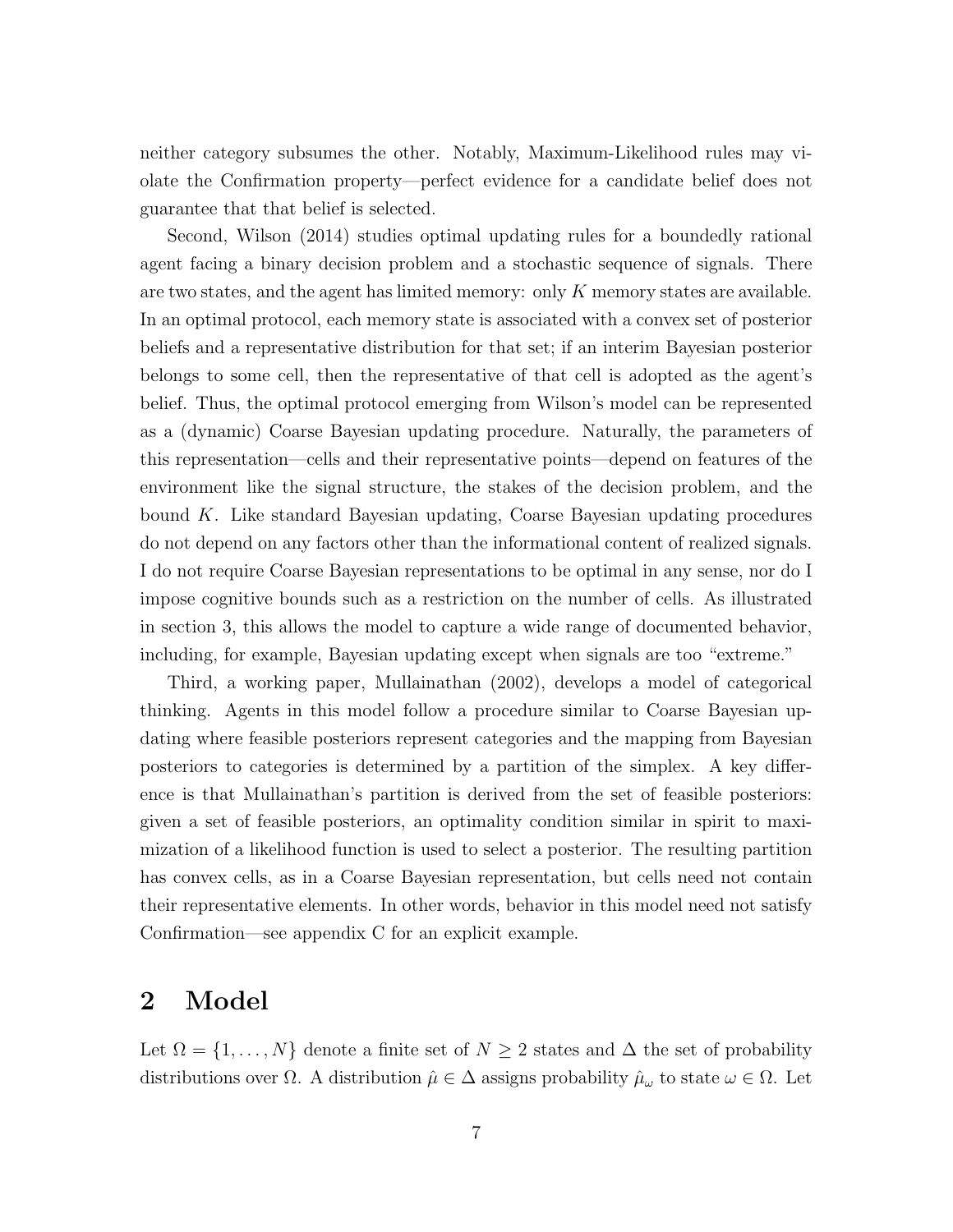

Figure 2: Three representations of an experiment  $\sigma = [r, s, t]$ .

 $\Delta^0$  denote the interior of  $\Delta$ . If  $N = 2$ , the interval [0, 1] of values  $\hat{\mu}_1$  represents  $\Delta$ .

An experiment is a matrix with N rows and entries in  $[0, 1]$  such that each row is a probability distribution and each column has a nonzero entry. Columns represent messages that might be generated, and rows state-contingent probability distributions over messages. Let  $\mathcal E$  denote the set of all experiments, with generic element  $\sigma$ .

As in Jakobsen (2020), a **signal** is a profile  $s = (s_{\omega})_{\omega \in \Omega} \in [0,1]^{\Omega}$  such that  $s_{\omega} \neq 0$ for at least one state  $\omega$ . Let S denote the set of all signals, and endow S with the standard Euclidean metric. Intuitively, a signal s represents a column (message) of some experiment, and  $s_{\omega}$  the likelihood of the message being generated in state  $\omega$ . The notation  $s \in \sigma$  indicates that s is a column of  $\sigma$ . I reserve e to denote the uninformative signal; that is,  $e \in S$  and  $e_{\omega} = 1$  for all  $\omega \in \Omega$ . Note that e qualifies as an experiment. Using the notation of signals, any experiment can be viewed as a collection (matrix) of signals, as a series of state-contingent distributions over signals, or as a collection of points in S that sum to e; see Figure 2.

For profiles  $v = (v_\omega)_{\omega \in \Omega}$  and  $w = (w_\omega)_{\omega \in \Omega}$  of real numbers, let  $vw := (v_\omega w_\omega)_{\omega \in \Omega}$ denote the profile formed by multiplying v and w component-wise. Similarly, if  $w_\omega > 0$ for all  $\omega$ , let  $v/w := (v_\omega/w_\omega)_{\omega \in \Omega}$ . The dot product of v and w is given by  $v \cdot w :=$  $\sum_{\omega \in \Omega} v_{\omega} w_{\omega}$ . The notation  $v \approx w$  indicates that  $v = \lambda w$  for some  $\lambda > 0$ , where  $\lambda w := (\lambda w_{\omega})_{\omega \in \Omega}$  is the scalar product of  $\lambda$  with w. The standard Euclidean norm of v is denoted  $||v||$ .

For  $\hat{\mu} \in \Delta$  and  $s \in S$  where  $s\hat{\mu} \neq 0$ , let  $B(\hat{\mu}|s) := \frac{s\hat{\mu}}{s \cdot \hat{\mu}} \in \Delta$  denote the **Bayesian** posterior of  $\hat{\mu}$  at s. Finally, an updating rule is a function  $\mu : S \to \Delta$  assigning probability distributions  $\mu^s := \mu(s) \in \Delta$  to signals  $s \in S$ . I assume  $\mu^e$ , the **prior**, has full support.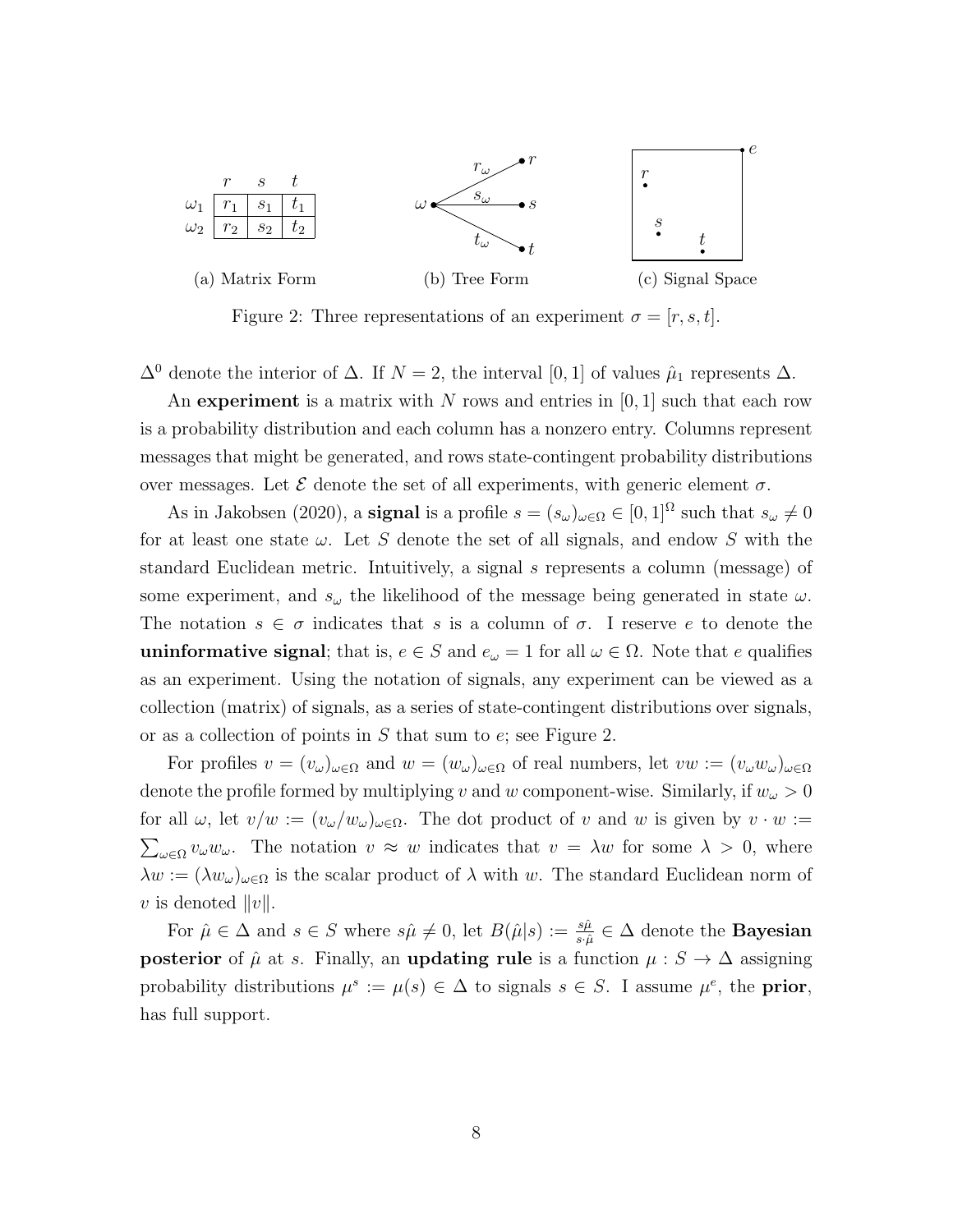#### 2.1 Coarse Bayesian Representations

Consider an agent whose behavior is summarized by an updating rule  $\mu : S \to \Delta$ where  $\mu^e$  has full support. The interpretation is that  $\mu^s$  is the agent's posterior belief conditional on observing signal  $s<sup>1</sup>$ . In general, any updating behavior can be explained by some updating rule. The purpose of this section is to establish that Coarse Bayesian updating is characterized by three testable assumptions on  $\mu$ , each capturing some aspect of "rational" information processing. The first assumption is:

#### Assumption 1 (Homogeneity). If  $s \approx t$ , then  $\mu^s = \mu^t$ .

Homogeneity requires the agent's analysis of a signal  $s$  to depend only on the likelihood ratios  $s_{\omega}/s_{\omega'}$ . This is a key feature of standard Bayesian updating:  $B(\mu^{e}|s) =$  $B(\mu^e|\lambda s)$  whenever  $\lambda > 0$  and  $\lambda s \in S$ . An implication of this assumption is that the agent is not susceptible to certain types of framing effects. For example, whether information is stated in terms of frequencies or likelihoods has no effect on the agent's cognitive process.

By Homogeneity, the notation  $\mu^s$  can be extended to all non-zero profiles  $\tilde{s}$  such that  $\tilde{s}_{\omega} \geq 0$  for all  $\omega$  because such profiles can be scaled by a factor  $\lambda > 0$  to yield a signal  $\lambda \tilde{s} \in S$ . This will be convenient for expressing the remaining assumptions.

### Assumption 2 (Cognizance). If  $\mu^s = \mu^t$ , then  $\mu^{s+t} = \mu^s$ .

Cognizance states that if signals  $s$  and  $t$  result in the same posterior belief, then the agent adopts that belief if he knows that either s or t has realized. This interpretation stems from the fact that  $s + t$  is a "garbled" signal indicating that either s or t was generated. Thus, an interpretation of Cognizance is that the agent understands his own updating rule: if he knows that one of two signals was generated and realizes that either one would lead him to the same posterior belief—that is, if he is cognizant of his own updating procedure—then he ought to adopt that belief. Although Cognizance is mainly motivated by normative considerations, it is also potentially important in applications. For example, section 4 studies how Coarse

<sup>&</sup>lt;sup>1</sup>Note that updating rules condition beliefs on signal realizations s but not on experiments  $\sigma$ . In practice, a signal must be generated by an experiment, in which case one may wish to denote posterior beliefs by  $\mu^{(\sigma,s)}$  where  $s \in \sigma$ . Like Bayesian updating, however, Coarse Bayesian updating depends on s but not the other columns of  $\sigma$ . To minimize notation, I have omitted the underlying experiment(s)  $\sigma$ .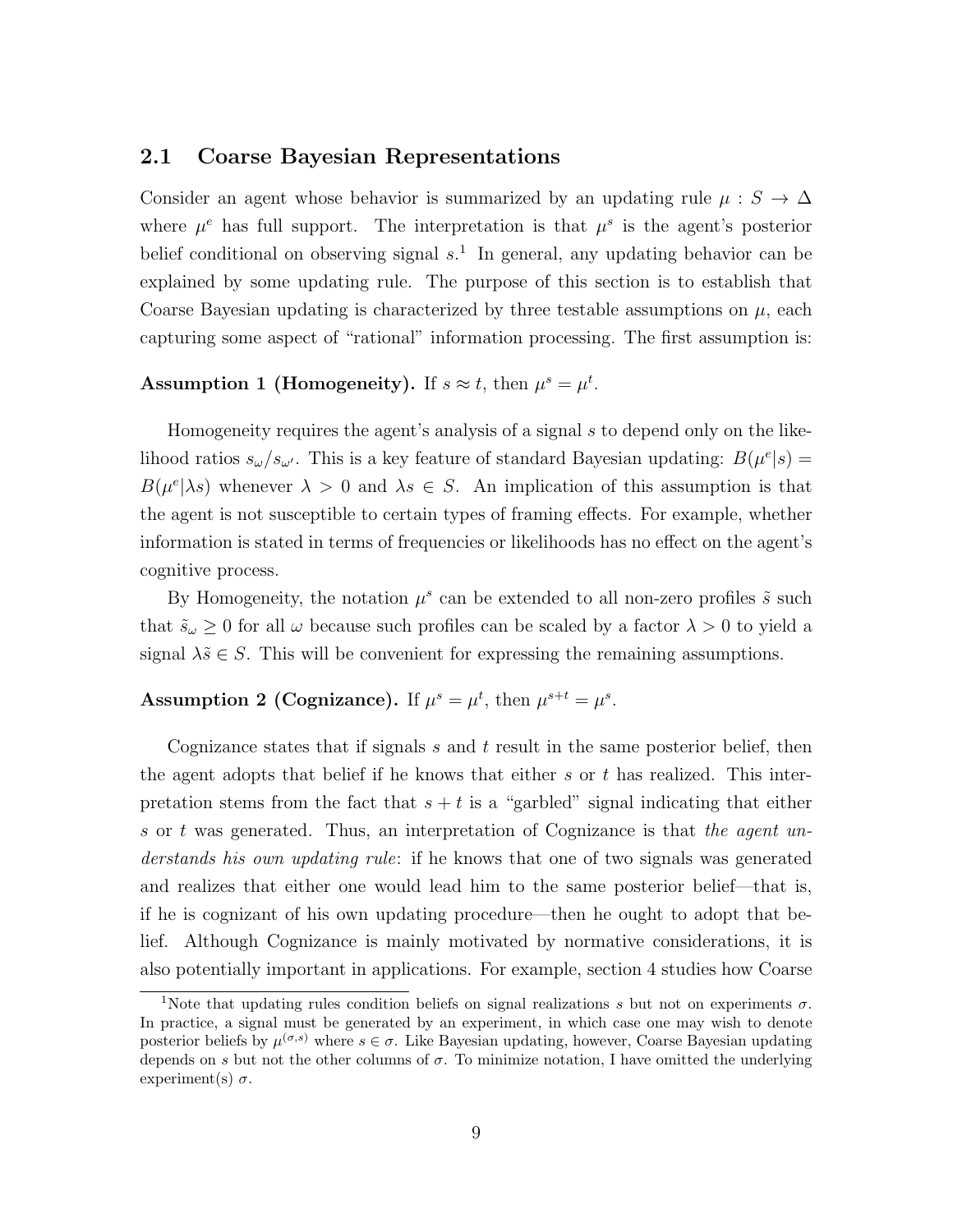Bayesians value information. This involves ex-ante rankings of information structures that rely on correct forecasts about updating behavior. For such exercises to make sense, an assumption like Cognizance is required.

### **Assumption 3 (Confirmation).** For all  $s, \mu^{\mu^s/\mu^e} = \mu^s$ .

To understand Confirmation, observe that for any  $s, \mu^s$  is a feasible posterior because it is in the range of the updating rule. Moreover, any signal  $t \approx \mu^s/\mu^e$ satisfies  $B(\mu^e|t) = \mu^s$ . Thus, Confirmation states that if a signal t exactly supports (or confirms) a feasible posterior, then the agent adopts that posterior after observing t. Although quite intuitive and normatively appealing, this property is not always satisfied by some closely-related models—see section 3.2 and appendix C.

**Theorem 1.** An updating rule  $\mu$  is Homogeneous, Cognizant, and Confirmatory if and only if there is a partition P of  $\Delta$  and a profile  $\mu^P = (\mu^P)_{P \in \mathcal{P}}$  of distributions such that

- (i) each cell  $P \in \mathcal{P}$  is convex,
- (ii)  $\mu^P \in P$  for all  $P \in \mathcal{P}$ , and
- (iii) for all  $s \in S$ ,  $B(\mu^{e}|s) \in P$  implies  $\mu^{s} = \mu^{P}$ .

Such a pair  $\langle \mathcal{P}, \mu^{\mathcal{P}} \rangle$  is a **Coarse Bayesian Representation** of  $\mu$ . If  $\langle \mathcal{Q}, \mu^{\mathcal{Q}} \rangle$  is another Coarse Bayesian Representation of  $\mu$ , then  $\mathcal{P} = \mathcal{Q}$  and  $(\mu^P)_{P \in \mathcal{P}} = (\mu^Q)_{Q \in \mathcal{Q}}$ .

*Proof.* First, observe that if  $\alpha, \beta \geq 0$  and  $s, t, \alpha s + \beta t \in S$ , then

$$
B(\mu^{e}|\alpha s + \beta t) = \frac{(\alpha s + \beta t)\mu^{e}}{(\alpha s + \beta t) \cdot \mu^{e}}
$$
  
= 
$$
\frac{\alpha s \cdot \mu^{e}}{(\alpha s + \beta t) \cdot \mu^{e}} \frac{s\mu^{e}}{s \cdot \mu^{e}} + \frac{\beta t \cdot \mu^{e}}{(\alpha s + \beta t) \cdot \mu^{e}} \frac{t\mu^{e}}{t \cdot \mu^{e}}
$$
  
= 
$$
\frac{\alpha s \cdot \mu^{e}}{(\alpha s + \beta t) \cdot \mu^{e}} B(\mu^{e}|s) + \frac{\beta t \cdot \mu^{e}}{(\alpha s + \beta t) \cdot \mu^{e}} B(\mu^{e}|t). \tag{1}
$$

Thus,  $B(\mu^e|\alpha s + \beta t)$  is a convex combination of  $B(\mu^e|s)$  and  $B(\mu^e|t)$ ; the weight attached to  $B(\mu^{e}|s)$  is the prior probability of signal  $\alpha s$  given that either  $\alpha s$  or  $\beta t$  is generated. It is now straightforward to verify that if  $\mu$  has a Coarse Bayesian Representation, then Assumptions 1–3 are satisfied (Assumption 2 follows from equation (1) and convexity of cells  $P \in \mathcal{P}$ ).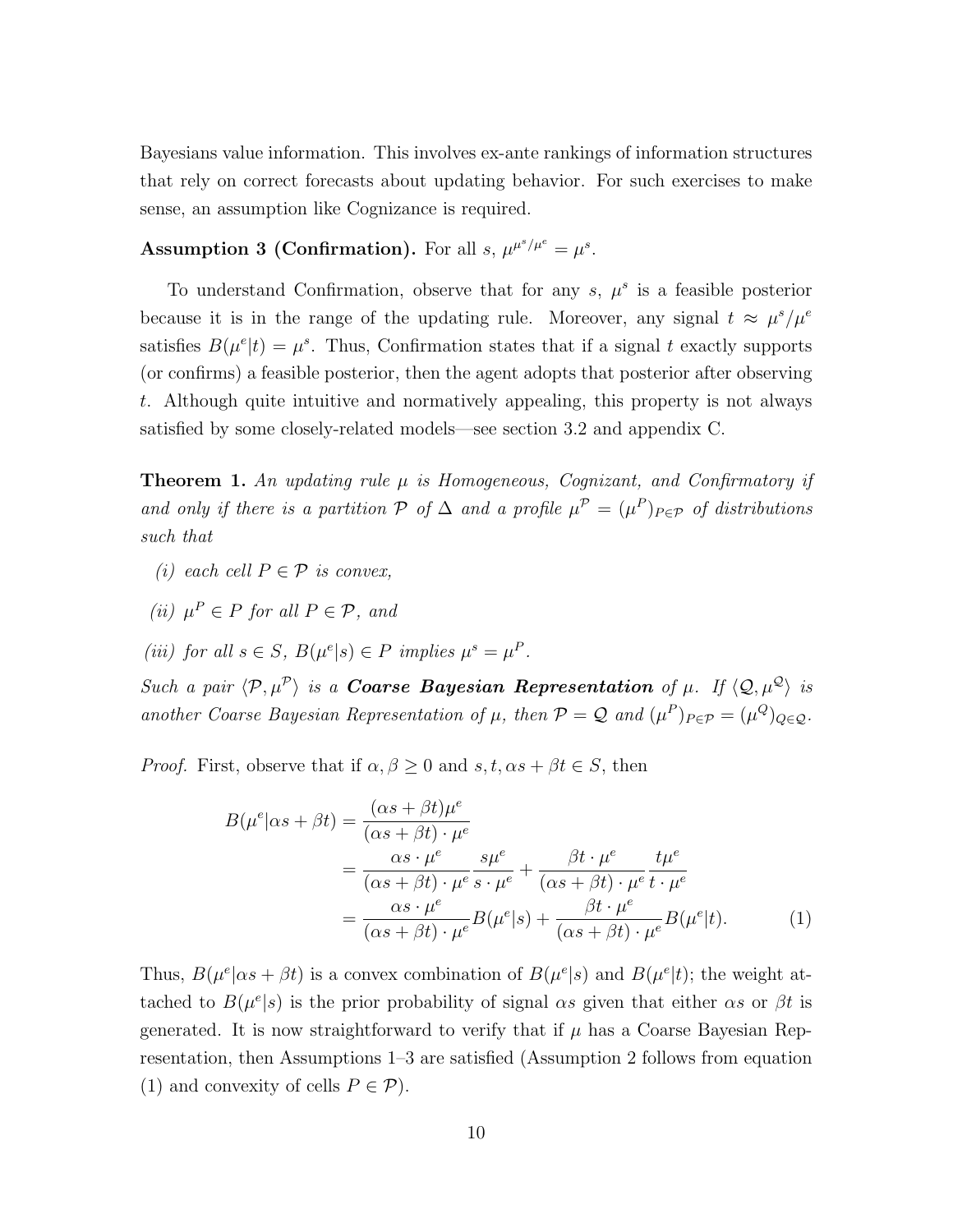For the converse, we construct a Coarse Bayesian Representation as follows. First, note that Homogeneity and Cognizance imply  $\mu$  is **Convex**: if  $\mu^s = \mu^t$  and  $\alpha \in [0, 1]$ , then  $\mu^{\alpha s + (1-\alpha)t} = \mu^s$ . It follows that  $\mu$  is measurable with respect to a partition of S into convex cones. That is, there is a partition C of S such that (i)  $\mu^s = \mu^t$  if and only if there exists  $C \in \mathcal{C}$  such that  $s, t \in C$ , and (ii) every  $C \in \mathcal{C}$  is a convex cone: if  $s, t \in C$  and  $\alpha, \beta \geq 0$  such that  $\alpha s + \beta t \in S$ , then  $\alpha s + \beta t \in C$ . Every  $C \in \mathcal{C}$  can be identified with a subset of  $\Delta$  by letting  $P^C := \{B(\mu^e|s) : s \in C\}$ . Each set  $P^C$  is convex by equation (1) and the fact that sets  $C \in \mathcal{C}$  are convex cones. In addition,  $\mathcal{P} := \{P^C : C \in \mathcal{C}\}\$ is a partition of  $\Delta$  because  $B(\mu^e|s) = B(\mu^e|t)$  if and only if  $s \approx t$ , forcing s and t to belong to the same cone  $C \in \mathcal{C}$ . For each  $P \in \mathcal{P}$ , let  $\mu^P$  denote the unique distribution  $\hat{\mu}$  such that  $\mu^s = \hat{\mu}$  for all  $s \in C$ , where  $P = P^C$ . Cognizance implies  $\mu^s = \mu^P \in P$  whenever  $B(\mu^e | s) \in P \in \mathcal{P}$ . Uniqueness of  $\langle \mathcal{P}, \mu^P \rangle$  follows from uniqueness of  $\mathcal{C}$ .  $\Box$ 

Theorem 1 formalizes the concept of a Coarse Bayesian Representation and establishes that an updating rule has such a representation if and only if it is Homogeneous, Cognizant, and Confirmatory. Each of these testable assumptions expresses some feature of "rational" information processing—indeed, each assumption is satisfied by a standard Bayesian. Nonetheless, Coarse Bayesian updating accommodates a variety of behavioral biases and other violations of Bayes' rule.

Coarse Bayesian agents partition the probability simplex, assign a representative point to each cell, and adopt the representative of a cell as posterior if the Bayesian posterior belongs to that cell. There are several interpretations of such behavior.

- 1. Competing Theories. Here, the agent simplifies the world by considering a set of feasible theories (representative points), sets criteria (the partition) for switching between them, and analyzes signals to the extent necessary to determine whether a change is justified. Thus, the partition represents the agent's subjective "standard of proof" for selecting among competing theories.
- 2. Limited Computation. Rather than careful deliberation over competing theories, Coarse Bayesian behavior may reflect limited ability to process information: unable to distinguish between posteriors in a given cell, the agent lumps them together with the representative point. Thus, the representation serves as a simplifying heuristic or approximation to Bayes' rule.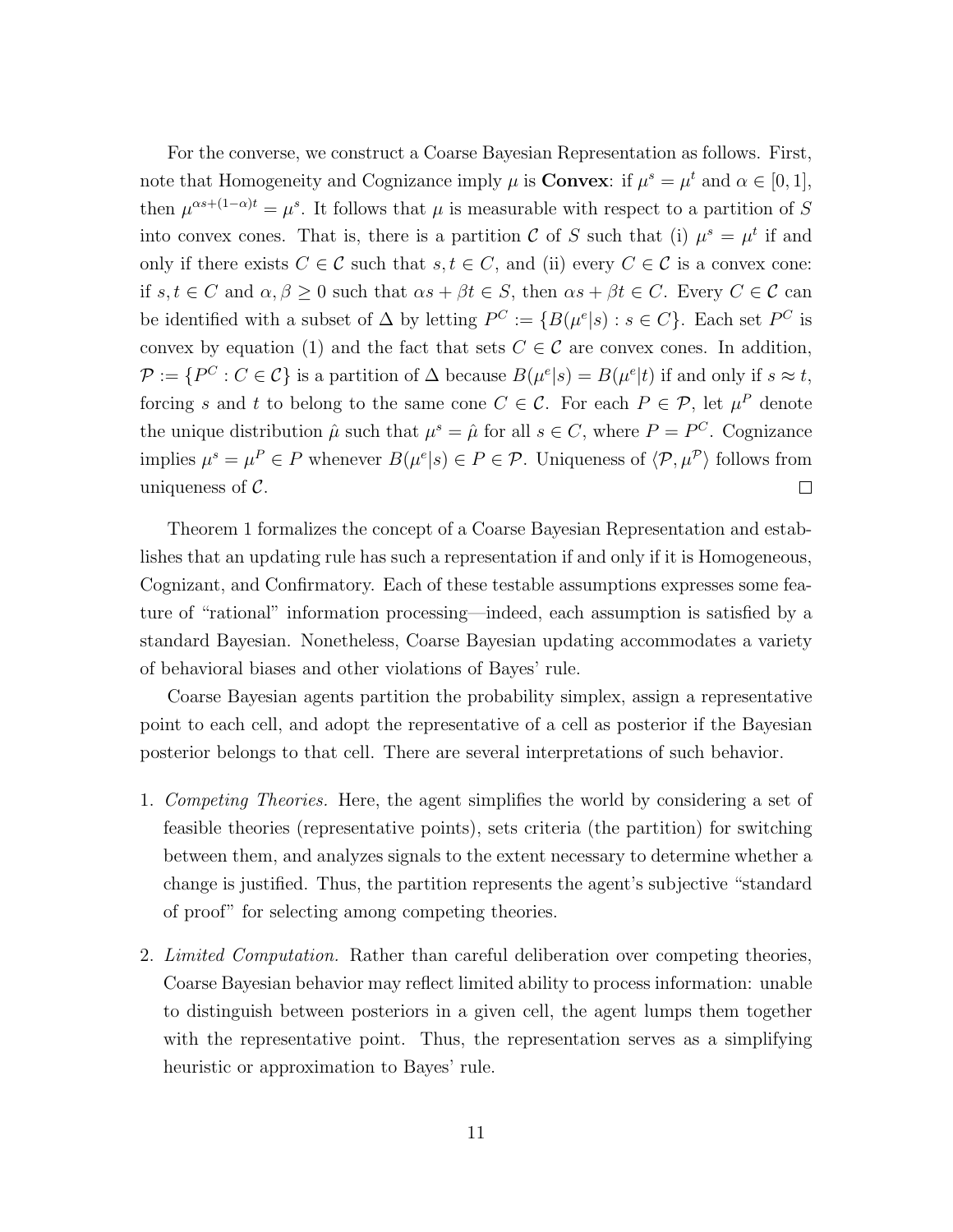- 3. Signal Distortions. Similarly, one might interpret the procedure as the result of signal distortion: to update beliefs, the agent mentally transforms signals before applying Bayes' rule. Thus, apparent deviations from Bayes' rule are the result of imperfect perception or attention (not necessarily computational constraints). In appendix B, I formalize such a procedure and establish its equivalence to Coarse Bayesian updating.
- 4. Categorical Thinking. In this interpretation, the agent reasons about categories of beliefs, each represented by a cell of the partition. The representative point of a cell is an "archetype" of that category. When information arrives, the agent determines which category applies and adopts its archetype as posterior. Again, such agents need not fully compute Bayesian posteriors—they only glean enough information from a signal to figure out which category contains the Bayesian posterior. Signal distortion rules can also be interpreted as a form of categorical thinking: agents classify signals into categories, and update based on archetypes of those categories.

In each case, the parameters of the representation are subjective *characteristics of* the individual: agents may differ in their priors, partitions, or representative points. In the same way that standard Bayesian theories are agnostic about the source of one's prior beliefs, my model does not take a stance on how partitions or representative points are formed. Rather, Theorem 1 characterizes Coarse Bayesian behavior in terms of observable primitives (the updating rule) and establishes that all parameters can be uniquely identified from those primitives—with or without additional assumptions about how they might be derived.<sup>2</sup>

The next result provides a simple comparison between Bayesian and Coarse Bayesian behavior.

**Proposition 1.** Suppose  $\mu$  has a Coarse Bayesian Representation  $\langle \mathcal{P}, \mu^{\mathcal{P}} \rangle$ . Then  $\mu$  is Bayesian (that is,  $\mu^s = B(\mu^e \mid s)$  for all  $s \in S$ ) if and only if  $s \approx t$  whenever  $\mu^s = \mu^t$ .

*Proof.* First, suppose  $\mu^s = \mu^t$  implies  $s \approx t$ . Let  $P \in \mathcal{P}$  and  $\hat{\mu}, \hat{\mu}' \in P$ . Choose signals s, t such that  $B(\mu^{e}|s) = \hat{\mu}$  and  $B(\mu^{e}|t) = \hat{\mu}'$ . Then  $\mu^{s} = \mu^{t}$ , so that  $s \approx t$  and, hence,  $\hat{\mu} = B(\mu^e | s) = B(\mu^e | t) = \hat{\mu}'$ . Thus, every cell  $P \in \mathcal{P}$  is a singleton, making  $\mu$ Bayesian. The converse follows from the fact that  $B(\mu^{e}|s) = B(\mu^{e}|t) \Leftrightarrow s \approx t$ .  $\Box$ 

<sup>2</sup>See also the discussion at the end of section 4.2 regarding approaches to endogenizing the parameters.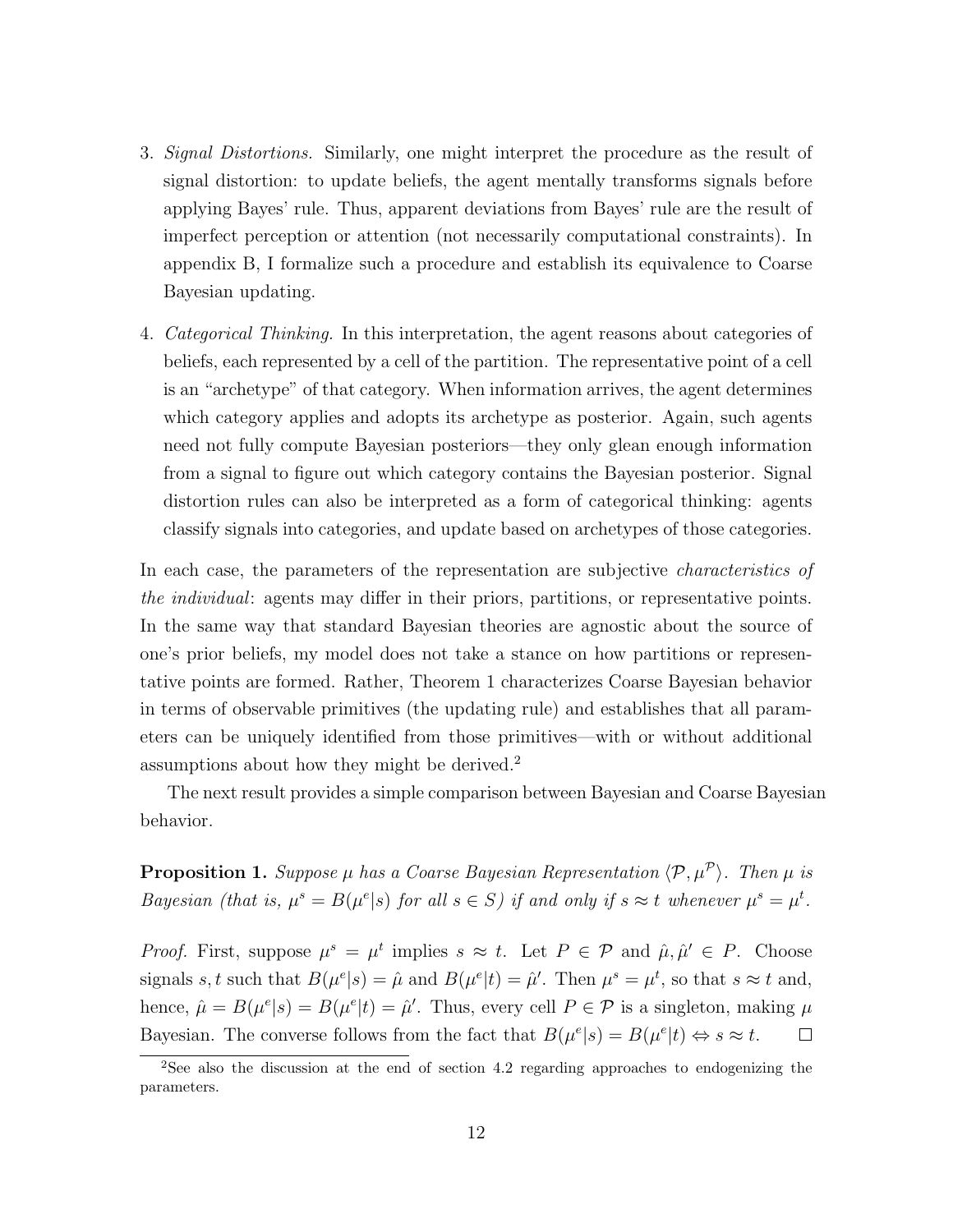Proposition 1 states that a Coarse Bayesian agent is in fact Bayesian if and only if posterior beliefs are sufficiently responsive to information: by strengthening Homogeneity to an "if and only if" form, one arrives at Bayesian updating. Thus, although the model accommodates many documented departures from Bayesian updating, the "wedge" between Bayesian and Coarse Bayesian updating is fairly small.

I conclude this section with a discussion of some of the model's limitations. First, like Bayes' rule, the procedure requires an agent's posterior belief to depend only on the realized signal s. More precisely, Homogeneity requires that only the ratios of entries in s can affect posterior beliefs. This rules out sensitivity to the way information is framed, as well as the possibility that extraneous features of the environment might impact beliefs.

A more technical matter is that Coarse Bayesian updating rules are typically discontinuous in s. If continuity is an essential conceptual feature of some pattern of behavior—rather than a convenient technical assumption—then Coarse Bayesian updating procedures will, at most, provide an approximation to that behavior.

Finally, requiring cells of the partition to be convex might seem limiting. This convexity is driven by Cognizance and can be discarded by dropping that assumption. However, as explained above, Cognizance is potentially important in applications because it means agents correctly forecast their own updating behavior.

## 3 Models, Evidence, and Implications

Coarse Bayesian updating is related to a number of other theories of non-Bayesian updating, and accommodates a variety of experimental findings. In this section, I examine these relationships and explore some of the main implications of the model. Sections 3.1–3.3 are independent of each other and can be read in any order; section 4 invokes Definition 4 (see section 3.3), but is otherwise independent of this section.

### 3.1 Bias, Asymmetry, and Perception

1. Asymmetric Updating. Conservative updating, or under-reaction to information, is a well-documented behavior violating Bayes' rule.<sup>3</sup> On the other hand, many indi-

<sup>3</sup>See Phillips and Edwards (1966) and Edwards (1968) for early experiments on conservative updating.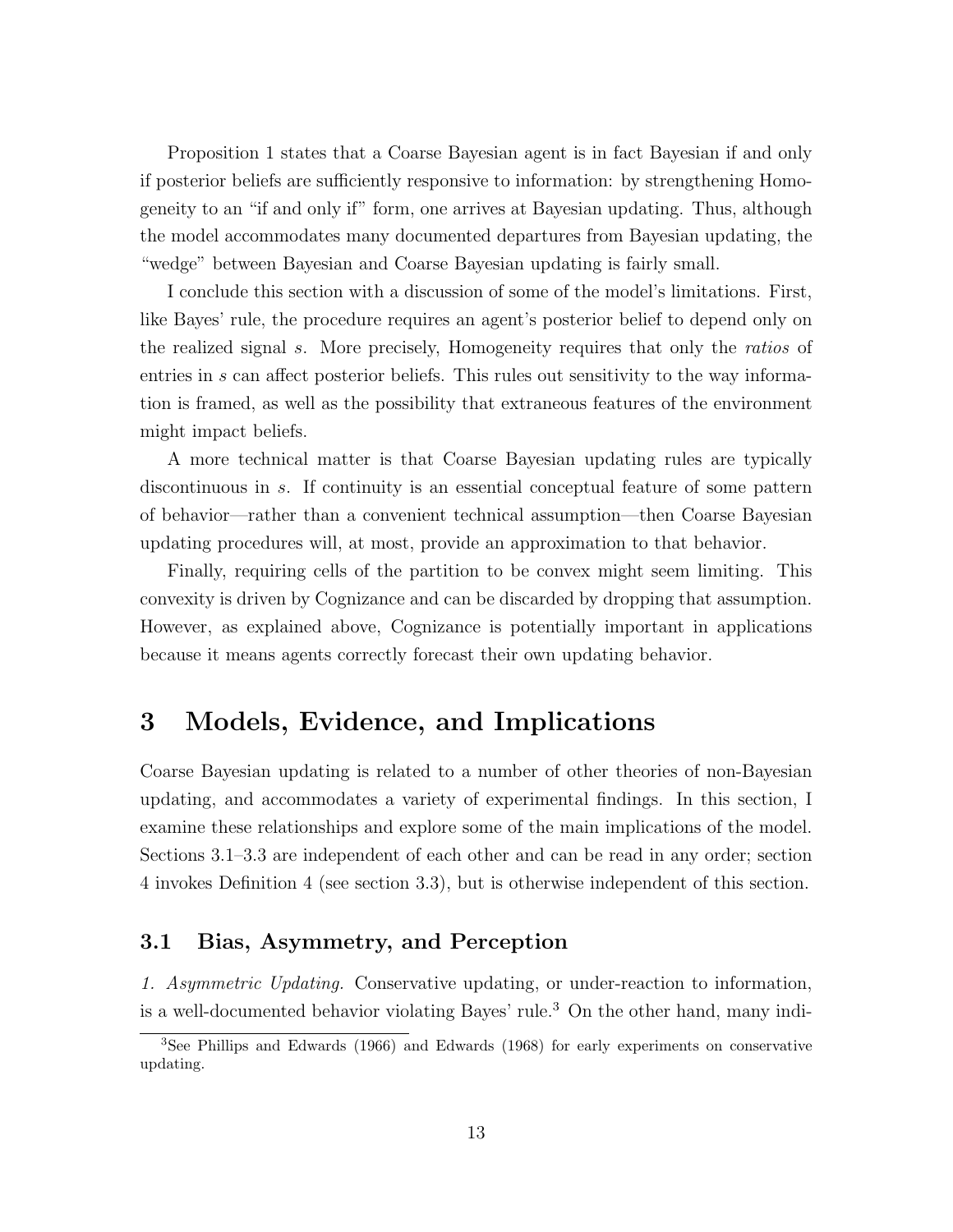

Figure 3: Four Coarse Bayesian Representations on  $\Delta = [0, 1]$ .

viduals also over-react to information in various settings. For example, the concept of base-rate neglect introduced and identified by Kahneman and Tversky (1973) is a form of over-reaction where individuals over-weight information relative to their priors. Rather than always under-reacting or always over-reacting, individuals may respond asymmetrically to information. Eil and Rao (2011), for example, find that when information concerns personal attributes such as attractiveness, individuals under-react to negative signals but are approximately Bayesian when processing positive signals.

For a Coarse Bayesian, responsiveness to information depends on the set of feasible beliefs, their positions within their cells, and the "strength" of the observed signal. Thus, although under- and over-reaction are rather opposite phenomena, a Coarse Bayesian typically exhibits both behaviors: he under-reacts to some signals, but overreacts to others. If, for example, the cell P containing the prior  $\mu^e$  is not a singleton, the agent will not revise beliefs at signals yielding Bayesian posteriors in  $P$ —an under-reaction to new information. However, signals that do result in belief revision typically yield posterior beliefs that do not coincide with the Bayesian posterior, often resulting in over-reaction.

Naturally, the concepts of over- and under-reaction make the most sense in twostate settings, where the probability simplex  $\Delta$  can be represented by the unit interval. Figures 3a and 3b illustrate under- and over-reaction in such a setting. In 3a, the agent never over-reacts but typically under-reacts: his posterior belief is as close as possible to  $\mu^e$  given the partition of  $\Delta$  into sub-intervals, resulting in conservative updating. In 3b, the agent never under-reacts but typically over-reacts: his posterior is farthest away from  $\mu^e$  given the partition, resulting in a form of base-rate neglect. Figure 3c exhibits a biased agent who favors one state: posteriors typically assign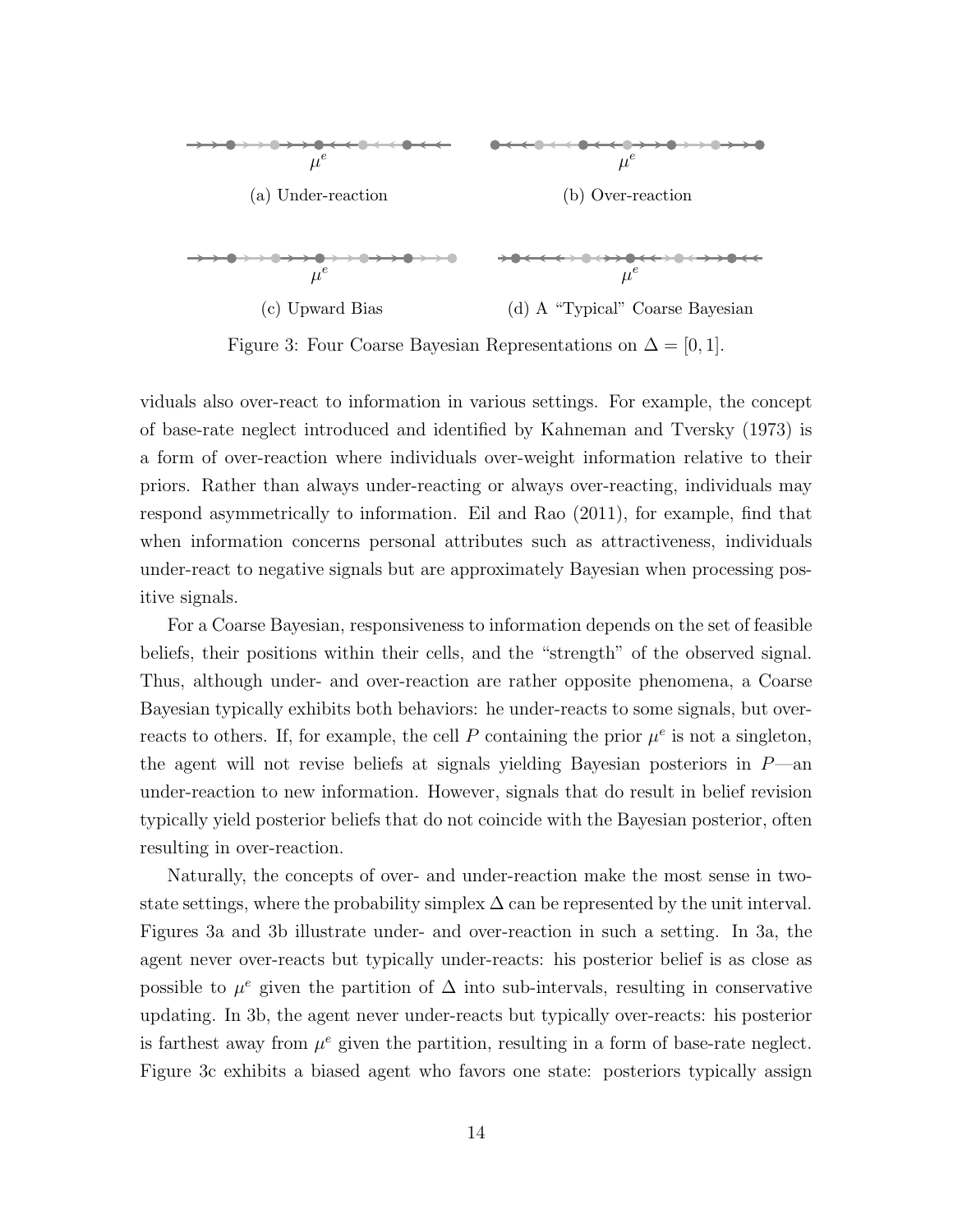

Figure 4: Limited Perception, Extreme-Belief Aversion, and Reactions to Unexpected News. Each point in the shaded regions represents a singleton cell.

higher probability to state 1 than the Bayesian posterior, but never less. Thus, it is relatively easy for this agent to revise beliefs upward, but relatively difficult to revise downward. This captures, for example, "motivated" reasoning where agents may place intrinsic value on their beliefs. Finally, Figure 3d depicts a "typical" Coarse Bayesian: representative points do not necessarily sit on the boundaries of cells, and therefore both over- and under-reaction occur.

2. Limited Perception, Extreme-Belief Aversion, and Reactions to Unexpected News. The model can also capture limited perception or attention. For example, consider Figure 4a. In this representation, the agent retains prior  $\mu^e$  unless the Bayesian posterior is sufficiently far away from  $\mu^e$ , in which case he applies Bayes' rule. An interpretation is that the agent only notices signals that are sufficiently strong or provocative to yield a large shift in the Bayesian posterior.<sup>4</sup>

Figure 4b exhibits rather the opposite behavior: the agent is Bayesian unless posterior beliefs are too "extreme"—that is, close to degenerate distributions representing certainty about the state. Ducharme (1970) argues that such behavior may explain some of the experimental evidence for under-reaction (see also Benjamin et al. (2016), who introduce the term "extreme-belief aversion"). Indeed, a Coarse Bayesian employing the representation in Figure 4b would effectively under-react to signals that strongly support a particular state.

Figure 4c illustrates an updating rule that coincides with Bayes' rule unless the

<sup>&</sup>lt;sup>4</sup>This makes the most sense in the signal-distortion interpretation of the model, where the agent transforms signals before applying Bayes' rule. The underlying signal distortion function (formalized in appendix B) represents the agent's attention, avoiding the "circularity" of having the agent compute the Bayesian posterior of ignored signals—a common criticism of rational inattention models.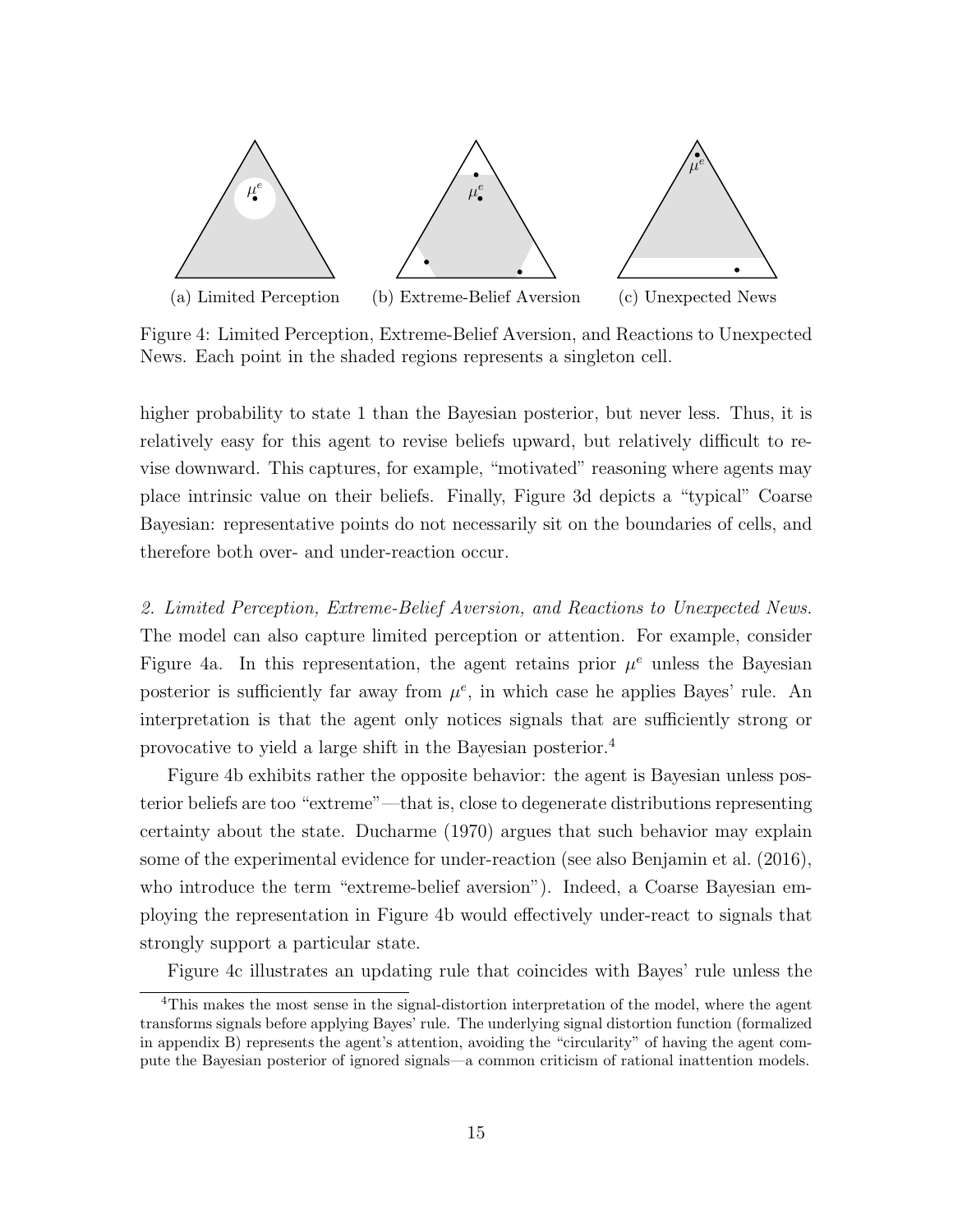

Figure 5: A straw man fallacy.

observed signal is sufficiently "surprising." In this case, the prior strongly supports a particular state, and the agent exhibits non-Bayesian behavior only if the signal has a low probability of occurrence in that state. Several studies, such as De Bondt and Thaler (1985), find that updating behavior at such unexpected signals may be inconsistent with Bayes' rule. See also Ortoleva (2012), who develops a model (discussed in the next section) to accommodate this, and related, evidence.

3. Logical Fallacies. Coarse Bayesian updating can give rise to—or make agents susceptible to—various logical or rhetorical fallacies that are common in real life. First, agents who consider only a small set of competing theories may perceive false dilemmas: they overlook plausible alternative explanations for the data, often narrowing the options down to two alternatives. For such agents, small changes to information or even the same piece of information—can result in radically different beliefs, as there is a cutoff point for switching theories that may differ across individuals.

More generally, coarseness can lead to faulty generalizations. Larger cells indicate a greater tendency to falsely extrapolate, resulting in posteriors that need not be strongly supported by the evidence. This tendency to "jump to conclusions" can make agents susceptible to slippery-slope arguments: they may draw more extreme conclusions than are actually supported by the evidence.

Finally, Coarse Bayesian agents may be susceptible to "straw man" arguments: by providing evidence that refutes some particular theory, the agent may believe other theories are refuted as well. For example, consider Figure 5. Here, an agent's prior places high probability on state 1 (bottom-left point), and a signal strongly refutes state 2 (bottom-right point) but not state 1: the Bayesian posterior  $\hat{\mu}$  is near the edge of the simplex where only states 1 and 3 have positive probability. However, the realized posterior effectively eliminates state 1. Thus, by refuting the "straw man"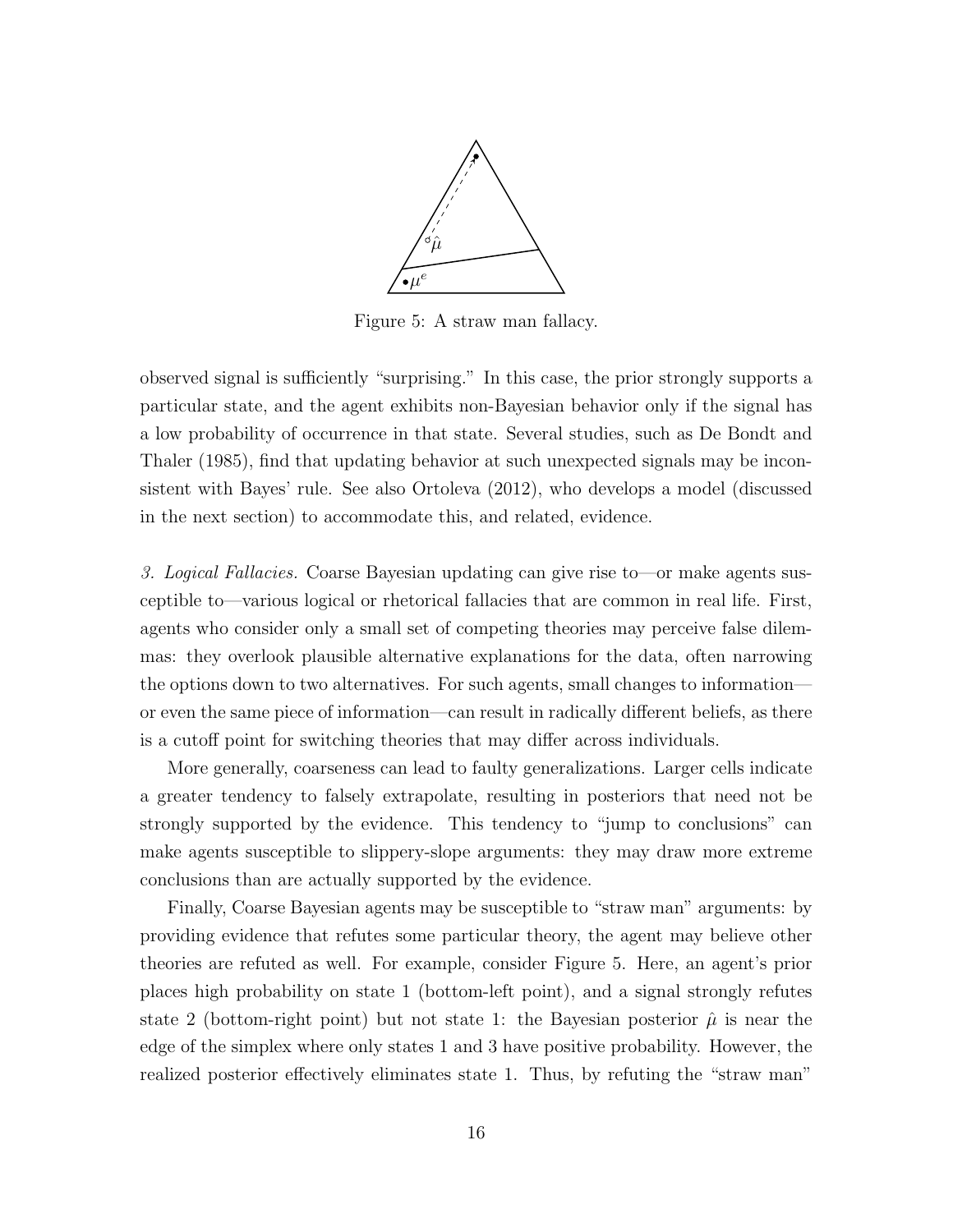theory (state 2), the signal makes the agent abandon a theory that does not conflict with the evidence.

### 3.2 Paradigm Shifts and Maximum-Likelihood Updating

For a Coarse Bayesian, the act of updating beliefs may resemble a "paradigm shift." If, for example, different feasible beliefs  $\mu^P$  represent competing theories or paradigms, then the act of revising beliefs may involve a dramatic shift in how the agent understands the world. Under this interpretation, the partition  $P$  represents the agent's criteria for switching among competing theories. It is natural to wonder if such behavior can be reformulated in terms of second-order beliefs. If an agent assigns a prior degree of confidence to each feasible theory  $\mu^P$ , can Coarse Bayesian updating be reconciled with Bayesian updating of such second-order beliefs?

To answer this question, I take an approach similar to that of Ortoleva (2012), who proposes the Hypothesis-Testing (HT) model of belief updating. Under HT, an agent applies Bayes' rule for signals of sufficiently high prior likelihood (that is, above some threshold  $\varepsilon \geq 0$ , an individual parameter). For "unexpected" signals (likelihood less than  $\varepsilon$ ), the agent updates beliefs by applying a maximum-likelihood criterion to a second-order prior, or "prior over priors." Specifically, the agent updates the second-order prior via Bayes' rule, then adopts as posterior a belief of maximal probability under the new second-order distribution. In this section, I consider a similar maximum-likelihood procedure, adapted to the domain  $S$  of noisy signals.<sup>5</sup>

**Definition 1.** A Homogeneous, Convex updating rule  $\mu$  has a **Maximum-Likelihood (ML) Representation** if there exists a probability distribution  $\Gamma$  over  $\Delta$  (with density  $\gamma$ ) such that

$$
\mu^s \in \operatornamewithlimits{argmax}_{\hat\mu\in\Delta}\gamma(\hat\mu)\hat\mu\cdot s
$$

for all  $s \in S$ . The function  $L : \Delta \times S \to \mathbb{R}$  given by  $L(\hat{\mu}|s) = \gamma(\hat{\mu})\hat{\mu} \cdot s$  is the likelihood function.

In a Maximum-Likelihood Representation, the agent has a second-order prior Γ that he updates, via Bayes' rule, upon arrival of signal s. Then, he selects a belief that

<sup>5</sup>As Weinstein (2017) explains, the HT model allows essentially any updating to occur for unexpected news (ie, likelihood less than  $\varepsilon$ ). As we shall see, extending maximum-likelihood updating procedures to the domain of noisy signals does rule out some updating behavior.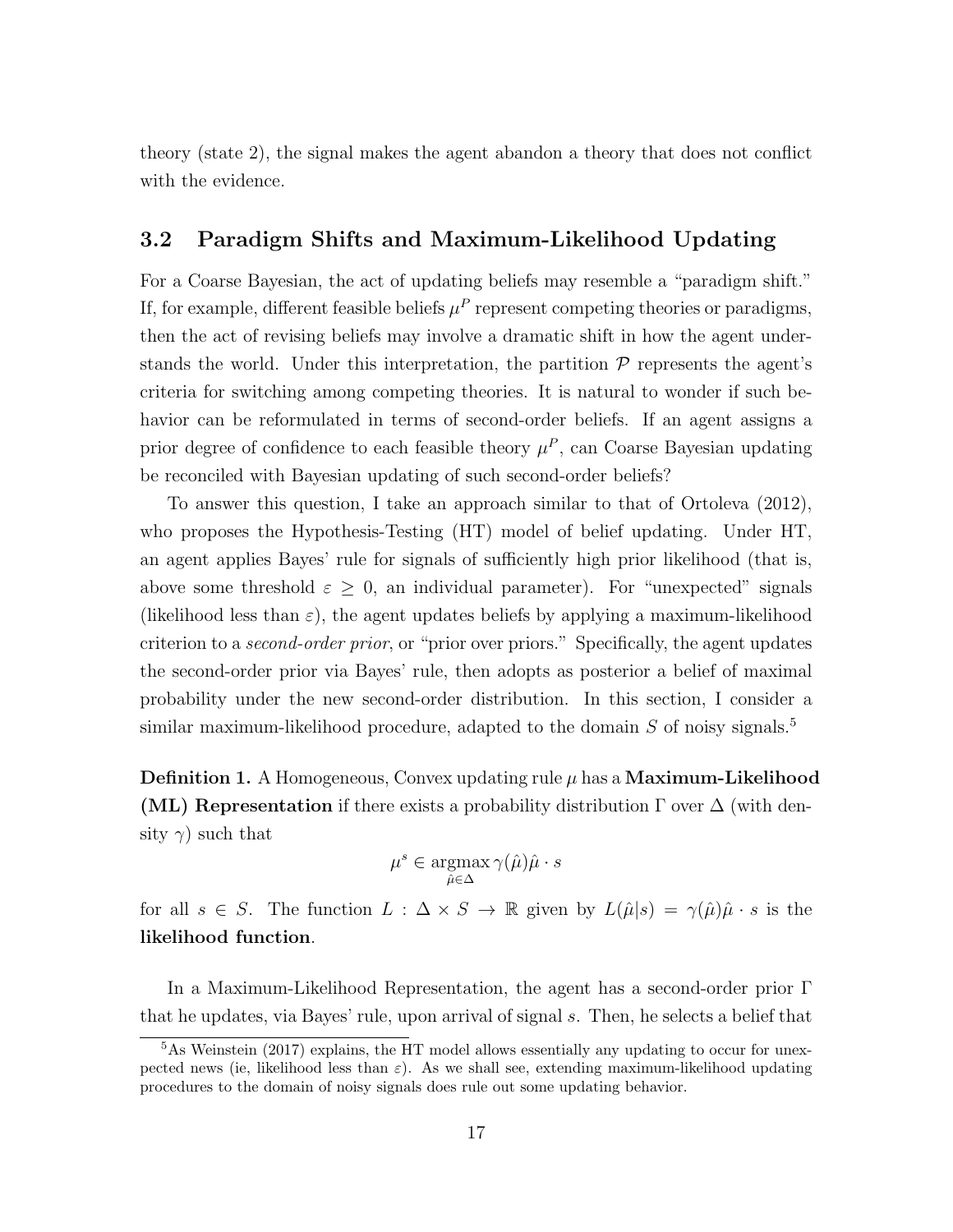has maximal probability under the new second-order distribution. This procedure selects among beliefs  $\hat{\mu}$  that maximize the likelihood function at  $s$ <sup>6</sup> Intuitively, ML updating captures the behavior of an agent who assigns prior degrees of confidence to competing theories, updates these values in a Bayesian fashion, and selects the most-likely theory given available information.<sup>7</sup>

#### Proposition 2.

- (i) Not every Maximum-Likelihood rule can be expressed as a Coarse Bayesian rule.
- (ii) Not every Coarse Bayesian rule can be expressed as a Maximum-Likelihood rule.
- (iii) If  $N = 2$ , then every Coarse Bayesian rule is a Maximum-Likelihood rule.
- (iv) Bayesian updating is a special case of both Coarse Bayesian and Maximum-Likelihood updating. To express Bayesian updating as a Maximum-Likelihood rule, take

$$
\gamma(\hat{\mu}) \propto \left\| \frac{\hat{\mu}}{\sqrt{\mu^e}} \right\|^{-1} \tag{2}
$$

where  $\sqrt{\mu^e} := (\sqrt{\mu^e_{\omega}})_{\omega \in \Omega}$ .

Proposition 2 establishes that neither updating procedure subsumes the other there exist updating rules that have Coarse Bayesian Representations but not ML Representations, and there exist updating rules that have ML Representations but not Coarse Bayesian Representations. These claims are demonstrated by Examples 1 and 2 below. Part (iii) establishes an important special case: if there are only two states, then every Coarse Bayesian rule can be expressed as a ML rule. Part (iv) asserts that Bayesian updating is a special case of both models, and provides an explicit formula for a second-order prior generating Bayesian updating in the ML procedure. For proof of claims (iii) and (iv), see the appendix.

 $6$ Notice that L is homogeneous (of degree 0) and convex in s. The restriction to homogeneous, convex updating rules, therefore, only takes effect when there are ties—multiple candidate beliefs that maximize L.

<sup>&</sup>lt;sup>7</sup>There are other ways of reducing a second-order belief to a first-order belief. For example, one might use the second-order distribution to compute an average belief. However, such a procedure is continuous in s while Coarse Bayesian updating, in general, exhibits discontinuities in s.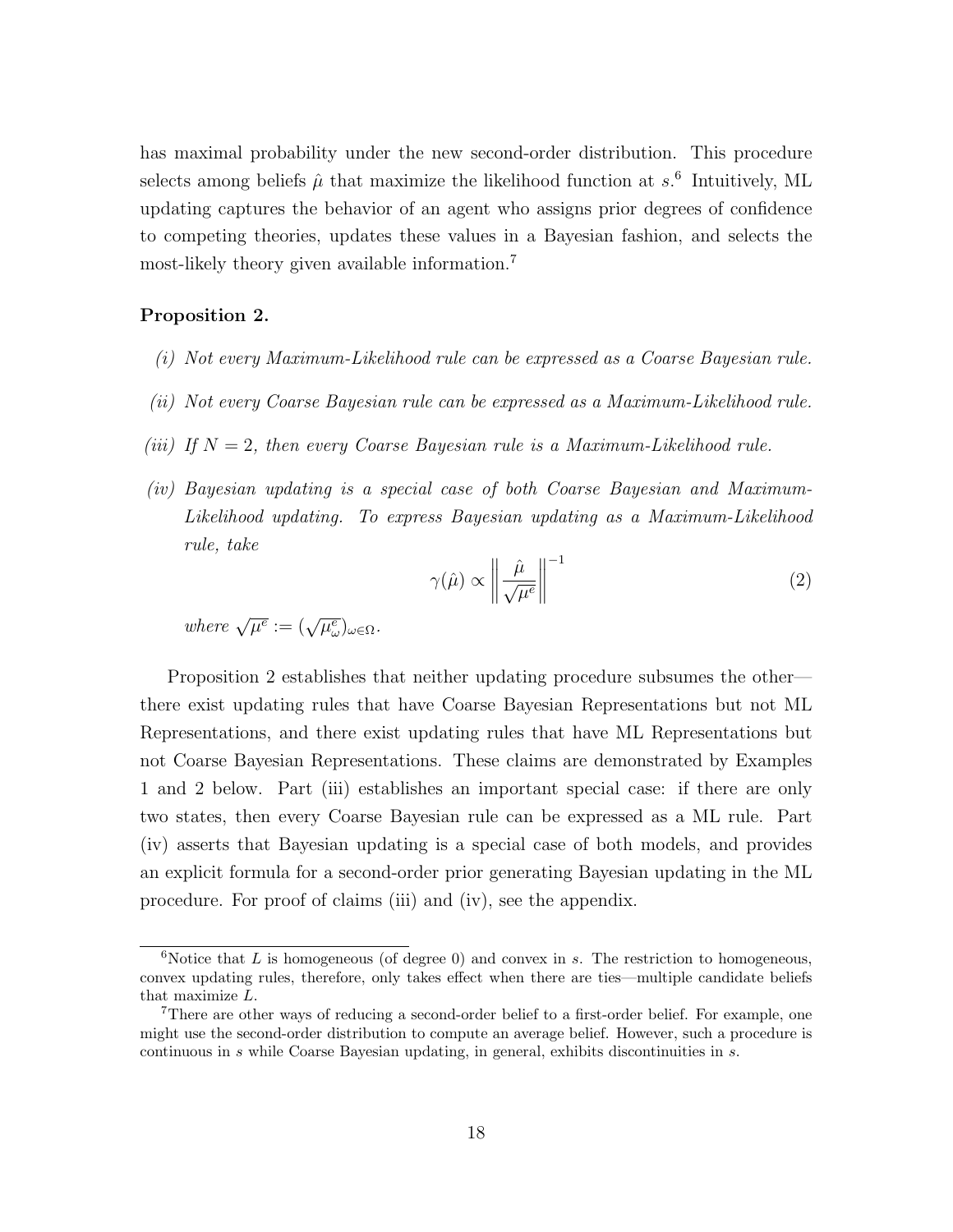Example 1. Not every ML rule can be expressed as a Coarse Bayesian rule. Suppose  $N = 2$  and consider the distribution  $\gamma$  such that  $\gamma(\mu^1) = 3/4$  and  $\gamma(\mu^2) = 1/4$ , where  $\mu^1 = (1/3, 2/3)$  and  $\mu^2 = (3/4, 1/4)$ . Observe that  $L(\mu^1|e) = \gamma(\mu^1)\mu^1 \cdot e = \gamma(\mu^1) >$  $\gamma(\mu^2) = \gamma(\mu^2)\mu^2 \cdot e = L(\mu^2|e);$  thus,  $\mu^e = \mu^1$ . It is easy to verify that  $B(\mu^e|s) = \mu^2$  if and only if  $s_1/s_2 = 6$ . Therefore, to be consistent with a Coarse Bayesian updating rule, we must have  $L(\mu^2|s) \ge L(\mu^1|s)$  whenever  $s_1/s_2 = 6$ . Take  $s = (1, 1/6)$ . Then  $L(\mu^2|s) = 19/96 < 19/72 = L(\mu^1|s)$ , so that the ML rule selects  $\mu^1$  at s. This means the rule is not Confirmatory, and therefore is inconsistent with Coarse Bayesian updating.

Example 2. Not every Coarse Bayesian rule can be expressed as a ML rule. Suppose  $N = 3$  and consider a Coarse Bayesian representation where  $P$  has two cells, P and P', with  $\mu^P = \mu^e$  and  $\mu^{P'} = \mu' \neq \mu^e$ . The boundary between P and P' corresponds to a hyperplane,  $H$ , in  $S$ . We will choose  $H$  (hence,  $\mathcal{P}$ ) in such a way that no distribution  $\gamma$  on  $\Delta$  (with support  $\{\mu^e, \mu'\}$ ) can generate the same updating behavior as  $\langle \mathcal{P}, (\mu^P)_{P \in \mathcal{P}} \rangle$  under the ML procedure.

Observe that if  $\gamma$  generates the same updating behavior, then  $L(\mu^{e}|s) = L(\mu^{e}|s)$ for all  $s \in H$ . In particular,  $[\gamma(\mu^e)\mu^e - \gamma(\mu')\mu'] \cdot s = 0$  for all  $s \in H$ . Thus, the line  $\{\lambda[\mu^e + \mu'] - \mu' : \lambda \geq 0\}$  is orthogonal to the hyperplane H. Since  $\mu^e \neq \mu'$ , we may assume H strictly separates  $\mu^e$  and  $\mu'$ . Thus, we may perturb the hyperplane H to ensure it is not orthogonal to the line. Consequently, the resulting Coarse Bayesian Representation cannot be represented by any ML rule.

As demonstrated in Example 1 above, ML updating rules may be incompatible with Coarse Bayesian updating due to violations of Confirmation: ML rules are measurable with respect to some partition of  $\Delta$  into convex cells, but cells need not contain their representative elements. I show in appendix C that the categoricalthinking model of Mullainathan (2002) also violates Confirmation in some cases, and for a similar reason. Rather than employing a second-order prior to compute likelihoods and select posteriors, Mullainathan's model uses a particular formula to calculate "base rates" for candidate beliefs. Thus, the categorical-thinking model is similar in spirit to a ML procedure, and the particular functional form employed can produce violations of Confirmation.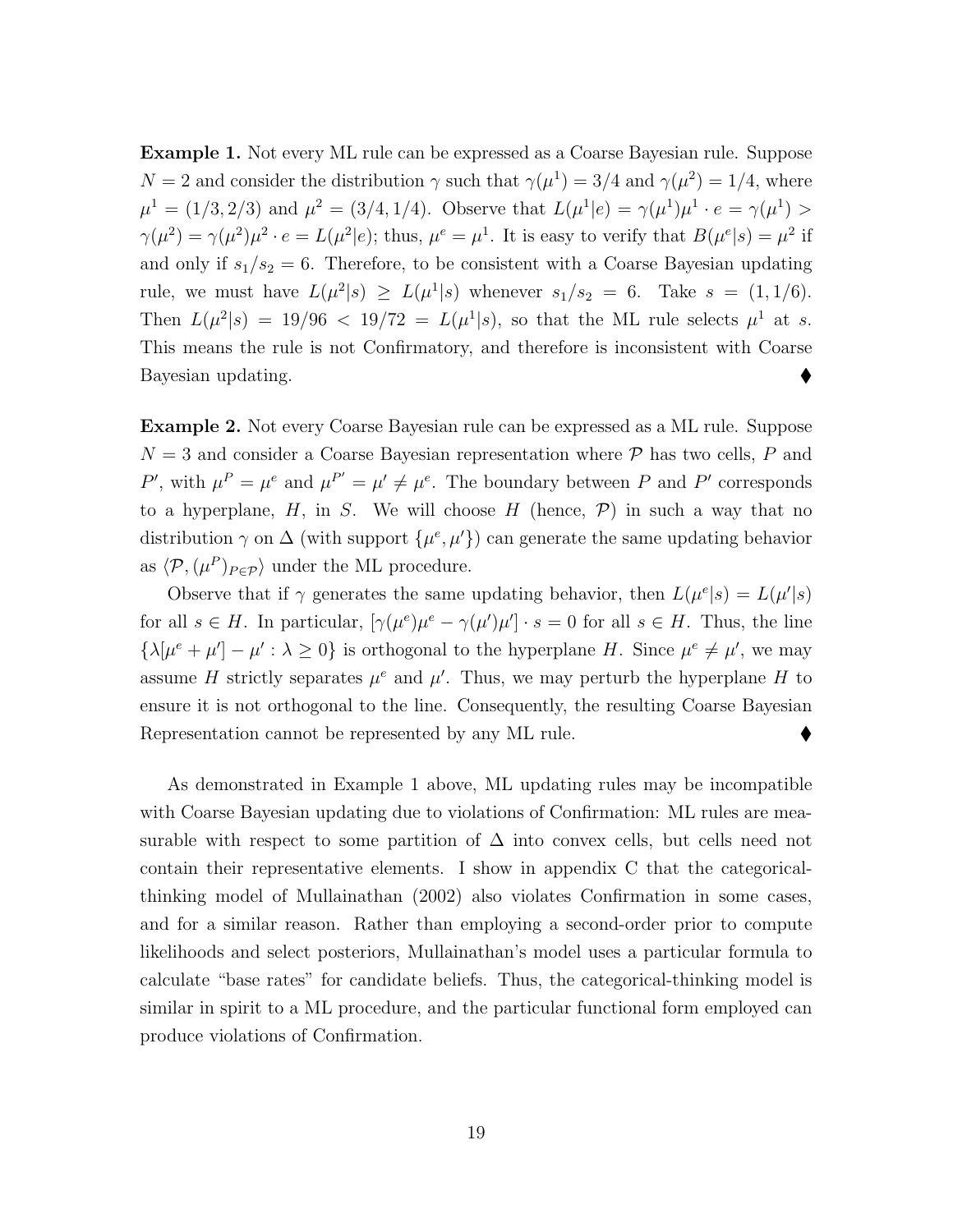### 3.3 Dynamics

This section examines some basic dynamic properties of the model. Suppose an agent observes a sequence of signals  $\vec{s} = (s^1, \ldots, s^n)$ , where  $s^t$  is the signal generated in period t. How do properties of  $\vec{s}$  affect the agent's final belief?

For standard Bayesians, the answer is quite simple: signals can be pooled and ordered in any fashion without impacting final beliefs. For example, consider a sequence  $\vec{s} = (s^1, s^2, s^3)$ . The terminal Bayesian belief is  $B(\mu^e | s^1 s^2 s^3)$  regardless of whether the signals are arranged in a different order (eg.  $(s^2, s^1, s^3)$ ), pooled differently (eg.  $(s^1, s^2s^3)$ , or both.<sup>8</sup>

For Coarse Bayesians, the answer is more nuanced. For example, the behavior of an agent who incorporates the full history of signal realizations into current beliefs differs from one who performs signal-by-signal updating. For simplicity, I focus on "memoryless" agents who perform signal-by-signal updating.

Some additional terminology and notation is needed to proceed. A signal  $s$  is interior if  $s_{\omega} > 0$  for all  $\omega \in \Omega$ . A dynamic updating rule associates a belief  $\mu^{(s^1,\ldots,s^n)}$  to every finite **history**  $(s^1,\ldots,s^n)$  of interior signals. Interpreting a signal s as a history of length 1, a dynamic updating rule clearly gives rise to an updating rule with prior  $\mu^e$  (full support).

**Definition 2.** A dynamic updating rule  $\mu$  is:

- (i) A Dynamic Coarse Bayesian updating rule if there is a Coarse Bayesian Representation  $\langle \mathcal{P}, \mu^{\mathcal{P}} \rangle$  for histories of length 1 such that, for every history  $(s^1, \ldots, s^n)$  of length  $n \geq 2$ ,  $\mu^{(s^1, \ldots, s^n)} = \mu^P$  where  $B(\mu^{(s^1, \ldots, s^{n-1})}|s^n) \in P \in \mathcal{P}$ .
- (ii) A Dynamic Bayesian updating rule if  $\mu^s = B(\mu^e|s)$  for histories s of length 1 and, for all histories  $(s^1, ..., s^n)$  of length  $n \ge 2$ ,  $\mu^{(s^1, ..., s^n)} = B(\mu^{(s^1, ..., s^{n-1})}|s^n)$ .

A Dynamic Coarse Bayesian updating rule employs a fixed Coarse Bayesian Representation to perform signal-by-signal updating. Starting with prior  $\mu^e$ , the agent applies  $\langle \mathcal{P}, \mu^{\mathcal{P}} \rangle$  to yield some posterior  $\mu^{s^1}$  after observing  $s^1$ . Then, treating  $\mu^{s^1}$  as the prior, the agent applies the same representation  $\langle \mathcal{P}, \mu^{\mathcal{P}} \rangle$  to reach posterior  $\mu^{(s^1, s^2)}$ 

<sup>8</sup>See Cripps (2018) for a general analysis of updating rules that are invariant to how an agent partitions histories of signals.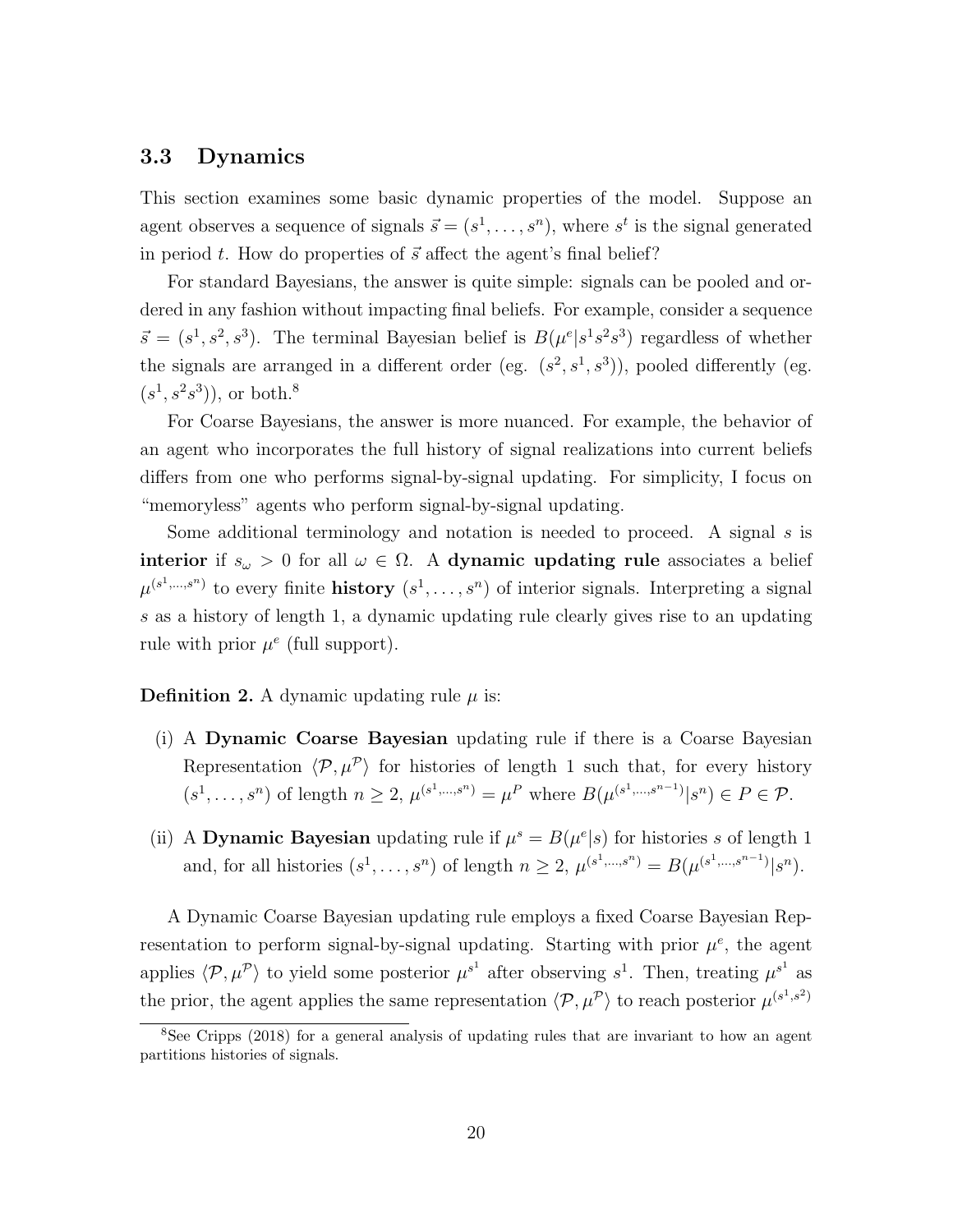after observing  $s^2$ , and so on. A Dynamic Bayesian updating rule is a special case where each cell of  $P$  is a singleton.

**Definition 3.** A dynamic updating rule  $\mu$  is:

- (i) Invariant to signal ordering if  $\mu^{\vec{s}} = \mu^{\pi(\vec{s})}$  for all histories  $\vec{s}$  and permutations  $\pi(\vec{s})$  of  $\vec{s}$ .
- (ii) Invariant to signal pooling if, for all histories  $\vec{s} = (s^1, \dots, s^n)$  of length  $n \geq 2$ and all  $k < n$ ,  $\mu^{\vec{s}} = \mu^{(s^1, \ldots, s^{k-1}, s^k s^{k+1}, s^{k+2}, \ldots, s^n)}$ .

Definition 3 formalizes two different notions of history independence. If a dynamic updating rule is invariant to signal ordering, then any history  $\vec{s}$  can be reordered without affecting the final belief.<sup>9</sup> Invariance to signal pooling, by contrast, requires that any signal in a history can be pooled with its successor without affecting the final belief. Clearly, invariance to signal pooling implies invariance to signal ordering.

**Proposition 3.** Let  $\mu^e$  have full support. Then:

- (i) The Dynamic Bayesian updating rule is invariant to signal ordering and pooling.
- (ii) Dynamic Coarse Bayesian updating rules need not be invariant to signal ordering nor to signal pooling.

*Proof.* For (i), observe that if  $\mu$  is a Dynamic Bayesian updating rule, then  $\mu^{(s^1,\dots,s^n)}$  =  $B(\mu^{e}|s^{1}s^{2}\cdots s^{n})$ ; that is, terminal beliefs depend only on the fully-merged signal  $s^1 s^2 \cdots s^n$ . For (ii), see Example 3 and Proposition 4.  $\Box$ 

Proposition 3 confirms that standard Bayesians are not affected by signal ordering or pooling, but that Coarse Bayesians potentially are. The next example illustrates that some (non-Bayesian) Dynamic Coarse Bayesian rules are invariant to signal ordering. However, such rules are somewhat rare: Proposition 4 establishes that a broad class of Dynamic Coarse Bayesian rules are not invariant to signal ordering and, thus, fail to be invariant to signal pooling as well.

<sup>9</sup>Rabin and Schrag (1999) analyze a model of history-dependent updating where, at each time period, information is distorted to support the agent's current belief. Such a procedure would not be invariant to signal ordering.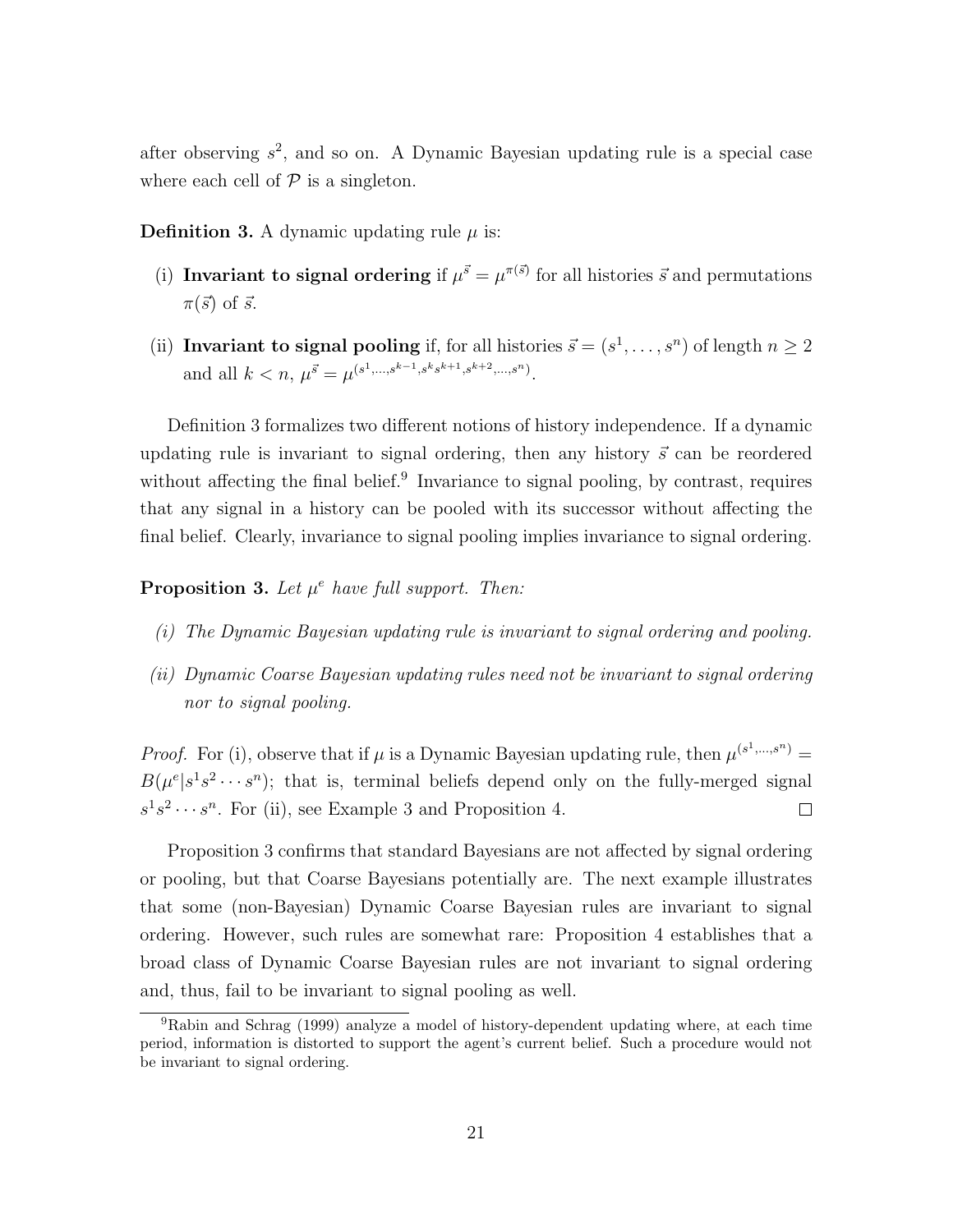Example 3. Some (non-Bayesian) Dynamic Coarse Bayesian updating rules are invariant to signal ordering. For example, if P consists of a single cell, then  $\mu^s = \mu^e$ for all  $s \in S$ . Less trivially, suppose  $N = 2$  (so that  $\Delta = [0, 1]$ ) and consider  $\mathcal{P} = \{ [0, 1), \{1\} \}$  with  $\mu^{[0,1)} = 1/2$  and  $\mu^{\{1\}} = 1$ . It is straightforward to verify that this representation induces invariance to signal ordering.

The next definition introduces a well-behaved class of representations needed to state Proposition 4; this definition is also invoked in section 4.

Definition 4. Given  $\langle \mathcal{P}, \mu^{\mathcal{P}} \rangle$ , a cell  $P \in \mathcal{P}$  is regular if it has full dimension in  $\Delta$ and its representative  $\mu^P$  belongs to the relative interior of P. A Coarse Bayesian Representation  $\langle \mathcal{P}, \mu^{\mathcal{P}} \rangle$  is **regular** if each of its cells is regular.

**Proposition 4.** If  $\langle \mathcal{P}, \mu^{\mathcal{P}} \rangle$  is regular and  $\mathcal{P}$  has at least two cells, then the associated Dynamic Coarse Bayesian updating rule is not invariant to signal ordering.

Proof. Let  $P \in \mathcal{P}$  be a cell containing  $\delta_1$ , where  $\delta_1 \in \Delta$  assigns probability one to state  $\omega_1$ . Let r be any signal such that  $r\mu^e \approx \mu^P$ . Choose any  $P' \in \mathcal{P}$  such that  $\mu^P \neq \mu^{P'}$ . By regularity,  $\mu^P$  and  $\mu^{P'}$  have full support. Thus, there is a signal s such that  $s\mu^P \approx \mu^{P'}$ . It follows that  $\mu^r = \mu^P$  and  $\mu^{(r,s)} = \mu^{P'}$ . Let t be a signal such that  $t_1 = 1$  and  $t_\omega = \varepsilon$  for all  $\omega \neq 1$ . By regularity, and the fact that  $\delta_1 \in P$ , there is an  $\varepsilon$  (sufficiently small) such that both  $B(\mu^P|t) \in P$  and  $B(\mu^{P'}|t) \in P$ . Thus,  $\mu^{(r,s,t)} = \mu^P$ . However,  $\mu^{(r,t,s)} = \mu^{P'}$  because  $\mu^{(r,t)} = \mu^P$  and  $B(\mu^P|s) = \mu^{P'}$ . Thus, the updating rule is not invariant to signal ordering.  $\Box$ 

## 4 Application: The Value of Information

Assessing the value of information is a fundamental part of decision making in many economic models. The classic characterization of Blackwell (1951) develops an informativeness ordering where one experiment is more informative than another if and only if it grants a Bayesian agent higher expected utility in all decision problems. In this section, I study the value of information for Coarse Bayesians, including its relationship to the Bayesian value of information, the Blackwell ordering, and notions of cognitive sophistication and bias. Some results invoke the concept of regularity (see Definition 4 in section 3.3).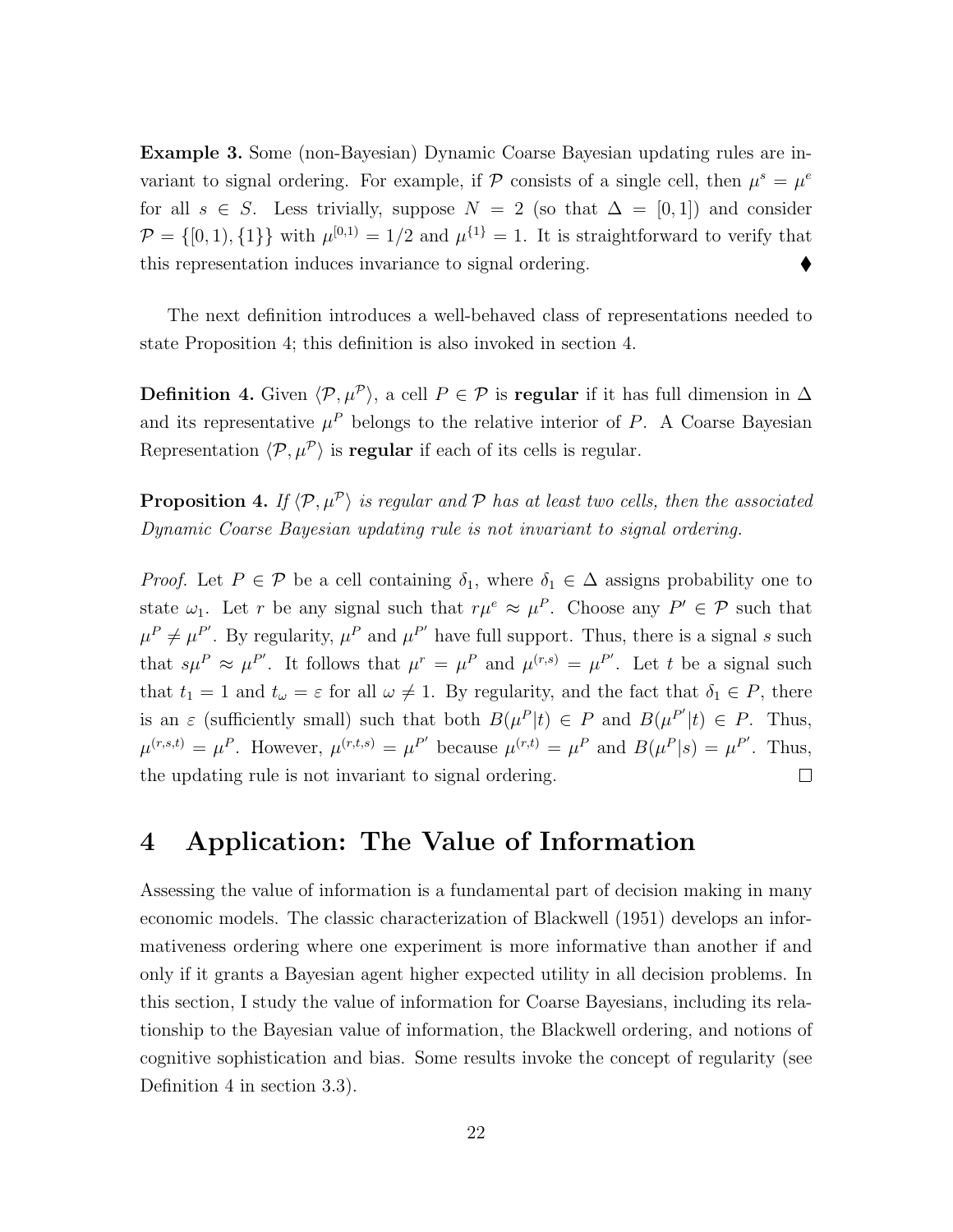Throughout this section, suppose  $\mu$  is an updating rule with Coarse Bayesian Representation  $\langle \mathcal{P}, \mu^{\mathcal{P}} \rangle$ . Let A denote the set of all nonempty, compact subsets of  $\mathbb{R}^Ω$ . Each  $A ∈ A$  is a **menu**, and elements  $x = (x<sub>ω</sub>)<sub>ω∈Ω</sub> ∈ A$  represent feasible actions the agent may take. An agent who chooses action  $x \in A$  attains payoff  $x_{\omega}$ in state  $\omega$ . For each  $A \in \mathcal{A}$  and  $s \in S$ , let  $c^{s}(A) := \operatorname{argmax}_{x \in A} x \cdot \mu^{s}$ ; these are the actions in A that maximize expected utility under beliefs  $\mu^s$ .

#### Definition 5. Let  $A \in \mathcal{A}$ .

(i) The **value of information** at A is given by the function  $V^A : \mathcal{E} \to \mathbb{R}$  where

$$
V^{A}(\sigma) := \max \sum_{\omega} \mu_{\omega}^{e} \sum_{s \in \sigma} s_{\omega} x_{\omega}^{s} \text{ subject to } x^{s} \in c^{s}(A). \tag{3}
$$

(ii) The **Bayesian value of information** at A is given by the function  $\overline{V}^A : \mathcal{E} \to \mathbb{R}$ where

$$
\overline{V}^{A}(\sigma) := \max \sum_{\omega} \mu_{\omega}^{e} \sum_{s \in \sigma} s_{\omega} x_{\omega}^{s} \text{ subject to } x^{s} \in \operatorname*{argmax}_{x \in A} x \cdot \frac{s \mu^{e}}{s \cdot \mu^{e}}. \tag{4}
$$

Equation (3) expresses ex-ante expected utility for a Coarse Bayesian agent. Faced with a menu A and experiment  $\sigma$ , the agent calculates expected utility by applying weight  $\mu^e_\omega$  to the average payoff in state  $\omega$  given that signals—and subsequent choices—are generated by  $\sigma$ . Consistent with the Cognizance assumption, the agent correctly forecasts his own signal-contingent beliefs and, hence, signal-contingent choices. Equation (4) expresses a similar formula for an agent with the same prior  $\mu^e$ but who applies Bayes' rule: signal-contingent choices maximize expected utility at beliefs  $B(\mu^{e}|s)$  instead of beliefs  $\mu^{s}$ .

It will be convenient to express  $V^A$  in a slightly different form. For any  $\hat{\mu} \in \Delta$ and  $A \in \mathcal{A}$ , let

$$
c^{\hat{\mu}}(A) := \underset{x \in A}{\operatorname{argmax}} x \cdot \mu^{P} \text{ subject to } \hat{\mu} \in P \tag{5}
$$

and

$$
v^{A}(\hat{\mu}) := \max_{x \in c^{\hat{\mu}}(A)} x \cdot \hat{\mu}.
$$
 (6)

That is,  $c^{\hat{\mu}}(A)$  consists of the actions in A that maximize expected utility for the Coarse Bayesian if the *Bayesian* posterior is  $\hat{\mu}$  because the agent replaces  $\hat{\mu}$  with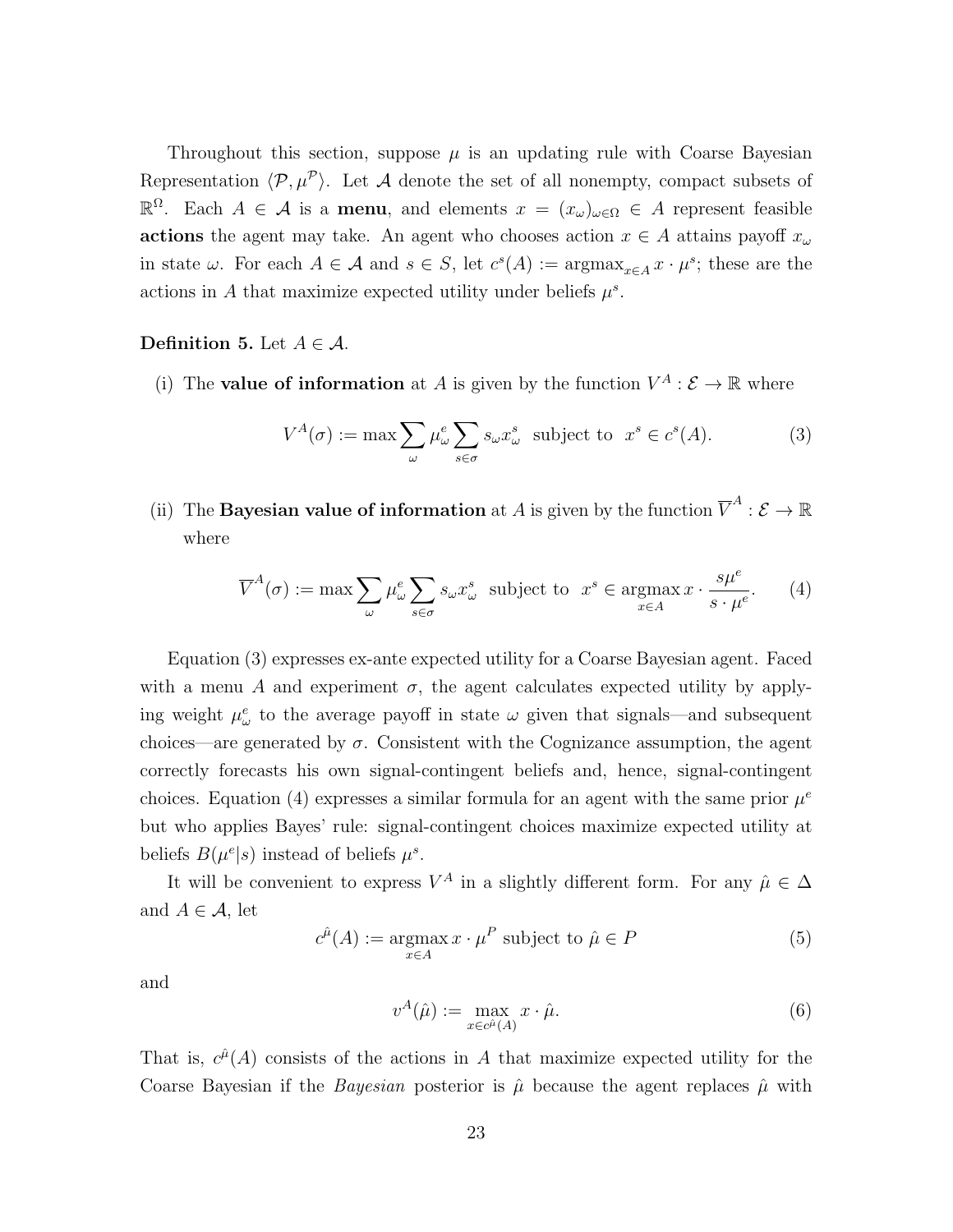$\mu^P$  if  $\hat{\mu} \in P$ . Similarly,  $v^A(\hat{\mu})$  represents expected utility at A conditional on the Bayesian posterior being  $\hat{\mu}$ . These mappings are well-defined because  $\mathcal{P}$  partitions  $\Delta$  and each cell  $P \in \mathcal{P}$  has a unique representative  $\mu^P$ . For a standard Bayesian, analogous mappings are given by

$$
\overline{c}^{\hat{\mu}}(A) := \underset{x \in A}{\operatorname{argmax}} x \cdot \hat{\mu} \quad \text{and} \quad \overline{v}^A(\hat{\mu}) := \underset{x \in \overline{c}^{\hat{\mu}}(A)}{\operatorname{max}} x \cdot \hat{\mu}.
$$

If  $\sigma \in \mathcal{E}$  and  $\hat{\mu} \in \Delta$ , let  $\tau^{\sigma}(\hat{\mu}) := \sum_{s \in \sigma : B(\mu^e | s) = \hat{\mu}} s \cdot \mu^e$ ; this is the total probability of generating Bayesian posterior  $\hat{\mu}$  under information  $\sigma$  and prior  $\mu^e$ . That is, given  $\mu^e$ ,  $\sigma$  generates a distribution of Bayesian posteriors where  $\tau^{\sigma}(\hat{\mu})$  is the probability of posterior  $\hat{\mu}$ .

**Proposition 5.** For all  $A \in \mathcal{A}$  and  $\sigma \in \mathcal{E}$ ,  $V^A(\sigma) = \sum_{\hat{\mu} \in \Delta} \tau^{\sigma}(\hat{\mu}) v^A(\hat{\mu})$ .

Proof. Using the notation defined above, (3) can be rewritten as

$$
V^{A}(\sigma) = \max \sum_{s \in \sigma} (s\mu^{e}) \cdot x^{s} \text{ subject to } x^{s} \in c^{s}(A)
$$
  
= 
$$
\max \sum_{s \in \sigma} (s \cdot \mu^{e}) \frac{s\mu^{e}}{s \cdot \mu^{e}} \cdot x^{s} \text{ subject to } x^{s} \in c^{s}(A)
$$
  
= 
$$
\max \sum_{s \in \sigma} (s \cdot \mu^{e}) B(\mu^{e}|s) \cdot x^{s} \text{ subject to } x^{s} \in c^{s}(A)
$$
  
= 
$$
\sum_{\hat{\mu} \in \Delta} \tau^{\sigma}(\hat{\mu}) v^{A}(\hat{\mu}).
$$

Proposition 5 establishes that  $V^A$  can be written in posterior-separable form. In particular, it is as if the agent associates value  $v^{A}(\hat{\mu})$  to Bayesian posteriors  $\hat{\mu}$ , so that the distribution of Bayesian posteriors can be used to calculate expected utility. This also facilitates comparisons between Bayesian and Coarse Bayesian payoffs (see Figure 6); clearly,  $v^A(\hat{\mu}) \leq \overline{v}^A(\hat{\mu})$  for all  $\hat{\mu}$  and, hence,  $V^A(\sigma) \leq \overline{V}^A(\sigma)$  for all  $\sigma$  the Bayesian always does better. Intuitively, Proposition 5 holds because a Coarse Bayesian updating rule is Homogeneous and, hence, a function of the Bayesian posterior: if one knows which Bayesian posterior has realized, then one knows which belief the Coarse Bayesian adopts.<sup>10</sup>

<sup>&</sup>lt;sup>10</sup>This is the fundamental assumption of de Clippel and Zhang  $(2019)$ , who study persuasion with non-Bayesian agents. A similar argument also appears in Galperti (2019). In general, posterior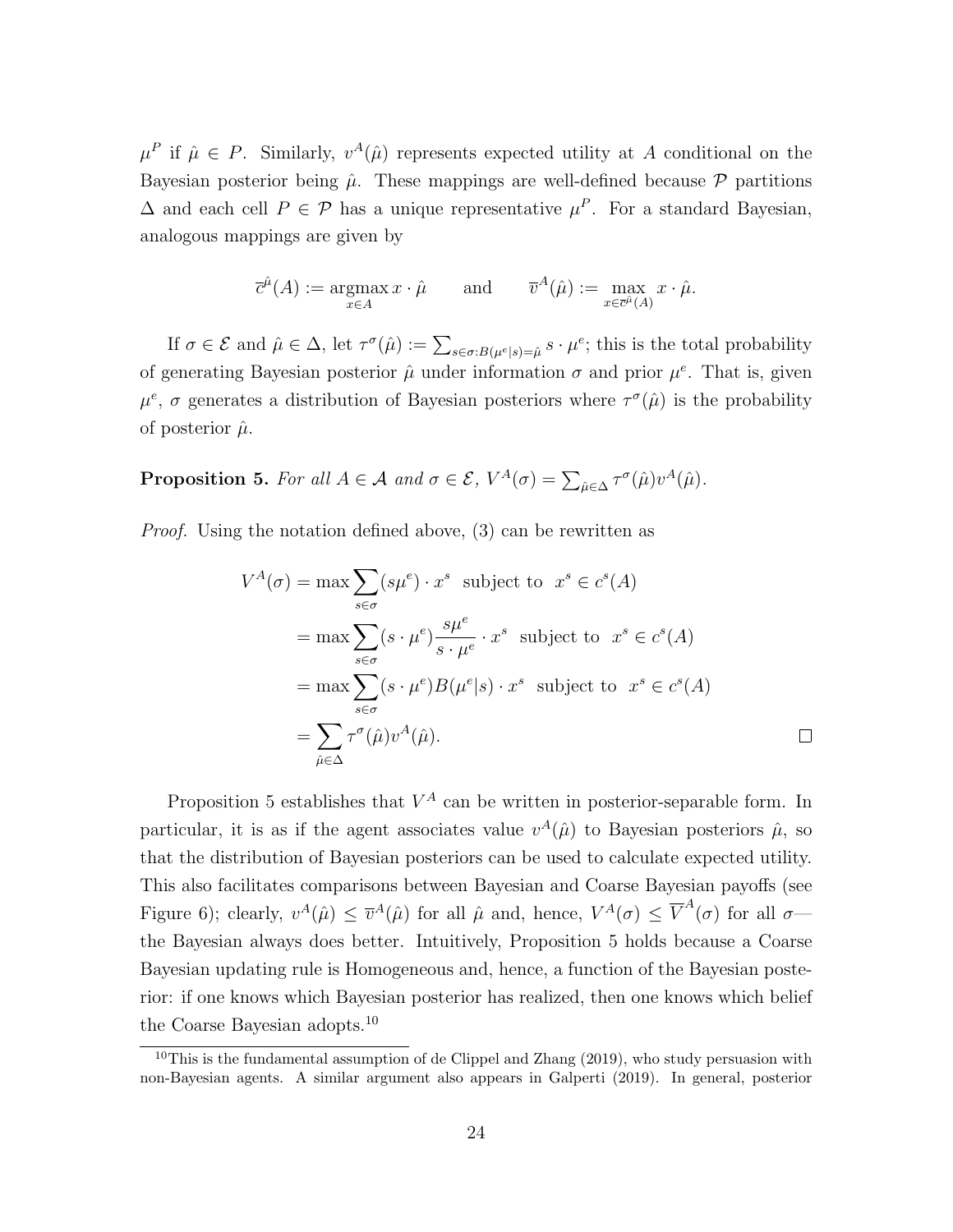

Figure 6: Bayesian vs. Coarse Bayesian value of information for  $A = \{x, y, z\}.$ 

### 4.1 The Blackwell Ordering

This section examines whether and when Coarse Bayesians benefit from improvements to information. For experiments  $\sigma, \sigma'$ , the relation  $\sigma \supseteq \sigma'$  indicates that  $\sigma$  is more informative than  $\sigma'$  in the sense of Blackwell (1951). An experiment  $\sigma'$  is a garbling of  $\sigma$  if there is a matrix M with entries in [0, 1] such that every row is a probability distribution and  $\sigma' = \sigma M$ . For the purposes of this paper, the ordering  $\supseteq$  is defined by:  $\sigma \sqsupseteq \sigma'$  if and only if  $\sigma'$  is a garbling of  $\sigma$ .

The function  $V^A$  satisfies the Blackwell ordering if  $\sigma \sqsupseteq \sigma'$  implies  $V^A(\sigma) \geq$  $V^A(\sigma')$ ; if there exists  $\sigma \supseteq \sigma'$  such that  $V^A(\sigma) < V^A(\sigma')$ , then  $V^A$  violates the Blackwell ordering. An important part of Blackwell's characterization is that a Bayesian's value of information satisfies the Blackwell ordering in all menus  $A$ —in fact,  $\sigma \sqsupseteq \sigma'$  if and only if  $\overline{V}^A(\sigma) \geq \overline{V}^A(\sigma')$  for all  $A \in \mathcal{A}$ . For Coarse Bayesians, this need not be the case.

For every menu A and signal s, let  $b^{s}(A) \subseteq A$  denote the Bayesian-optimal actions in A conditional on s. Formally,  $b^s(A) := \{x \in A : x \cdot \frac{s\mu^e}{s \cdot \mu^e} \geq y \cdot \frac{s\mu^e}{s \cdot \mu^e} \ \forall y \in X\}.$  Let  $c(A) = \bigcup_{s \in S} c^s(A)$  and  $b(A) = \bigcup_{s \in S} b^s(A)$ . Thus,  $c(A)$  is the set of actions in A that are chosen by the Coarse Bayesian—and  $b(A)$  the set of actions chosen by the Bayesian—for at least one s. Observe that, by Confirmation,  $c(A) \subseteq b(A)$ .

**Proposition 6.** Let  $\langle \mathcal{P}, \mu^{\mathcal{P}} \rangle$  be a regular Coarse Bayesian Representation and  $A \in \mathcal{A}$ . The following are equivalent:

separability means the model is well-suited for the analysis of persuasion models, as in Kamenica and Gentzkow (2011).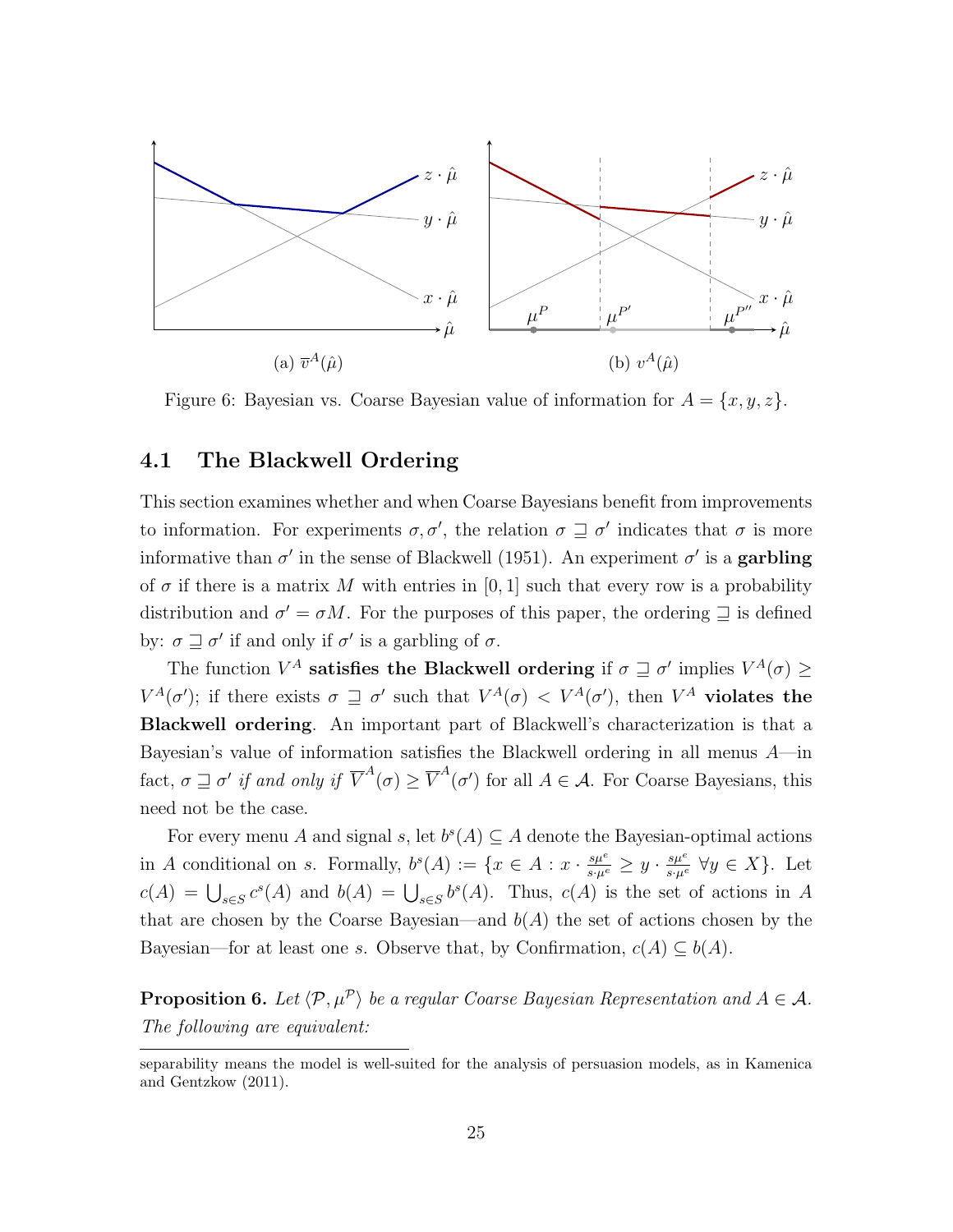- (i)  $V^A$  satisfies the Blackwell ordering.
- (*ii*)  $v^A$  *is convex.*
- (iii)  $c^{s}(A) \cap b^{s}(c(A)) \neq \emptyset$  for all s.

Proposition 6 characterizes, for regular Coarse Bayesians, the class of menus A such that  $V^A$  satisfies the Blackwell ordering. The key property is (iii), asserting that Coarse Bayesian choices from A agree with Bayesian choices from menu  $c(A) \subseteq A$ (that is, the submenu of actions that are actually chosen at some signal realization). When (iii) is satisfied, Coarse Bayesian behavior coincides with Bayesian behavior, making  $v^A = \overline{v}^A$  convex and  $V^A = \overline{V}^A$  satisfy the Blackwell ordering.

Note that the regularity requirement only serves to establish (i)  $\Rightarrow$  (iii). In particular, the implication (iii)  $\Rightarrow$  (i) holds for all Coarse Bayesian Representations, as does the equivalence of (i) and (ii). The implication (ii)  $\Rightarrow$  (i) is part of Blackwell's characterization, but the converse implication is not, and relies on the assumption that  $\mu^e$  has full support (see Lemma 1 in the appendix).

Example 4. Some non-Bayesians satisfy the Blackwell ordering in all menus. Suppose  $N = 2$ , so that  $\Delta = [0, 1]$ . First, consider  $\langle \mathcal{P}, \mu^{\mathcal{P}} \rangle$  where  $\mathcal P$  contains two cells:  $P = \{0\}$  and  $P' = (0, 1]$ . Assume  $\mu^{P'} < 1$ . Then, for every A,  $v^A$  is convex; as noted above, this implies  $V^A$  satisfies the Blackwell ordering, even though choices generated by  $\langle \mathcal{P}, \mu^{\mathcal{P}} \rangle$  violate condition (iii) of Proposition 6. Next, let  $\langle \mathcal{Q}, \mu^{\mathcal{Q}} \rangle$  consist of a cell  $Q = [0, \mu^*]$  where  $0 < \mu^* < 1$  and, for every  $\hat{\mu} > \mu^*$ , a singleton cell  $\{\hat{\mu}\}\)$ . Let  $\mu^Q = \mu^*$ . Choices generated by  $\langle \mathcal{Q}, \mu^Q \rangle$  satisfy condition (iii) of Proposition 6 for all A; as noted above, this implies the corresponding value of information functions satisfies the Blackwell ordering in all menus—even though  $\langle Q, \mu^{\mathcal{Q}} \rangle$  violates the regularity  $\bullet$  assumption.

Example 4 shows that it is possible for non-Bayesian representations to generate functions  $V^A$  satisfying the Blackwell ordering for all  $A$  with or without condition (iii) of Proposition 6. Such representations are quite rare, however, in that small perturbations of the cells or representative points guarantee that  $V^A$  violates both the Blackwell ordering and condition (iii) for some A. Intuitively, violations of the Blackwell ordering arise through discontinuities in  $v^A$  because such discontinuities, except possibly on the boundary of  $\Delta$ , make  $v^A$  non-convex. Most non-Bayesian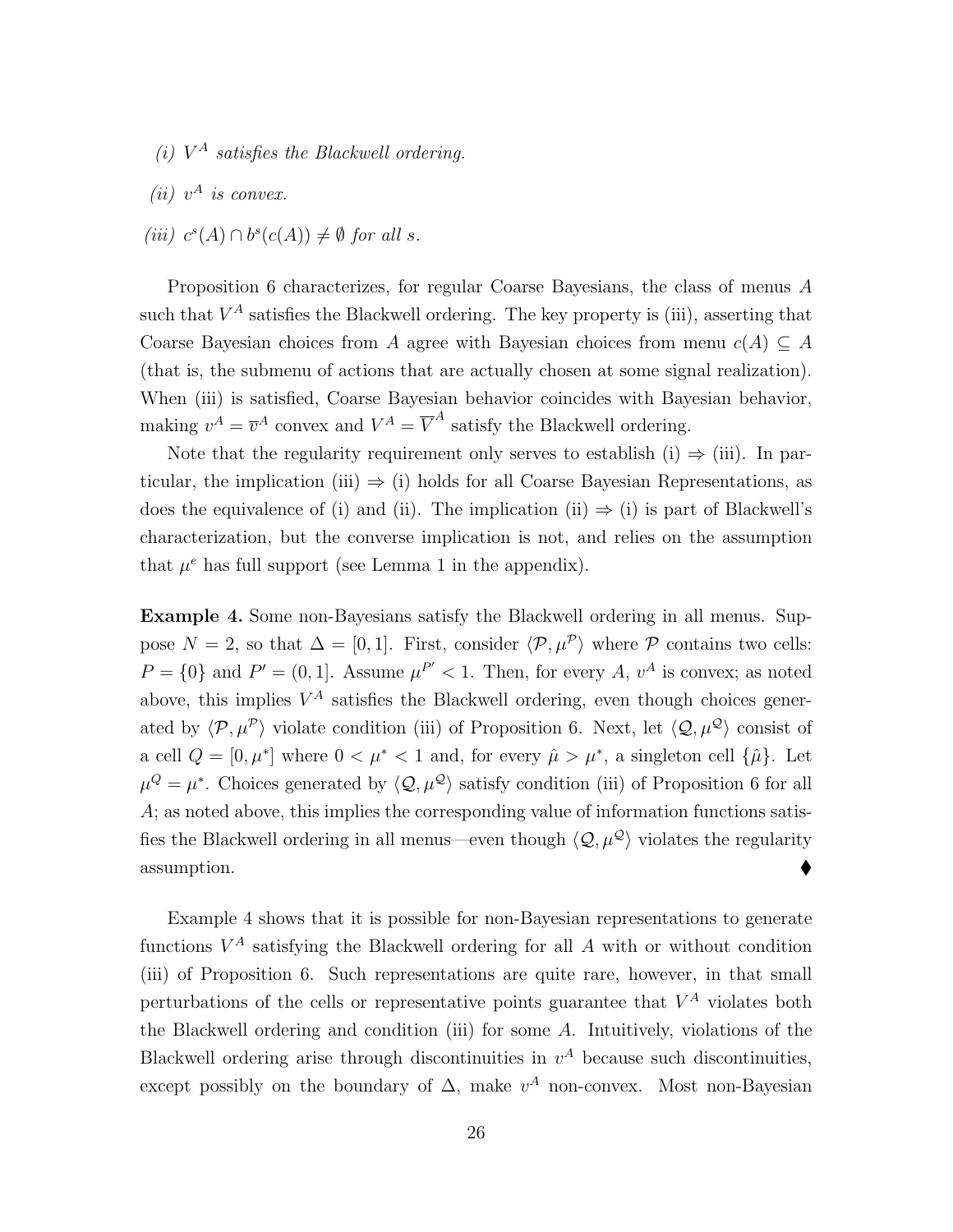representations have the property that any violation of (iii) introduces a non-convexity in  $v^A$  for some A because the "wedge" between Bayesian and non-Bayesian choices creates points of discontinuity. For regular representations, violations of (iii) are both necessary and sufficient for the existence of such discontinuities.

The next result provides a simple condition on representations  $\langle \mathcal{P}, \mu^{\mathcal{P}} \rangle$  guaranteeing violations of the Blackwell ordering. For each  $P \in \mathcal{P}$ , let  $\partial P$  denote the relative boundary of  $P^{11}$ 

**Proposition 7.** If there is a cell  $P \in \mathcal{P}$  and a point  $\mu^* \in \partial P \cap \Delta^0$  such that  $\mu^* \neq \mu^P$ , then there exists  $A \in \mathcal{A}$  such that  $V^A$  violates the Blackwell ordering.

The condition highlighted by Proposition 7 is satisfied by most Coarse Bayesian Representations. For example, regular representations that have at least two cells satisfy the condition because their representative points  $\mu^P$  belong to the interiors of their cells. In fact, every Coarse Bayesian Representation depicted in this paper satisfies the condition and, therefore, generates violations of the Blackwell ordering in some menus. $^{12}$ 

### 4.2 Measures of Sophistication and Bias

In this section, I explore different notions of cognitive ability and how they relate to a Coarse Bayesian's value of information. In addition to providing basic comparative static results for the model, the findings are potentially relevant for approaches to endogenizing non-Bayesian updating rules and, hence, developing theories of where they "come from" (see the discussion at the end of the section). For any updating rule  $\mu$  and signal  $s \in S$ , let

$$
D_{\mu}(s) := \left\| \frac{s\mu^{e}}{\|s\mu^{e}\|} - \frac{\mu^{s}}{\|\mu^{s}\|} \right\|.
$$

 $\overline{^{11} \text{That}}$  is,  $\partial P$  is the set of points belonging to the closure of P but not the relative interior of P.  $12$ In an experiment, Ambuehl and Li (2018) find that subjects tend to undervalue improvements to instrumentally valuable information, and argue that this is due to non-Bayesian belief updating. In addition, subjects differ in their responsiveness to information. These findings are consistent with the results in this section, as well as the idea that the parameters (cells and representative points) of Coarse Bayesian updating rules may differ across individuals.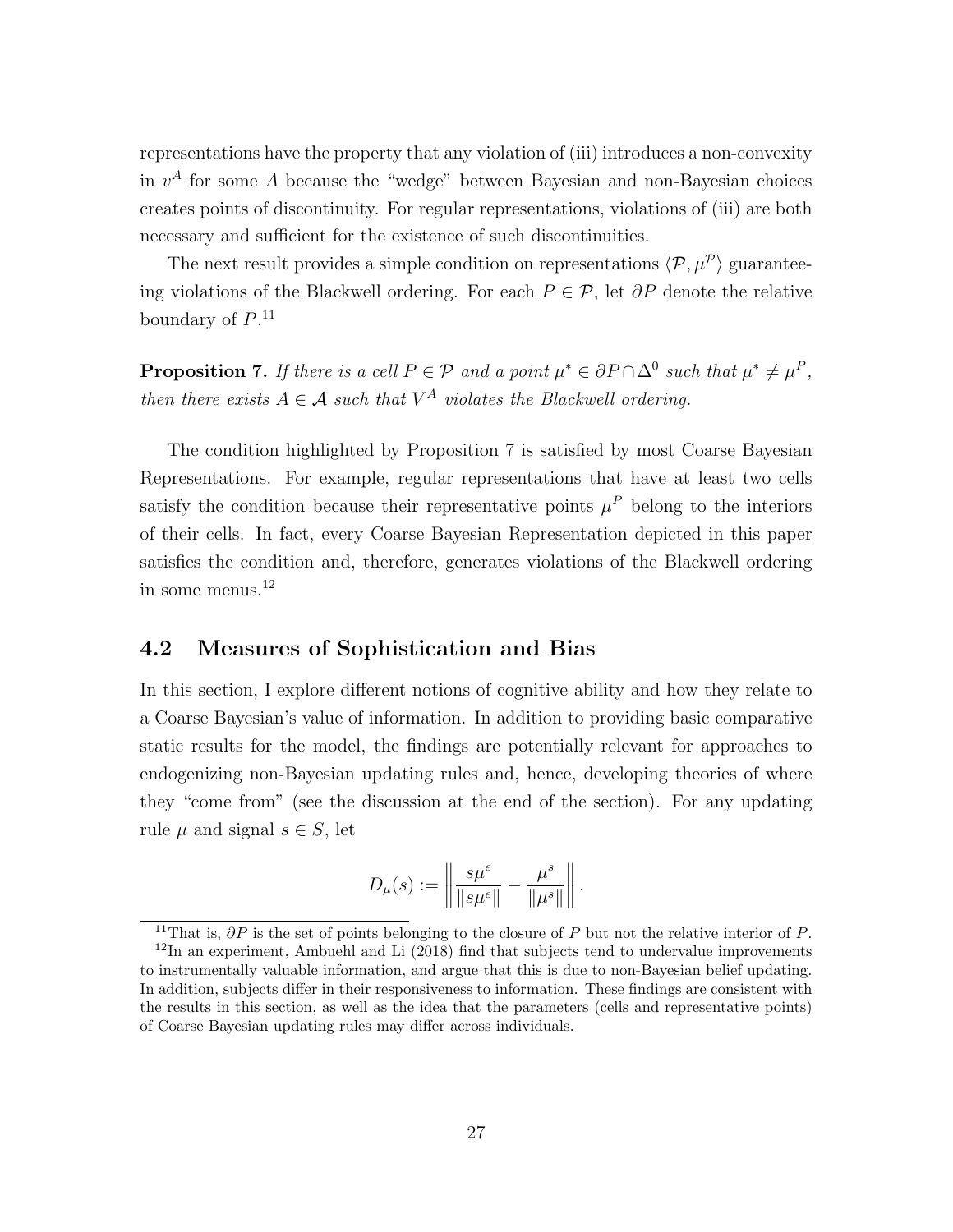$$
\mu^{e}
$$
\n(a) More biased\n(b) Less biased

Figure 7: An illustration of the bias ordering. Each updating rule employs the same pair of feasible beliefs, but rule (b) is less biased than rule (a) because it exhibits smaller distortions away from Bayesian posteriors, making the cutoff between cells more "centered."

This is the Euclidean distance between  $\mu^s$  and the Bayesian posterior  $\frac{s\mu^e}{s\cdot\mu^e}$  after normalizing each vector to length 1. Thus,  $D_{\mu}(s)$  provides a measure of how distorted the agent's beliefs are at signal s.

**Definition 6.** Suppose  $\mu$  and  $\dot{\mu}$  have full-support priors  $\mu^e = \dot{\mu}^e$  and Coarse Bayesian Representations  $\langle \mathcal{P}, \mu^{\mathcal{P}} \rangle$  and  $\langle \mathcal{Q}, \dot{\mu}^{\mathcal{Q}} \rangle$ , respectively. Then:

- (i)  $\mu$  is **more sophisticated** than  $\mu$  if  $\mu^{\mathcal{P}} \subseteq \mu^{\mathcal{Q}}$  and every cell in  $\mathcal{P}$  is a union of cells in Q.
- (ii)  $\mu$  is less biased than  $\mu$  if  $D_{\mu}(s) \leq D_{\mu}(s)$  for all  $s \in S$ .

Definition 6 provides two comparative notions of cognitive ability. Part (i) states that a Coarse Bayesian is more sophisticated if he employs both an expanded set of feasible beliefs and a finer partition, while part (ii) states that an agent is less biased if, for every signal, posterior beliefs are closer to the Bayesian posterior. Each ordering captures some aspect of what it means to be "more Bayesian," but the two concepts are quite different: higher sophistication entails higher responsiveness to information, while lower bias entails less "skewness" in the updating rule (see Figure 7). Notice that if  $\mu$  is less biased than  $\mu$ , then  $\mu^{\mathcal{P}} \subseteq \mu^{\mathcal{Q}}$ ; thus, increasing sophistication and decreasing bias each imply an expanding set of feasible beliefs.

The goal of this section is to characterize these orderings in terms of the welfare of the agent. A natural conjecture, for example, is that a more sophisticated agent always benefits from more information, or enjoys a higher value of information than a less sophisticated agent. As the next example shows, this conjecture is false.

Example 5. Consider a two-state setting, so that  $\Delta = [0, 1]$ . Let  $\mathcal{P} = \{P, P'\}$ where  $P = \{0\}$  and  $P' = (0, 1]$  and  $\mathcal{Q} = \{Q, Q', Q''\}$  where  $Q = \{0\}, Q' = \left[\frac{3}{4}, 1\right]$ ,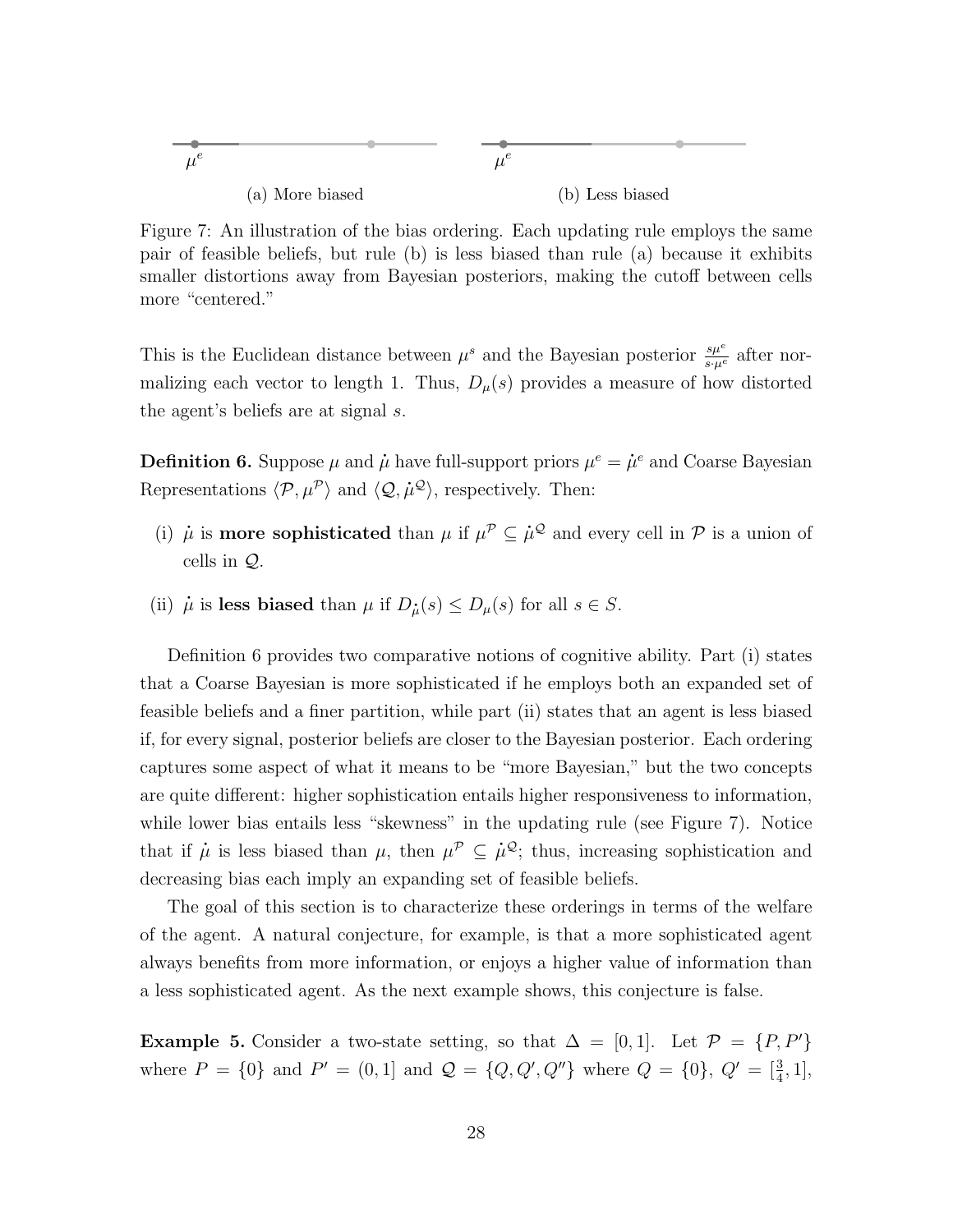and  $Q'' = (0, \frac{3}{4})$  $\frac{3}{4}$ ). Finally, let  $\mu^P = \dot{\mu}^Q = 0$ ,  $\mu^e = \mu^{P'} = \frac{4}{5} = \dot{\mu}^{Q'} = \dot{\mu}^e$ , and  $\dot{\mu}^{Q''} = \frac{2}{3}$  $\frac{2}{3}$ . Clearly,  $\dot{\mu}$  is more sophisticated than  $\mu$ . Let  $A = \{x, y\}$  where  $x = (1, 0)$ and  $y = (0, 1)$ . Then

$$
v^{A}(\hat{\mu}_1) = \begin{cases} 1 & \text{if } \hat{\mu}_1 = 0 \\ \hat{\mu}_1 & \text{otherwise} \end{cases} \quad \text{and} \quad v^{A}(\hat{\mu}_1) = \begin{cases} 1 - \hat{\mu}_1 & \text{if } \hat{\mu}_1 < \frac{3}{4} \\ \hat{\mu}_1 & \text{otherwise} \end{cases},
$$

so that  $\dot{v}^A(\hat{\mu}_1) < v^A(\hat{\mu}_1)$  for  $\frac{1}{2} < \hat{\mu}_1 < \frac{3}{4}$  $\frac{3}{4}$ . Thus,  $\dot{V}^A(\sigma) < V^A(\sigma)$  for some  $\sigma$  (for example, any  $\sigma$  such that  $\tau^{\sigma}(\frac{2}{3})$  $(\frac{2}{3}) = \frac{3}{5}$  and  $\tau^{\sigma}(1) = \frac{2}{5}$ . Moreover,  $v^A$  is convex but  $\dot{v}^A$ is not; thus,  $V^A$  satisfies the Blackwell ordering but  $\dot{V}^A$  does not.

In general, higher sophistication does not guarantee welfare improvements because, without additional assumptions, there may exist menus that widen the gap between Bayesian and Coarse Bayesian choices at some signal realizations. Similarly, lower bias need not imply welfare improvements. At the end of this section, I return to this question and examine the conditions under which one Coarse Bayesian is better off than another in all decision problems (Proposition 10).

To characterize the sophistication ordering, an additional definition is required. Given  $\langle \mathcal{P}, \mu^{\mathcal{P}} \rangle$ , a menu A is  $\mu^{\mathcal{P}}$ -decisive if  $c^{s}(A)$  is a singleton for all  $s \in S$ ; that is, if no feasible posterior  $\mu^P$  makes the agent indifferent between two or more options in A.

**Proposition 8.** Suppose  $\langle P, \mu^P \rangle$  and  $\langle Q, \mu^Q \rangle$  are regular Coarse Bayesian Representations of  $\mu$  and  $\dot{\mu}$ , respectively, and that  $\mu^e = \dot{\mu}^e$ . The following are equivalent:

- (i)  $\mu$  is more sophisticated than  $\mu$ .
- (ii) If  $\dot{V}^A(\sigma) = \dot{V}^A(\sigma')$  for all  $\mu^Q$ -decisive menus A, then  $V^A(\sigma) = V^A(\sigma')$  for all  $\dot{\mu}^{\mathcal{Q}}$ -decisive menus A.

This result states that for regular Coarse Bayesians, higher sophistication means welfare is more responsive to information: as sophistication increases, fewer pairs  $\sigma$ ,  $\sigma'$  yield identical ex-ante expected utility for (almost) all menus A. The proof of Proposition 8 shows that the characterization holds even if one restricts attention to experiments  $\sigma$ ,  $\sigma'$  that are Blackwell comparable. Thus, higher sophistication means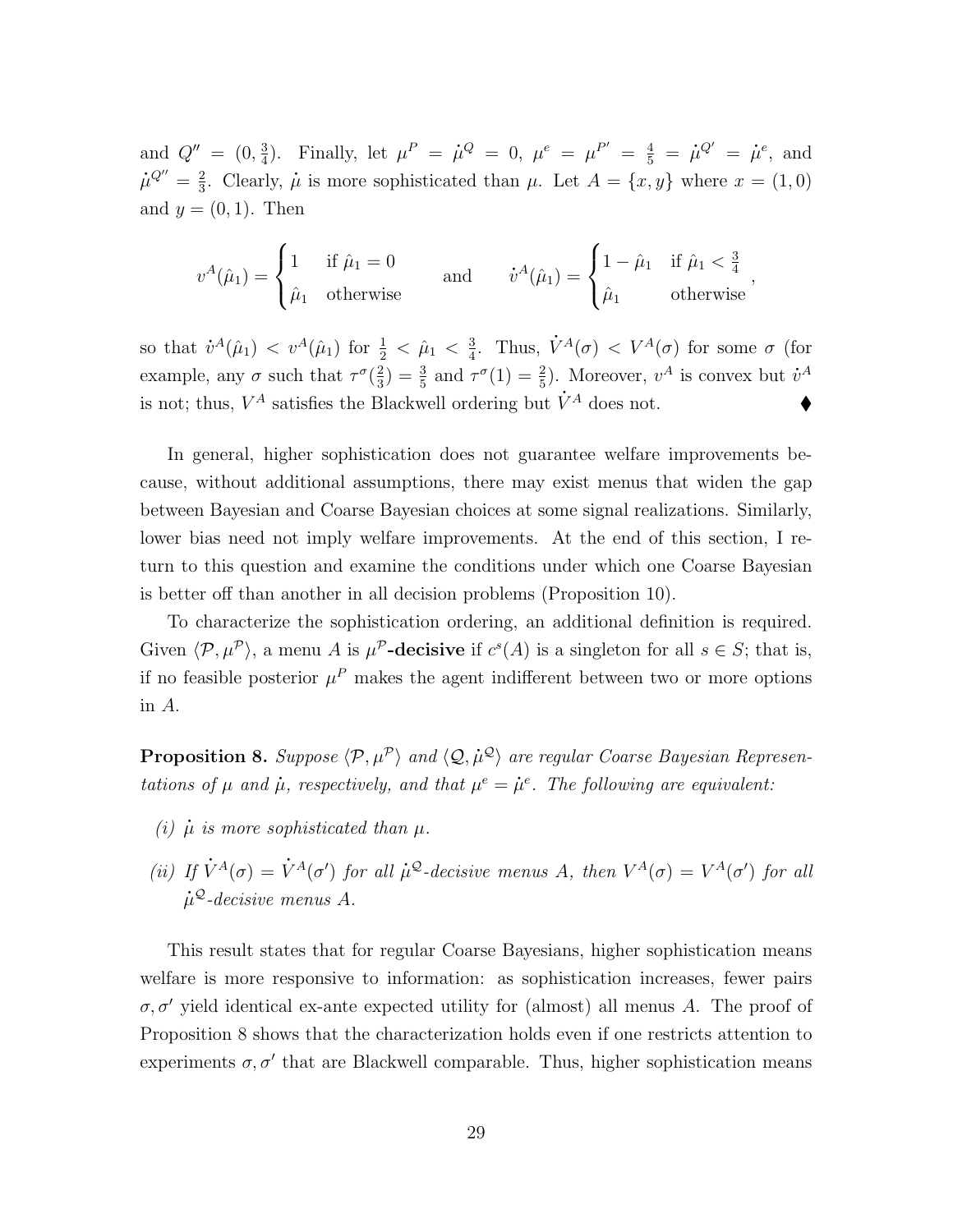greater responsiveness to improvements to information. More responsive welfare, of course, does not imply higher welfare.

The characterization of the bias ordering does not involve the responsiveness of welfare, but rather a comparison to that of a Bayesian. Suppose  $\mu$  is a Coarse Bayesian updating rule. For each  $s \in S$  and  $A \in \mathcal{A}$ , let  $\overline{V}^A(s) := \max_{x \in A} x \cdot B(\mu^e|s)$ and  $V^A(s) := \max_{x \in A} x \cdot \mu^s$  denote the Bayesian and Coarse Bayesian payoffs at menu A conditional on signal s. Let

$$
L_{\mu}(s) := \sup_{A \in \mathcal{A}^*} \overline{V}^A(s) - V^A(s)
$$

where  $\mathcal{A}^*$  denotes the set of menus A such that  $||x|| \leq 1$  for all  $x \in A$ . Intuitively,  $L<sub>\mu</sub>(s)$  is the maximum loss, relative to a Bayesian, that the Coarse Bayesian can incur under any decision problem  $A^{13}$  Alternatively,  $L_{\mu}(s)$  may be interpreted as the maximum rate at which a Bayesian agent can "money pump" the Coarse Bayesian agent under public information s. So, if actions x represent bets or gambles, and a Bayesian agent is free to specify a set  $A \in \mathcal{A}^*$  after both agents have observed s, then  $L_{\mu}(s)$  is the amount of money the Bayesian can extract from the Coarse Bayesian.<sup>14</sup>

**Proposition 9.** Suppose  $\mu$  and  $\dot{\mu}$  are Coarse Bayesian and  $\mu^e = \dot{\mu}^e$ . Then  $L_{\mu}^{\bullet}(s) \leq$  $L_{\mu}(s)$  if and only if  $D_{\mu}(s) \le D_{\mu}(s)$ . Thus,  $\mu$  is less biased than  $\mu$  if and only if  $L_{\mu}(s) \le L_{\mu}(s)$  for all  $s \in S$ .

Proposition 9 establishes that  $\mu$  is less biased than  $\mu$  if and only if  $\mu$  is less exploitable than  $\mu$ ; in particular, worst-case losses for  $\mu$ , relative to a Bayesian, are smaller than those for  $\mu$ .

As indicated above, neither higher sophistication nor lower bias guarantee higher payoffs in all decision problems. The next result establishes that, under mild regularity conditions, a particular refinement of these orderings is needed to improve payoffs in all decision problems.

**Proposition 10.** Suppose  $\langle P, \mu^P \rangle$  and  $\langle Q, \mu^Q \rangle$  are Coarse Bayesian Representations

<sup>&</sup>lt;sup>13</sup>The restriction to normalized menus  $A \in \mathcal{A}^*$  is needed because  $V^{\lambda A} = \lambda V^A$  for all  $\lambda > 0$ .

<sup>&</sup>lt;sup>14</sup>Indeed, as shown in the appendix, one may restrict attention to menus of the form  $A = \{0, x\}$ where, conditional on s, the Bayesian prefers the safe option 0 but the Coarse Bayesian strictly prefers x. On average, the Bayesian profits by  $-x \cdot B(\mu^e|s) > 0$ .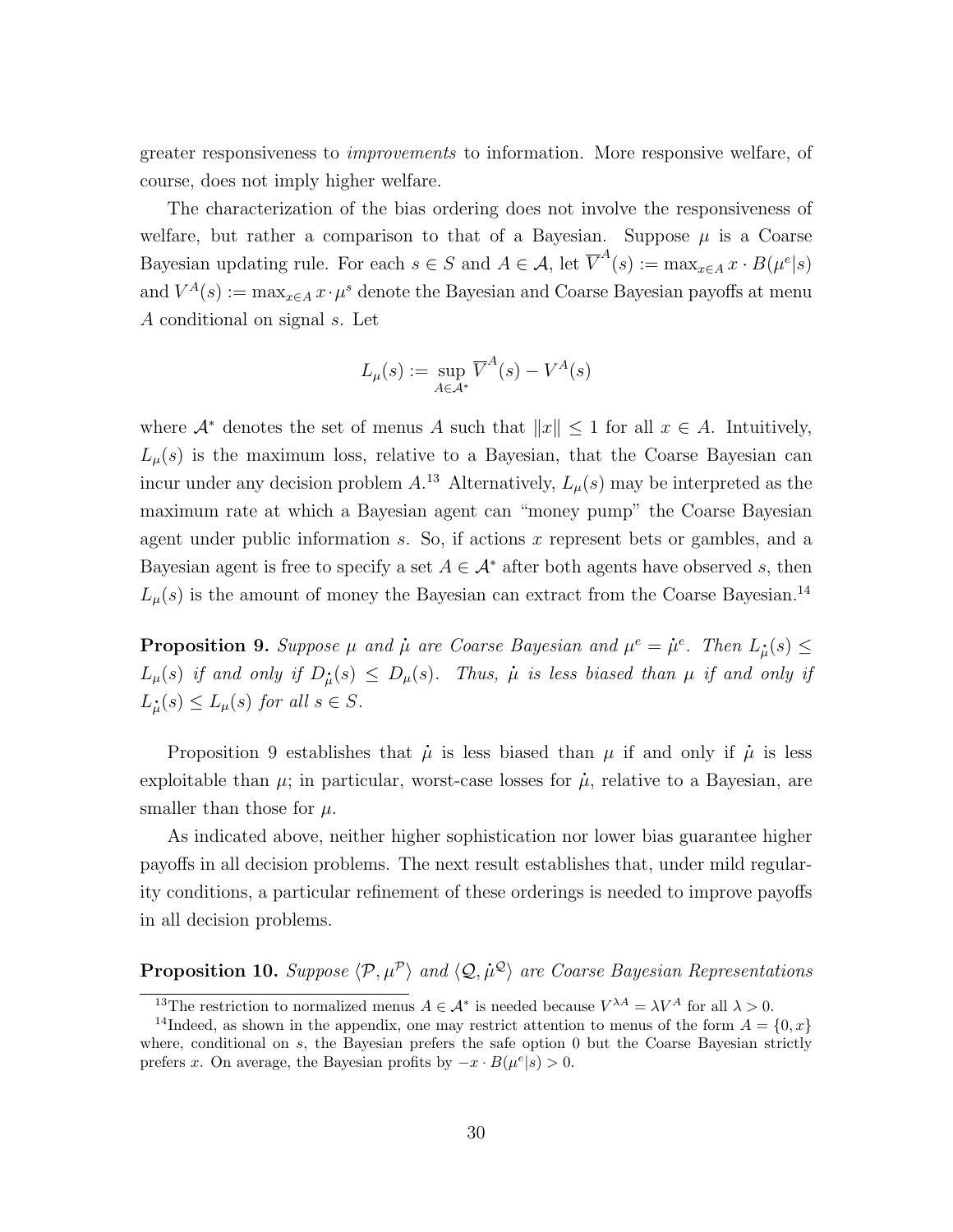of  $\mu$  and  $\mu$  such that  $\mu^e = \mu^e$  and non-singleton cells are regular. The following are equivalent:

- (i)  $\dot{v}^A(\hat{\mu}) \geq v^A(\hat{\mu})$  for all  $A \in \mathcal{A}$  and  $\hat{\mu} \in \Delta$ .
- (ii)  $\mu$  is less biased, more sophisticated and, for every  $\mu^Q \in \mu^Q \setminus \mu^P$ , the cell Q is a singleton.

Proposition 10 states that payoffs increase at all menu-signal pairs if and only if the agent becomes more sophisticated and all "new" feasible posteriors  $\dot{\mu}^Q$  are contained in singleton cells Q. This means the agent becomes perfectly Bayesian in some subset of  $\Delta$ , preventing the introduction of new or different distortions that can yield lower payoffs in some menu-signal pair. It follows immediately that the agent is less biased and that  $\dot{V}^A(\sigma) \geq V^A(\sigma)$  for all  $A \in \mathcal{A}$  and  $\sigma \in \mathcal{E}$ .

I conclude this section with a brief discussion of how my results might motivate alternative approaches for selecting, endogenizing, or rationalizing different Coarse Bayesian updating rules. One approach is to solve for an optimal updating rule in a given environment—a menu and signaling structure—under some constraint (for example, a fixed number of cells or a cost per additional cell). Pioneered by Wilson (2014) and Brunnermeier and Parker (2005), versions of this approach can provide a theory of where the updating rule "comes from." A drawback is that an updating rule adapted to one environment may be ill-suited for another; we have seen, for example, that more-sophisticated agents may experience lower payoffs at some menus and/or signal realizations than less-sophisticated agents. Only the "robust" ordering given by statement (ii) of Proposition 10 ensures weakly greater payoffs at all menu-signal pairs. Thus, rather than considering updating rules adapted to specific environments, one might instead endogenize them by selecting rules that are unimprovable (given constraints or costs) under the robust ordering. Alternatively, one might consider the weaker objective of minimizing worst-case losses (Proposition 9). These approaches are suitable if agents are unable to form probabilistic beliefs about their environment and, consequently, seek rules or heuristics robust to such uncertainty. Naturally, different criteria yield different predictions about updating rules; minimization of worst-case losses, for example, leads to representations exhibiting less skewness. Analysis of endogenous updating rules is beyond the scope of this paper, but—as illustrated by the characterizations in this section—the general framework of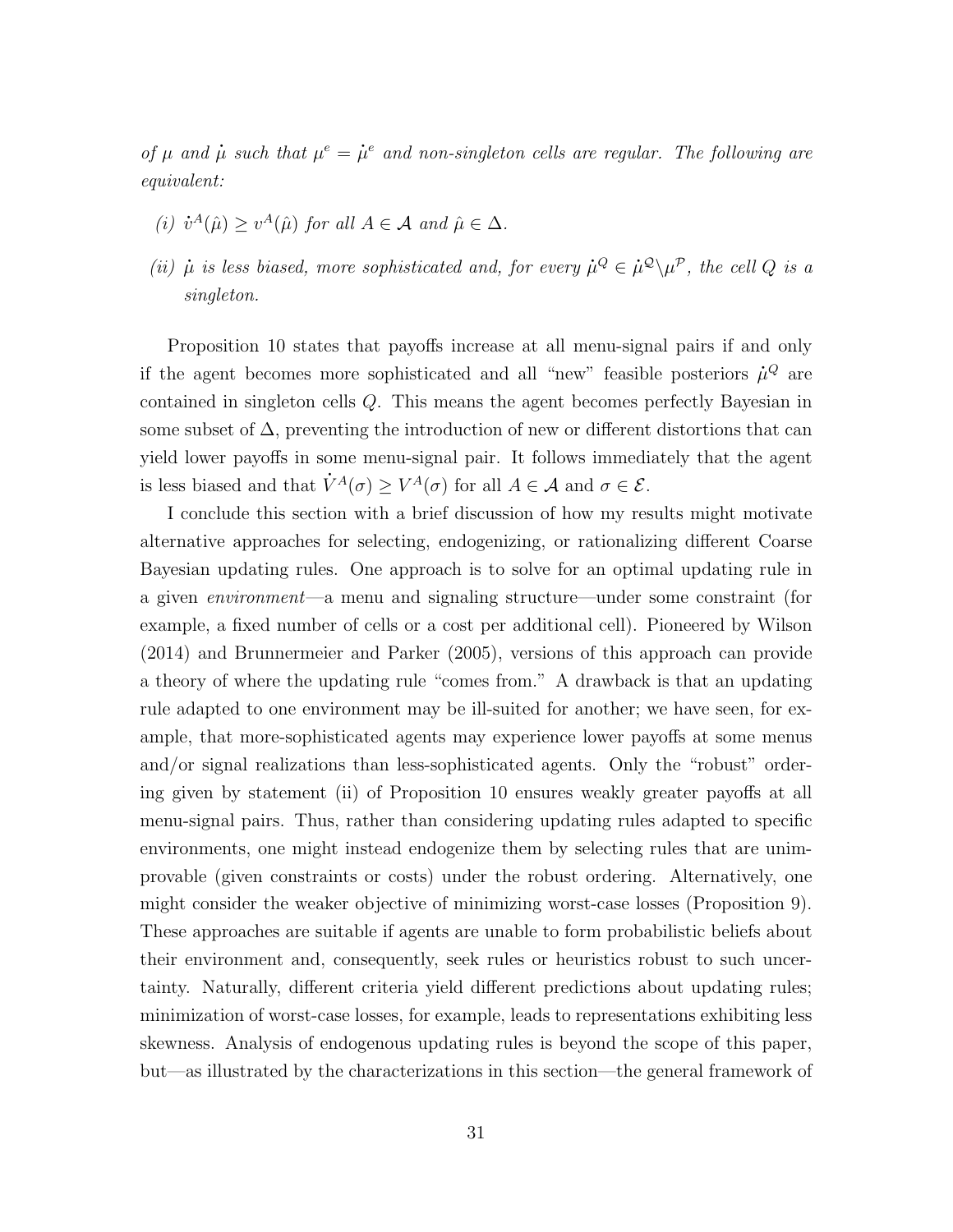Coarse Bayesian updating provides a natural and tractable setting in which to carry it out.

## 5 Conclusion

In this paper, I have introduced a new model of non-Bayesian updating, *Coarse* Bayesian updating, accommodating many documented violations of standard Bayesian behavior. Three testable and normatively appealing assumptions—*Homogeneity*, Cognizance, and Confirmation—characterize the updating procedure, the parameters of which are a partition of the probability simplex and a representative belief for each cell of the partition. A Coarse Bayesian agent can be interpreted as one who applies subjective criteria to select among competing theories, crudely approximates Bayes' rule, selectively distorts signals before applying Bayes' rule, or engages in categorical thinking. I have analyzed how the model relates to existing models and evidence on non-Bayesian updating, examined its implications in dynamic settings, and applied it to standard problems of decision under risk, leading to comparative notions of cognitive sophistication and bias.

An advantage of my framework is that it employs standard primitives that frequently appear in applications. The use of noisy signals over an exogenous state space, for example, allows one to directly import Coarse Bayesian updating into familiar settings in economics and game theory. Applying the framework and results of this paper to such settings may be an interesting avenue for future research.

### A Omitted Proofs

#### A.1 Proof of Proposition 2

*Proof of part (iii).* If every cell of  $\langle \mathcal{P}, \mu^{\mathcal{P}} \rangle$  is a singleton, then the agent is Bayesian and the ML representation is established independently by the proof of part (iv) below. So, let  $P^* \in \mathcal{P}$  be a non-singleton cell. Let I denote the set of all Coarse Bayesian Representations  $i = \langle \mathcal{Q}(i), \dot{\mu}^{\mathcal{Q}(i)} \rangle$  such that  $\mathcal{Q}(i)$  is finite,  $\mathcal P$  is finer than  $\mathcal{Q}(i)$ ,  $\mu^{\mathcal{Q}(i)} \subseteq \mu^{\mathcal{P}}$ , and  $P^* \in \mathcal{Q}(i)$ . Define a partial order  $\geq_I$  on I by  $i \geq_I i'$  if and only if  $\mathcal{Q}(i)$  is finer than  $\mathcal{Q}(i')$  and  $\mu^{\mathcal{Q}(i)} \supseteq \mu^{\mathcal{Q}(i')}$  (that is, i is more sophisticated than i in the sense of Definition 6). It is straightforward to verify that  $\geq_I$  is a partial order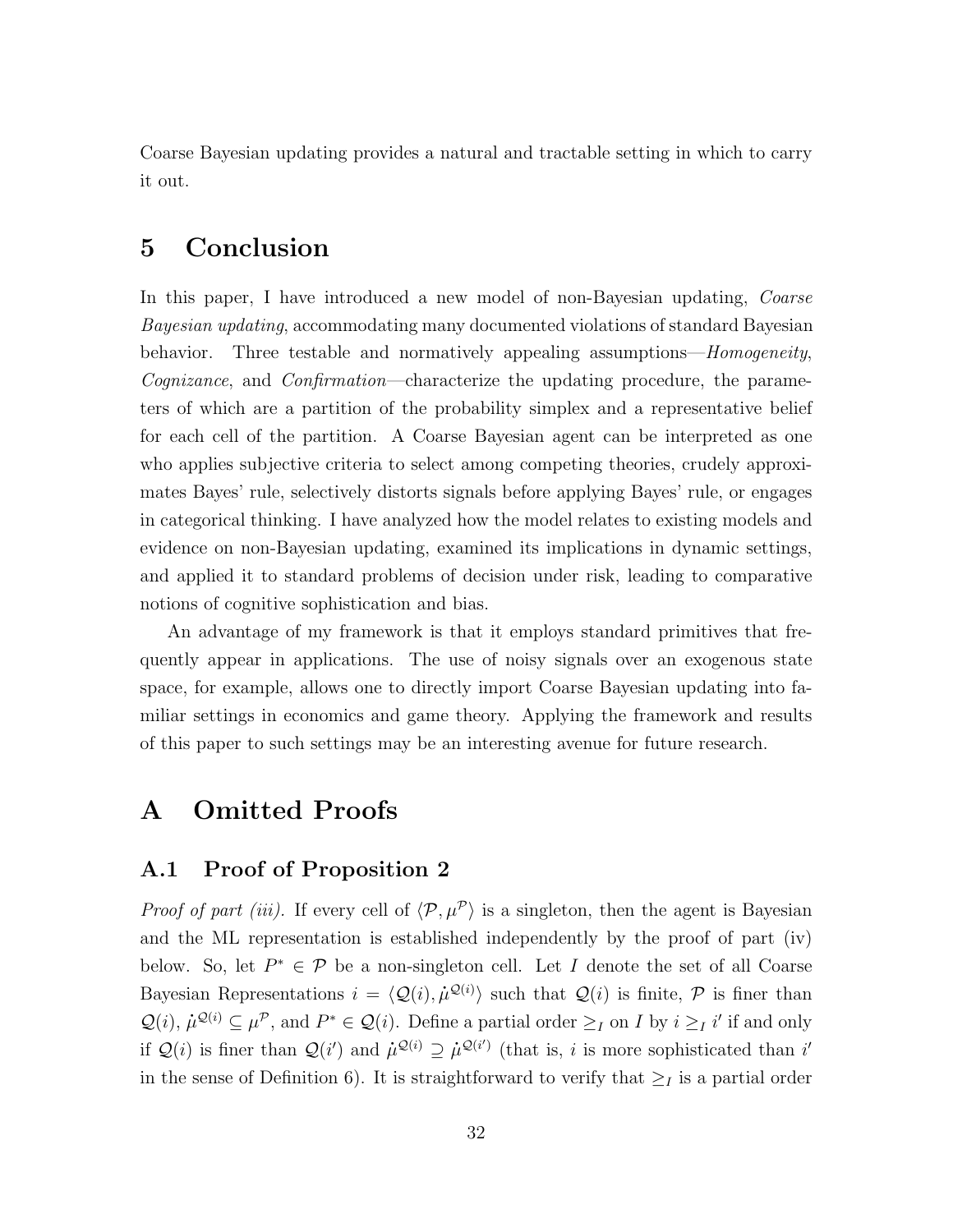and that for all  $i, i' \in I$ , there exists  $i^* \in I$  such that  $i^* \geq I$  and  $i^* \geq I$  i'. Thus,  $(I, ><sub>I</sub>)$  is a directed set.

For each  $\langle \mathcal{Q}, \dot{\mu}^{\mathcal{Q}} \rangle \in I$ , define a function  $\gamma : \Delta \to [0, \infty)$  as follows. Since  $N = 2$ , the (finite) set  $\mu^{\mathcal{Q}}$  can be arranged in decreasing order of state 1:  $\mu^{\mathcal{Q}} = {\mu^{\mathcal{Q}_1}, \ldots, \mu^{\mathcal{Q}_M}}$ , where  $\dot{\mu}_1^{Q_1} > \dot{\mu}_1^{Q_2} > \ldots > \dot{\mu}_1^{Q_M}$ . Since  $P^* \in \mathcal{Q}$ , there exists  $m^*$  such that  $\dot{\mu}^{Q_{m^*}} = {\mu}^{P^*}$ . For  $1 \leq m < M$ , let  $\mu^m$  denote the (unique) belief belonging to  $\partial Q_m \cap \partial Q_{m+1}$  (the boundaries of  $Q_m$  and  $Q_{m+1}$ ) and choose a signal  $s^m$  such that  $B(\mu^e | s^m) = \mu^m$ . Now choose scalars  $\alpha_m > 0$  such that, for all  $1 \leq m < M$ ,  $\alpha_m \mu^{Q_m} \cdot s^m = \alpha_{m+1} \mu^{Q_{m+1}} \cdot s^m$ ; taking  $\alpha_{m^*} = 1$  pins down the  $\alpha_m$  uniquely. Now define  $\gamma$  by

$$
\gamma(\hat{\mu}) = \begin{cases} \alpha_m & \text{if } \hat{\mu} = \mu^{Q_m} \\ 0 & \text{otherwise} \end{cases}
$$

.

By construction,  $\mu^{Q_m} \in \text{argmax}_{\hat{\mu}} \gamma(\hat{\mu})\hat{\mu} \cdot s$  (that is,  $\mu^{Q_m}$  maximizes the likelihood function associated with  $\gamma$ ) if and only if  $B(\mu^{e}|s) \in Q_m$ . Moreover, every point  $\gamma(\hat{\mu})\hat{\mu}$ , viewed as a point in  $\mathbb{R}^2$ , is contained in the half-space bounded above by the line with normal s<sup>\*</sup> passing through  $\mu^{P^*}$ , where s<sup>\*</sup> is any signal such that  $B(\mu^e | s^*) = \mu^{P^*}$ . Thus, there exists a scalar  $\overline{\gamma} > 0$  such that  $\gamma(\hat{\mu}) \in [0, \overline{\gamma}]$  for all  $\hat{\mu}$ . Observe that the bound  $\overline{\gamma}$  is independent of *i*.

Having defined a function  $\gamma^i : \Delta \to [0, \overline{\gamma}]$  for every  $i \in I$ , the family  $\{\gamma^i\}_{i \in I}$  forms a net. Each  $\gamma^i$  is an element of the (compact) product set  $[0, \overline{\gamma}]^{\Delta}$ , so that  $\{\gamma^i\}_{i\in I}$ has a convergent subnet. This means there is a directed set  $(J, \geq_J)$  and a function  $\iota: J \to I$  such that (a)  $j \geq J$  implies  $\iota(j) \geq I$   $\iota(j')$ , (b) for every  $i \in I$ , there exists  $j \in J$  such that  $\iota(j') \geq I$  i for all  $j' \geq J$ , and (c) the net  $\{\gamma^{(j)}\}_{j \in J}$  converges to some  $\gamma^*$ . Thus, for every  $\hat{\mu} \in \Delta$ ,  $\gamma^{(j)}(\hat{\mu})$  converges to a point  $\gamma^*(\hat{\mu})$ .

Let  $P \in \mathcal{P}$ . By definition of  $(I, \geq_I)$  and properties (a) and (b) of  $(J, \geq_J)$ , there exists  $j^P \in J$  such that  $P \in \mathcal{Q}(\iota(j))$  and  $\mu^P \in \dot{\mu}^{\mathcal{P}(\iota(j))}$  for all  $j \geq J^P$ . Suppose s satisfies  $B(\mu^{e}|s) \in P$ . By construction,  $\mu^{P}$  maximizes the likelihood function associated with  $\gamma^{(j)}$  at s if  $j \geq J j^P$ : for every  $\hat{\mu} \in \Delta$ ,  $\gamma^{(j)}(\mu^P)\mu^P \cdot s \geq \gamma^{(j)}(\hat{\mu})\hat{\mu} \cdot s$ . Taking the limit of both sides with respect to j yields  $\gamma^*(\mu^P)\mu^P \cdot s \geq \gamma^*(\hat{\mu})\hat{\mu} \cdot s$ ; thus,  $\mu^P$ maximizes the likelihood function associated with  $\gamma^*$  at s.  $\Box$ 

Proof of part (iv). Notice that  $B(\mu^{e}|s) = \mu'$  if and only if  $s \approx \mu'/\mu^{e} := (\mu'_{\omega}/\mu^{e}_{\omega})_{\omega \in \Omega}$ . Thus, it will suffice to verify that  $L(\cdot|s)$  is maximized at  $\mu'$  for such signals s. This is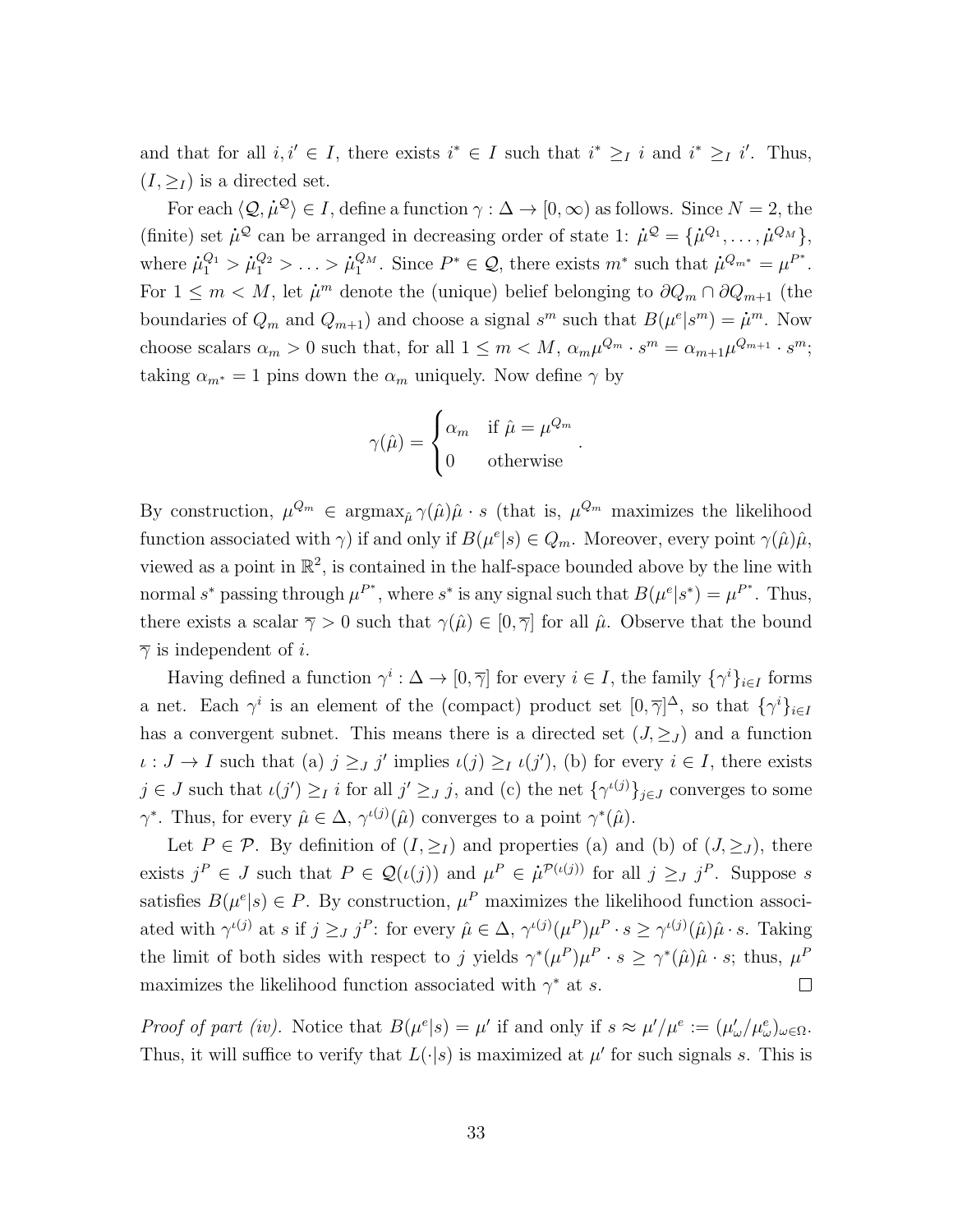done as follows. Let  $s \in S$ . Then, for any  $\hat{\mu} \in \Delta$ , we have

$$
L(\hat{\mu}|s) = \gamma(\hat{\mu})\hat{\mu} \cdot s
$$
  
= 
$$
\frac{\hat{\mu}}{\|\hat{\mu}/\sqrt{\mu^e}\|} \cdot s
$$
  
= 
$$
\frac{\hat{\mu}/\sqrt{\mu^e}}{\|\hat{\mu}/\sqrt{\mu^e}\|} \cdot s\sqrt{\mu^e}
$$
  
= 
$$
\left\|\frac{\hat{\mu}/\sqrt{\mu^e}}{\|\hat{\mu}/\sqrt{\mu^e}\|}\right\| \|s\sqrt{\mu^e}\| \cos \theta
$$
  
= 
$$
\|s\sqrt{\mu^e}\| \cos \theta
$$

where  $\theta$  is the angle (in radians) between  $\hat{\mu}/\sqrt{\mu^e}$  and s √  $\overline{\mu^e}$ . Thus,  $L(\cdot|s)$  is maximized by choosing  $\hat{\mu}$  such that  $\hat{\mu}/\sqrt{\mu^e} \approx s$ √  $\overline{\mu^e}$  (because then  $\theta = 0$ ), implying  $\hat{\mu} \approx s \mu^e \approx$  $\frac{\mu'}{\mu^e}\mu^e=\mu'.$  $\Box$ 

### A.2 Proofs for Section 4

#### A.2.1 Proof of Proposition 6

**Lemma 1.** Let  $\varphi : \Delta \to \mathbb{R}$  and  $\Phi : \mathcal{E} \to \mathbb{R}$  such that  $\Phi(\sigma) = \sum_{\hat{\mu}} \varphi(\hat{\mu}) \tau^{\sigma}(\hat{\mu})$ . Suppose  $\Phi$  satisfies the Blackwell ordering:  $\sigma \sqsupseteq \sigma'$  implies  $\Phi(\sigma) \geq \Phi(\sigma')$ . Then  $\varphi$  is convex.

*Proof.* Let  $\hat{\mu}, \hat{\mu}' \in \Delta$ ,  $\alpha \in (0, 1)$ , and  $\hat{\mu}^{\alpha} := \alpha \hat{\mu} + (1 - \alpha) \hat{\mu}'$ . Since  $\mu^{e}$  has full support, there exists  $\hat{\mu}^* \in \Delta$  and  $\lambda \in (0,1]$  such that  $\lambda \hat{\mu}^* + (1-\lambda)\hat{\mu}^{\alpha} = \mu^e$ . Let  $\sigma = [s^*, s, s']$ and  $\sigma' = [s^*, s + s']$  where  $s^* = \lambda \frac{\hat{\mu}^*}{\mu^e}$  $\frac{\hat{\mu}}{\mu^e}$ , and  $s' = (1 - \lambda)(1 - \alpha)\frac{\hat{\mu}'}{\mu^e}$  $\frac{\hat{\mu}^*}{\mu^e}, \; s \, = \, (1-\lambda) \alpha \frac{\hat{\mu}}{\mu^{\epsilon}}$  $\frac{\mu'}{\mu^e}.$ Clearly,  $\sigma \supseteq \sigma'$ , so that  $\Phi(\sigma) \geq \Phi(\sigma')$ . Moreover,  $\mu^e \cdot s^* = \lambda$ ,  $\mu^e \cdot s = (1 - \lambda)\alpha$ ,  $\mu^e \cdot s' = (1 - \lambda)(1 - \alpha)$ , and  $\mu^e \cdot (s + s') = 1 - \lambda$ , while  $B(\mu^e | s^*) = \hat{\mu}^*, B(\mu^e | s) = \hat{\mu}$ ,  $B(\mu^e|s') = \hat{\mu}'$ , and  $B(\mu^e|s + s') = \hat{\mu}^\alpha$ . Thus,  $\Phi(\sigma) = \varphi(\hat{\mu}^*)\lambda + \varphi(\hat{\mu})(1 - \lambda)\alpha +$  $\varphi(\hat{\mu}')(1-\lambda)(1-\alpha)$  and  $\Phi(\sigma') = \varphi(\hat{\mu}^*)\lambda + \varphi(\hat{\mu}^{\alpha})(1-\lambda)$ , so that  $\Phi(\sigma) \ge \Phi(\sigma')$  yields  $\alpha\varphi(\hat{\mu}) + (1-\alpha)\varphi(\hat{\mu}') \geq \varphi(\hat{\mu}^{\alpha})$ , as desired.  $\Box$ 

To prove Proposition 6, let  $A \in \mathcal{A}$  and observe that (i)  $\Rightarrow$  (ii) by Lemma 1 (taking  $\varphi = v^A$ ). The converse implication, (ii)  $\Rightarrow$  (i), follows from Blackwell's theorem. To see that (iii)  $\Rightarrow$  (i), observe that if  $c^{s}(A) \cap b^{s}(c(A)) \neq \emptyset$  for all s, then every Coarse Bayesian choice from A is Bayesian-optimal in the menu  $A' = c(A)$ . Since Coarse Bayesian choices from  $A$  are identical to those from  $A'$ , it follows that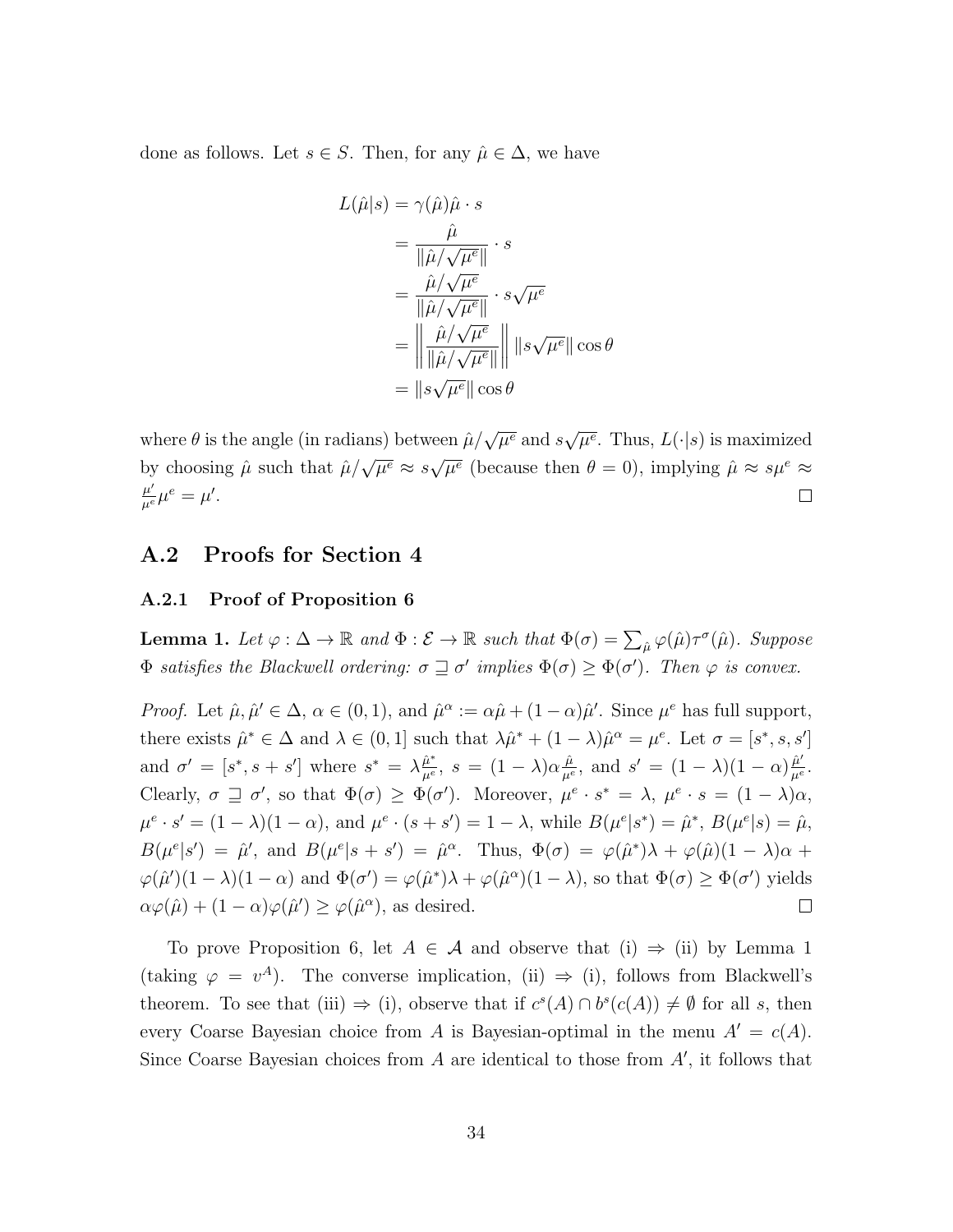$V^A(\sigma) = V^{A'}(\sigma) = \overline{V}^{A'}(\sigma)$  for all  $\sigma$ . That is,  $V^A$  coincides with the Bayesian value of information in some menu, and therefore satisfies the Blackwell ordering.

Finally, we prove that (i)  $\Rightarrow$  (iii). Suppose (iii) is violated; that is, there exists  $s \in S$  such that  $c^{s}(A) \cap b^{s}(c(A)) = \emptyset$ . Let  $\hat{\mu} = B(\mu^{e}|s)$ . Then there exists  $x \in c(A)$ such that  $v^A(\hat{\mu}) = x \cdot \hat{\mu} < y \cdot \hat{\mu}$  for all  $y \in b^s(c(A))$ . Choose any  $y \in b^s(c(A))$  and  $P \in \mathcal{P}$  such that  $y \in c^{\mu^P}(A)$ . Let  $t \in S$  such that  $B(\mu^e|t) = \mu^P$ . By regularity, P has full dimension in  $\Delta$  and  $\mu^P$  belongs to the interior of P; therefore, we may assume  $B(\mu^{e}|s+t) \in P$  (if necessary, scale s and t down by some  $\lambda > 0$  sufficiently small). Observe that

$$
B(\mu^{e}|s+t) = \frac{s \cdot \mu^{e}}{(s+t) \cdot \mu^{e}} \hat{\mu} + \frac{t \cdot \mu^{e}}{(s+t) \cdot \mu^{e}} \mu^{P} := \hat{\mu}',
$$

and that there exists  $y' \in c^{\mu^P}(A)$  such that

$$
v^{A}(\hat{\mu}') = y' \cdot \hat{\mu}' = \frac{s \cdot \mu^{e}}{(s+t) \cdot \mu^{e}} y' \cdot \hat{\mu} + \frac{t \cdot \mu^{e}}{(s+t) \cdot \mu^{e}} y' \cdot \mu^{P}.
$$

In particular, y' maximizes the above expression, so we have  $y' \cdot \hat{\mu} \geq y \cdot \hat{\mu}$  and  $y' \cdot \mu^P = y \cdot \mu^P$  because  $y \in c^{\mu^P}(A)$ . Now let  $\sigma = [s, t, e-s-t]$  and  $\sigma' = [s+t, e-s-t]$ . Clearly,  $\sigma \sqsupseteq \sigma'$ . Let  $v^A(e-s-t) := v^A(B(\mu^e|e-s-t))[(e-s-t)\cdot \mu^e]$ . Then

$$
V^{A}(\sigma') = v^{A}(\hat{\mu}')[(s+t) \cdot \mu^{e}] + v^{A}(e-s-t)
$$
  
=  $(y' \cdot \hat{\mu})(s \cdot \mu^{e}) + (y' \cdot \mu^{P})(t \cdot \mu^{e}) + v^{A}(e-s-t)$   
 $\geq (y \cdot \hat{\mu})(s \cdot \mu^{e}) + (y \cdot \mu^{P})(t \cdot \mu^{e}) + v^{A}(e-s-t)$   
 $> (x \cdot \hat{\mu})(s \cdot \mu^{e}) + (y \cdot \mu^{P})(t \cdot \mu^{e}) + v^{A}(e-s-t)$   
=  $V^{A}(\sigma)$ ,

so that  $V^A$  violates the Blackwell ordering.

#### A.2.2 Proof of Proposition 7

Let  $S^0 := \{ s \in S : s_\omega < 1 \; \forall \omega \in \Omega \}$ . For any signal  $s \in S^0$ , let  $\sigma^s := [s, (1 - \omega)]$  $(s_1)e^1, \ldots, (1 - s_N)e^N] \in \mathcal{E}$ , where  $e^{\omega} \in S$  such that  $e^{\omega}_{\omega} = 1$  and  $e^{\omega}_{\omega'} = 0$  for  $\omega' \neq \omega$ .

**Lemma 2.** Let  $s, t \in S^0$  such that  $s_\omega \leq t_\omega$  for all  $\omega$ . Then  $\sigma^t$  is a garbling of  $\sigma^s$ .

*Proof.* Since  $s_{\omega} \le t_{\omega}$  for all  $\omega$ , there exists a vector  $\delta$  such that  $t = s + \delta$  and  $\delta_{\omega} \ge 0$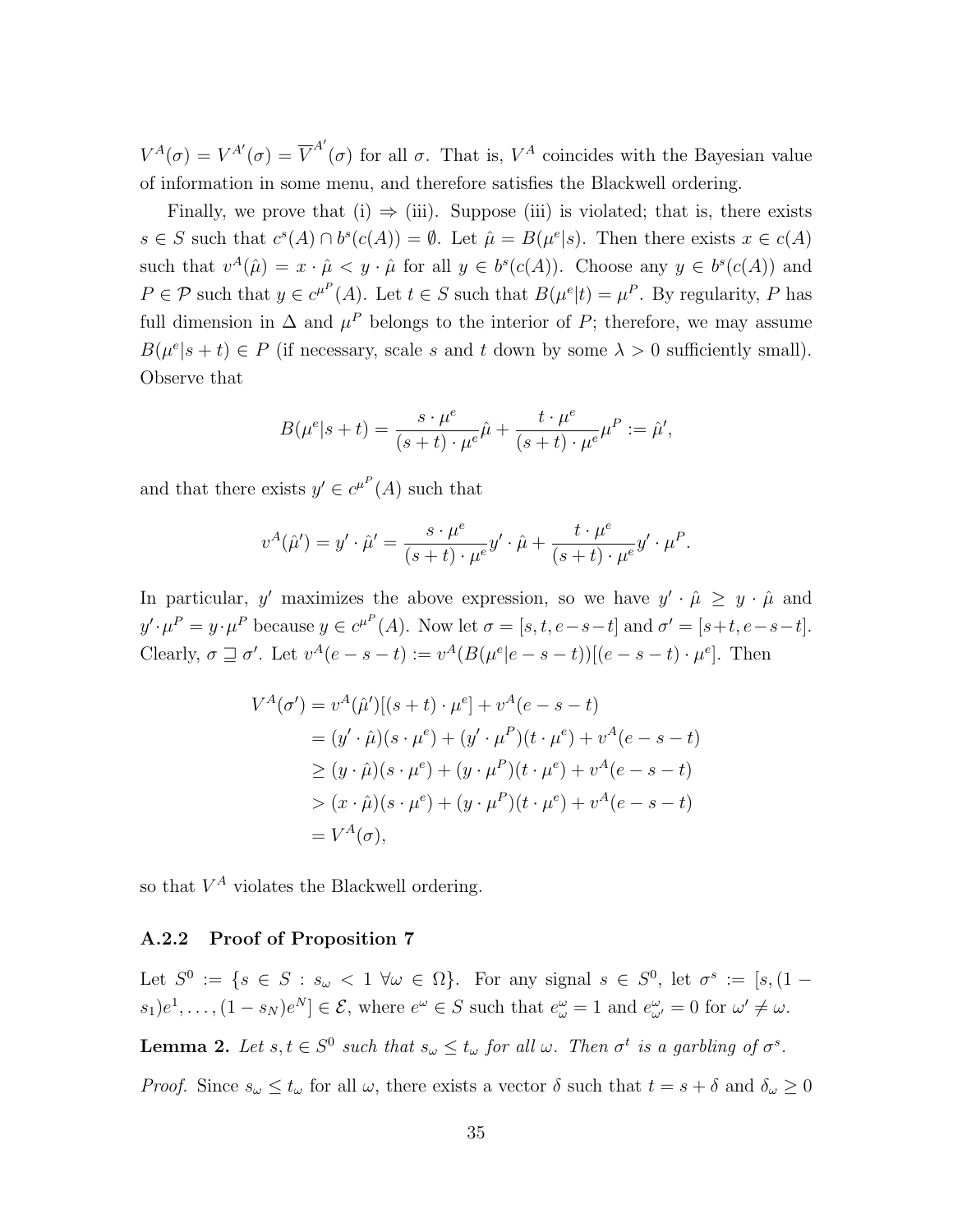for all  $\omega$ . Let  $\alpha_{\omega} := \frac{\delta_{\omega}}{1 - s_{\omega}}$ . Notice that  $\alpha_{\omega} \in [0, 1]$  because  $s_{\omega} < 1$  and  $s_{\omega} + \delta_{\omega} = t_{\omega} < 1$ . Let

$$
M = \begin{bmatrix} 1 & 0 & 0 & \cdots & 0 \\ \alpha_1 & 1 - \alpha_1 & 0 & \cdots & 0 \\ \alpha_2 & 0 & 1 - \alpha_2 & \cdots & 0 \\ \vdots & \vdots & \vdots & \ddots & \vdots \\ \alpha_N & 0 & 0 & \cdots & 1 - \alpha_N \end{bmatrix}.
$$

Clearly, each row of  $M$  is a probability distribution. Moreover,

$$
\sigma^s M = \left[ s + \sum_{\omega \in \Omega} \alpha_{\omega} (1 - s_{\omega}) e^{\omega}, (1 - \alpha_1)(1 - s_1) e^1, \dots, (1 - \alpha_N)(1 - s_N) e^N \right]
$$
  
= 
$$
\left[ s + \sum_{\omega \in \Omega} \delta_{\omega} e^{\omega}, (1 - s_1 - \delta_1) e^1, \dots, (1 - s_N - \delta_N) e^N \right]
$$
  
= 
$$
\left[ s + \delta, (1 - t_1) e^1, \dots, (1 - t_N) e^N \right]
$$
  
= 
$$
\sigma^t.
$$

Thus,  $\sigma^t$  is a garbling of  $\sigma^s$ .

To prove Proposition 7, suppose  $\mu^* \in \partial P \cap \Delta^0$  and  $\mu^* \neq \mu^P$ . There are two cases.

 $\Box$ 

Case 1:  $\mu^* \notin P$ . There is a hyperplane that strictly separates  $\mu^P$  and  $\mu^*$ . Therefore there is a menu  $A = \{x, y\}$  such that  $\mu^P \cdot (x - y) > 0$  and  $\mu' \cdot (y - x) < 0$  for all  $\mu'$  sufficiently close to  $\mu^*$ . Therefore, there exists a sequence of signals  $s^n \to s^*$  such that such that  $B(\mu^e | s^*) = \mu^*, B(\mu^e | s^n) \in P$  for all n, and  $B(\mu^e | s^n) \cdot (y - x) > 0$ for all *n*. Since  $\mu^* \in \Delta^0$ , we have  $s^*_{\omega} > 0$  for all  $\omega$ . Combined with the fact that  $B(\mu^e|\tilde{s}) = B(\mu^e|\lambda \tilde{s})$  for all  $\lambda > 0$  such that  $\lambda \tilde{s} \in S$ , we may assume that  $s_\omega^n \le s_\omega^* < 1$ for all *n* and  $\omega$ . Thus, there is a sequence of vectors  $\delta^n \to 0$  such that  $s^* = s^n + \delta^n$ for all *n*. Let  $\sigma^n = [s^n, \lambda_1^n e^1, \dots, \lambda_N^n e^N]$  and  $\sigma^* = [s^*, \lambda_1^* e^1, \dots, \lambda_N^* e^N]$  as in Lemma 2. Then  $\sigma^*$  is a garbling of  $\sigma^n$ . Since  $(s^n\mu^e) \cdot x \to (s^*\mu^e) \cdot x < (s^*\mu^e) \cdot y$ , it follows that  $\lim_{n\to\infty} V^A(\sigma^n) < V^A(\sigma^*)$ . Thus, for large enough  $n, V^A(\sigma^n) < V^A(\sigma^*)$ , which is a reversal of the Blackwell ordering.

Case 2:  $\mu^* \in P$ . Choose a cell  $P' \neq P$  as follows. If there exists  $P'' \neq P$  such that  $\mu^*$ belongs to the closure of P'', take  $P' = P''$ . Otherwise, there exists  $P'' \neq \mu^*$  such that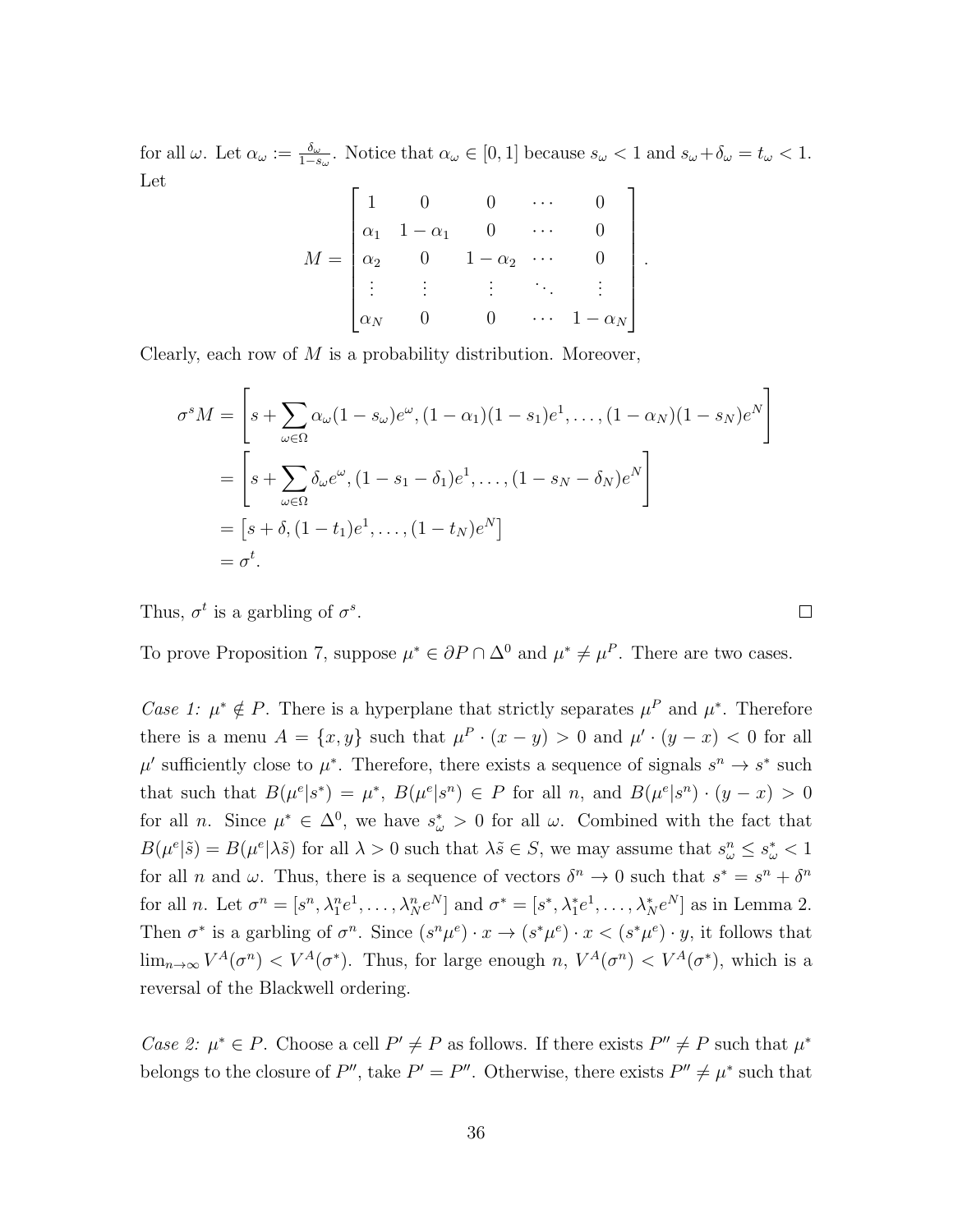every point on the line connecting  $\mu^*$  and  $\mu^{P''}$  is the representative of a (singleton) cell. Take P' to be any such P''. There is a hyperplane strictly separating  $\mu^P$  and  $L := \text{co}\{\mu^*, \mu^{P'}\}.$  Thus, there is a menu  $A = \{x, y\}$  such that  $\mu^P \cdot (x - y) > 0$  and  $\mu' \cdot (y - x) > 0$  for all  $\mu'$  sufficiently close to  $\mu^*$ , including all  $\mu' \in L$ . In a similar fashion to the previous case, this means we can construct a sequence  $\sigma^n \to \sigma^*$  where  $B(\mu^e|s^n) \in L$ ,  $B(\mu^e|s^*) = \mu^*$ , and  $\sigma^n$  is a garbling of  $\sigma^*$ . The sequence satisfies  $\lim_{n\to\infty} V^A(\sigma^n) > V^A(\sigma^*)$ , so that  $V^A$  does not satisfy the Blackwell ordering.

#### A.2.3 Proof of Proposition 8

For any  $\langle \mathcal{P}, \mu^{\mathcal{P}} \rangle$  and  $P \in \mathcal{P}$ , let  $S^P := \{ s \in S : B(\mu^e | s) \in P \}$ . For any  $\sigma$ , let  $s^{P,\sigma} := \sum_{s \in \sigma \cap S^P} s$ . Then  $\sigma$  and  $\sigma'$  are **P-equivalent** if  $s^{P,\sigma} = s^{P,\sigma'}$  for all  $P \in \mathcal{P}$ .

**Lemma 3.** Suppose  $\langle \mathcal{P}, \mu^{\mathcal{P}} \rangle$  is regular and let  $\sigma, \sigma' \in \mathcal{E}$ . Then  $\sigma$  and  $\sigma'$  are  $\mathcal{P}$ equivalent if and only if  $V^A(\sigma) = V^A(\sigma')$  for every  $\mu^P$ -decisive menu A.

*Proof.* Suppose  $\sigma$  and  $\sigma'$  are P-equivalent. Observe that for every  $\mu^{\mathcal{P}}$ -decisive menu A and experiment  $\hat{\sigma}$ ,  $V^A(\hat{\sigma}) = \sum_{P \in \mathcal{P}} (\mu^e s^{P, \hat{\sigma}}) \cdot c^{\mu^P}(A)$  because  $c^{\mu^P}(A)$  is a singleton for all  $P \in \mathcal{P}$ . Thus,  $V^A(\sigma) = V^A(\sigma')$  because  $s^{P,\sigma} = s^{P,\sigma'}$  for all  $P \in \mathcal{P}$ .

For the converse, suppose  $\sigma$  and  $\sigma'$  are not P-equivalent. We construct a  $\mu^{\mathcal{P}}$ decisive menu A such that  $V^A(\sigma) \neq V^A(\sigma')$ . For each  $P \in \mathcal{P}$ , let  $\delta^P := s^{P, \sigma} - s^{P, \sigma'}$ . Since experiments consist of finitely many signals, there are finitely many (but at least two) cells P such that  $\delta^P \neq 0$ . Let  $\mu^{\delta} := {\mu^P : \delta^P \neq 0}$  and let  $\mu^{P^*}$  be an extreme point of the convex hull of  $\mu^{\delta}$ . Since  $\mu^{\delta}$  is finite,  $\mu^{P^*}$  can be strictly separated from the convex hull of  $\mu^{\delta}\setminus{\mu^{P^*}}$ ; that is, there exists x such that  $x \cdot \mu^{P^*} > 0 > x \cdot \mu^{P'}$ for all  $\mu^{P'} \in \mu^{\delta} \setminus {\mu^{P}}^*$ . By regularity, we may assume that x is such that the menu  $A = \{x, 0\}$  is  $\mu^{\mathcal{P}}$ -decisive. Then  $V^A(\sigma) - V^A(\sigma') = \sum_{P \in \mathcal{P}} (\mu^s \delta^P) \cdot c^{\mu^P}(A) = (\mu^e \delta^{P^*}) \cdot x$ because  $c^{\mu^P}(A) = 0$  for all  $\mu^P \in \mu^{\delta} \setminus {\mu^P}^*$ . Thus,  $V^A(\sigma) \neq V^A(\sigma')$  provided  $(\mu^e \delta^{P^*})$ .  $x \neq 0$ . Since the separation is strict (and  $\langle \mathcal{P}, \mu^{\mathcal{P}} \rangle$  is regular), we may perturb x if necessary to ensure  $(\mu^e \delta^{P^*}) \cdot x \neq 0$ .  $\Box$ 

Proof that (i) implies (ii). Suppose  $\dot{V}^A(\sigma) = \dot{V}^A(\sigma')$  for all  $\mu^{\mathcal{Q}}$ -decisive A. By Lemma 3,  $\sigma$  and  $\sigma'$  are Q-equivalent. Since Q is finer than P, it follows that  $\sigma$  and  $\sigma'$  are P-equivalent. Since  $\mu^{\mathcal{P}} \subseteq \mu^{\mathcal{Q}}$ , this implies  $V^A(\sigma) = V^A(\sigma')$  for all  $\mu^{\mathcal{Q}}$ -decisive A.

*Proof that (ii) implies (i).* Let  $Q \in \mathcal{Q}$  and suppose  $s, t \in S^Q$ . Let  $\sigma = [s, t, e - s - t]$ (if necessary, scale s and t down by a factor  $\lambda > 0$  to make  $\sigma$  well-defined), and let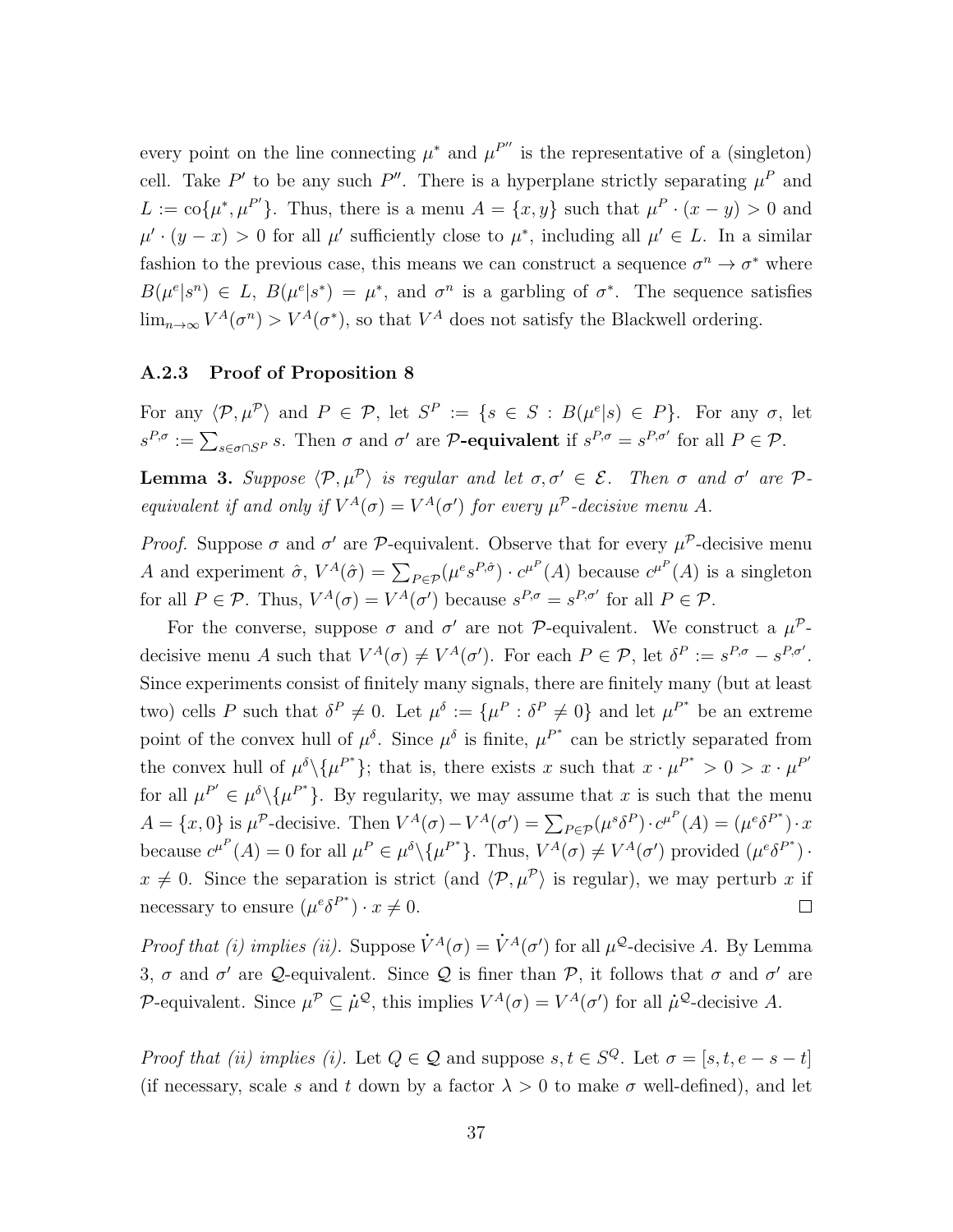$\sigma' = [s+t, e-s-t]$ . By Convexity,  $s+t \in S^Q$  and, thus,  $\sigma$  and  $\sigma'$  are  $\mathcal Q$ -equivalent. By Lemma 3 and the hypothesis of (ii), this implies  $\sigma$  and  $\sigma'$  are  $\mu^{\mathcal{P}}$ -equivalent. Thus, there exists  $P \in \mathcal{P}$  such that  $s, t \in S^P$  (otherwise, there are distinct cells  $P', P'' \in \mathcal{P}$ such that  $s \in P'$  and  $t \in P''$ ; but then  $\sigma$  and  $\sigma'$  are not  $\mathcal{P}$ -equivalent, as  $s + t$  belongs to a single cell). We have shown that any two signals belonging to a common  $S^Q$  $(Q \in \mathcal{Q})$  belong to a common  $S^P$   $(P \in \mathcal{P})$ . Thus,  $\mathcal{Q}$  is finer than  $\mathcal{P}$ .

We now verify that for every  $P \in \mathcal{P}$ , there exists  $Q \in \mathcal{Q}$  such that  $\mu^P = \mu^Q$ . Suppose toward a contradiction that  $\mu^P \neq \mu^Q$  for all  $Q \in \mathcal{Q}$ . Let  $A = \{x, 0\}$  be a  $\mu^{\mathcal{Q}}$ -decisive menu such that  $x \cdot \mu^P = 0$  (that is, the agent is indifferent between x and 0 at beliefs  $\mu^P$ ). By regularity, and the fact that Q is finer than P, there exists  $Q \in \mathcal{Q}$  and  $s, t \in S^Q \subseteq S^P$  such that  $(s\mu^e) \cdot x > 0 > (t\mu^e) \cdot x$ . Let  $\sigma = [s, t, e - s - t]$ and  $\sigma' = [s + t, e - s - t]$  (again, scale s and t down if necessary). Then  $\sigma$  and  $\sigma'$  are Q-equivalent. By definition of  $V^A$ , and by our choice of s and t, we have  $V^A(\sigma) = V^A(s) + V^A(t) + V^A(e - s - t) > V^A(s + t) + V^A(e - s - t) = V^A(\sigma'),$ contradicting  $Q$ -equivalence of  $\sigma$  and  $\sigma'$ .

#### A.2.4 Proof of Proposition 9

Fix  $s \in S$  and let  $\mu^* = B(\mu^e | s)$  and  $\mu^P = \mu^s$  where  $\mu^s \in P \in \mathcal{P}$ . If  $A \in \mathcal{A}^*$ , then there exist  $x^*, y^* \in A$  such that  $\overline{V}^A(s) = x^* \cdot \mu^*$  and  $V^A(s) = y^* \cdot \mu^P$ . In particular,  $x^* \cdot \mu^* \geq x \cdot \mu^*$  and  $y^* \cdot \mu^P \geq y \cdot \mu^P$  for all  $x, y \in A$ . Let  $A^* = \{x^* - x^*, y^* - x^*\} =$  ${0, y^* - x^*}$ . Then  $\overline{V}^A(s) = \overline{V}^{A^*}(s)$  and  $V^A(s) = V^{A^*}(s)$ . Hence, to compute  $L_\mu(s)$ , it is without loss of generality to consider menus of the form  $\{0, y\}$  where  $||y|| \leq 1$ . We therefore rewrite the  $L_{\mu}(s)$  as

$$
L_{\mu}(s) = \sup_{\|y\| \le 1} 0 \cdot \mu^* - y \cdot \mu^*
$$
 subject to:  $0 \cdot \mu^* \ge y \cdot \mu^*$  and  $y \cdot \mu^P > 0 \cdot \mu^P$   
=  $\inf_{\|y\| \le 1} y \cdot \mu^*$  subject to:  $0 \ge y \cdot \mu^*$  and  $y \cdot \mu^P > 0$ .

The first constraint ensures the Bayesian prefers action 0 over  $y$  at signal  $s$  while the second ensures the Coarse Bayesian prefers y over 0 at s. Hence, we seek the infimum of  $y \cdot \mu^*$  over all y on the unit (hyper)sphere bounded by the planes  $y \cdot \mu^* \leq 0$  and  $y \cdot \mu^P > 0$ . Clearly, the infimum is characterized by a point  $y^*$  on the plane  $y \cdot \mu^P = 0$ . Thus, we seek a point on the disc  $\{y : y \cdot \mu^P = 0 \text{ and } ||y|| \leq 1\}$  tangent to a plane  $y \cdot \mu^* = c$  with normal  $\mu^*$ . There are two such points; one maximizes  $y \cdot \mu^*$ , the other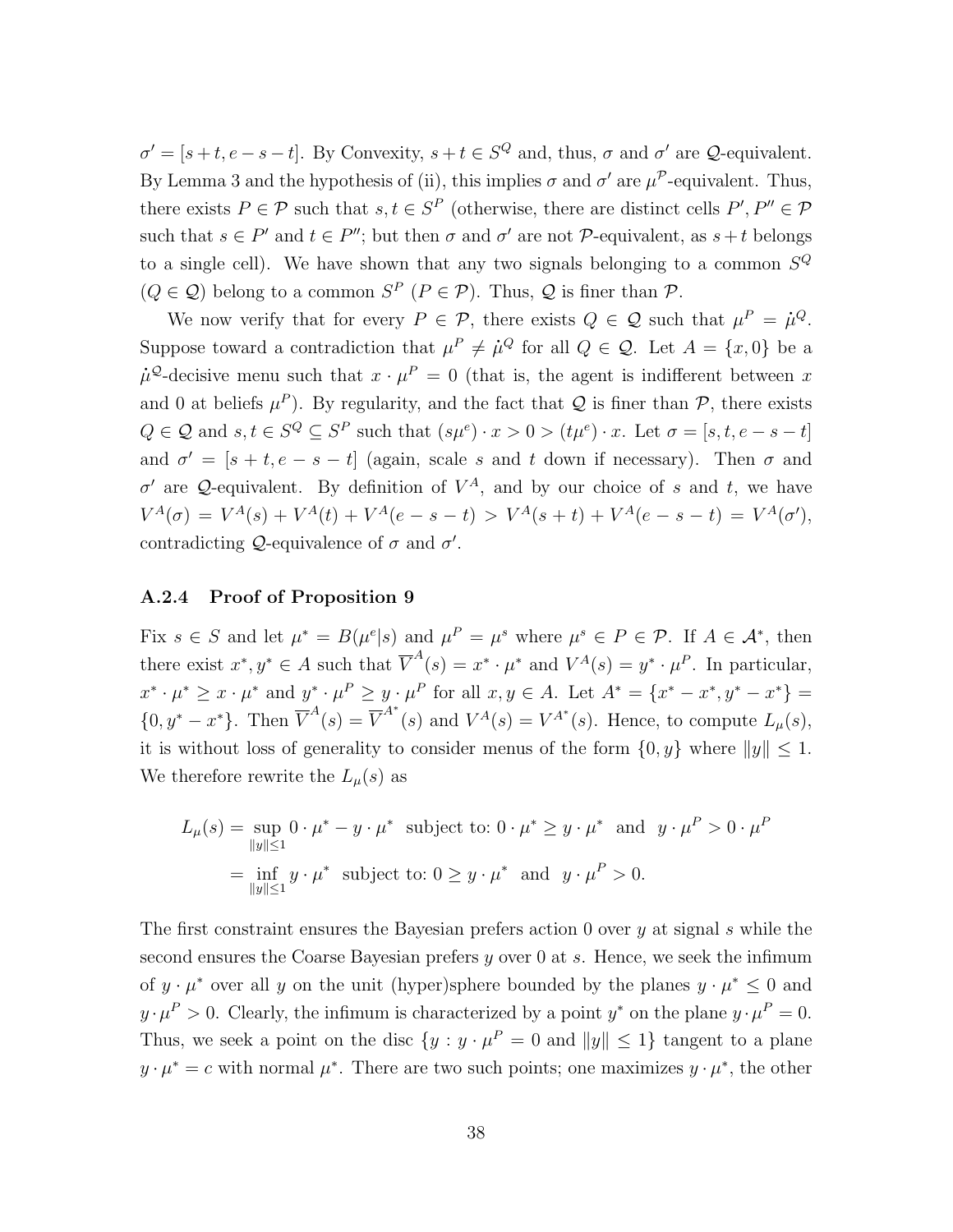minimizes it.

Restricting attention to the case  $\mu^* \neq \mu^P$ , the first constraint does not bind. Thus, the Lagrangian is

$$
\mathcal{L} = -y \cdot \mu^* + \lambda_1 (y \cdot \mu^P) + \lambda_2 (y \cdot y - 1).
$$

Setting  $\frac{\partial \mathscr{L}}{\partial y_{\omega}} = 0$  gives  $2\lambda_2 y = \mu^* - \lambda_1 \mu^P$ . Then  $y \cdot \mu^P = 0$  implies  $0 = \mu^* \cdot \mu^P - \lambda_1 ||\mu^P||^2$ and  $y \cdot y = 1$  implies  $2\lambda_2 = \mu^* \cdot y - \lambda_1 \mu^P \cdot y = \mu^* \cdot y$ . Thus,  $\lambda_1 = \frac{\mu^* \cdot \mu^P}{\|\mu^P\|^2}$  $\frac{\mu^*\cdot\mu^{\mu}}{\|\mu^P\|^2}$ , so that

$$
2\lambda_2 y = \mu^* - \left(\frac{\mu^* \cdot \mu^P}{\|\mu^P\|^2}\right) \mu^P.
$$

Since  $2\lambda_2 = \mu^* \cdot y$ , this implies  $(\mu^* \cdot y)y = \mu^* - \left(\frac{\mu^* \cdot \mu^p}{\|\mu^p\|^2}\right)$  $\frac{\mu^*\cdot\mu^P}{\|\mu^P\|^2}$   $\mu^P$ . Thus, any solution y satisfies

$$
(\mu^* \cdot y)^2 = \|\mu^*\|^2 - \frac{(\mu^* \cdot \mu^P)^2}{\|\mu^P\|^2}
$$

$$
= \|\mu^*\|^2 - \frac{\|\mu^*\|^2 \|\mu^P\|^2 \cos^2 \theta}{\|\mu^P\|^2}
$$

$$
= \|\mu^*\|^2 \sin^2 \theta
$$

where  $\theta \in (0, \frac{\pi}{2})$  $\frac{\pi}{2}$  is the angle (in radians) between  $\mu^*$  and  $\mu^P$ . Thus,  $L_\mu(s) = |y \cdot \mu^*| =$  $\|\mu^*\| \sin \theta$ , which is increasing in  $\theta$ . Observe that  $D_\mu(s) = \left\|\mu^*\right\|$  $\frac{\mu^*}{\|\mu^*\|}-\frac{\mu^P}{\|\mu^P}$  $\|\mu^P\|$  $\parallel$  is the length of the chord connecting the points  $\frac{\mu^*}{\|u\|^*}$  $\frac{\mu^*}{\|\mu^*\|}$  and  $\frac{\mu^P}{\|\mu^P}$  $\frac{\mu}{\|\mu^P\|}$  on the unit circle. The length of a chord with central angle  $\theta$  is  $2 \sin \left( \frac{\theta}{2} \right)$  $\frac{\theta}{2}$ , which is strictly increasing on  $[0, \frac{\pi}{2}]$  $\frac{\pi}{2}$ . Thus,  $D_{\mu}(s) = 2\sin\left(\frac{\theta}{2}\right)$  $\frac{\theta}{2}$ ) increases if and only if  $\theta$  increases, so that  $D_{\mu}(s)$  increases if and only if  $L_{\mu}(s)$  increases.

#### A.2.5 Proof of Proposition 10

To see that (ii) implies (i), observe that  $\dot{v}^A(\hat{\mu}) \neq v^A(\hat{\mu})$  only if  $\hat{\mu}$  belongs to a cell Q such that  $\dot{\mu}^Q \notin \mu^P$ . Since every such Q is a singleton,  $\dot{v}^A(\hat{\mu}) = \overline{v}^A(\hat{\mu}) \geq v^A(\hat{\mu})$ .

To prove that (i) implies (ii), first apply Proposition 9 to get that  $\dot{\mu}$  is less biased than  $\mu$ . Therefore,  $\mu^{\mathcal{P}} \subseteq \mu^{\mathcal{Q}}$ . We need to show that  $\mathcal Q$  is finer than  $\mathcal P$  and that every cell Q such that  $\mu^Q \in \mu^Q \setminus \mu^P$  is a singleton.

First, we verify that  $Q$  is finer than  $P$ . Suppose toward a contradication that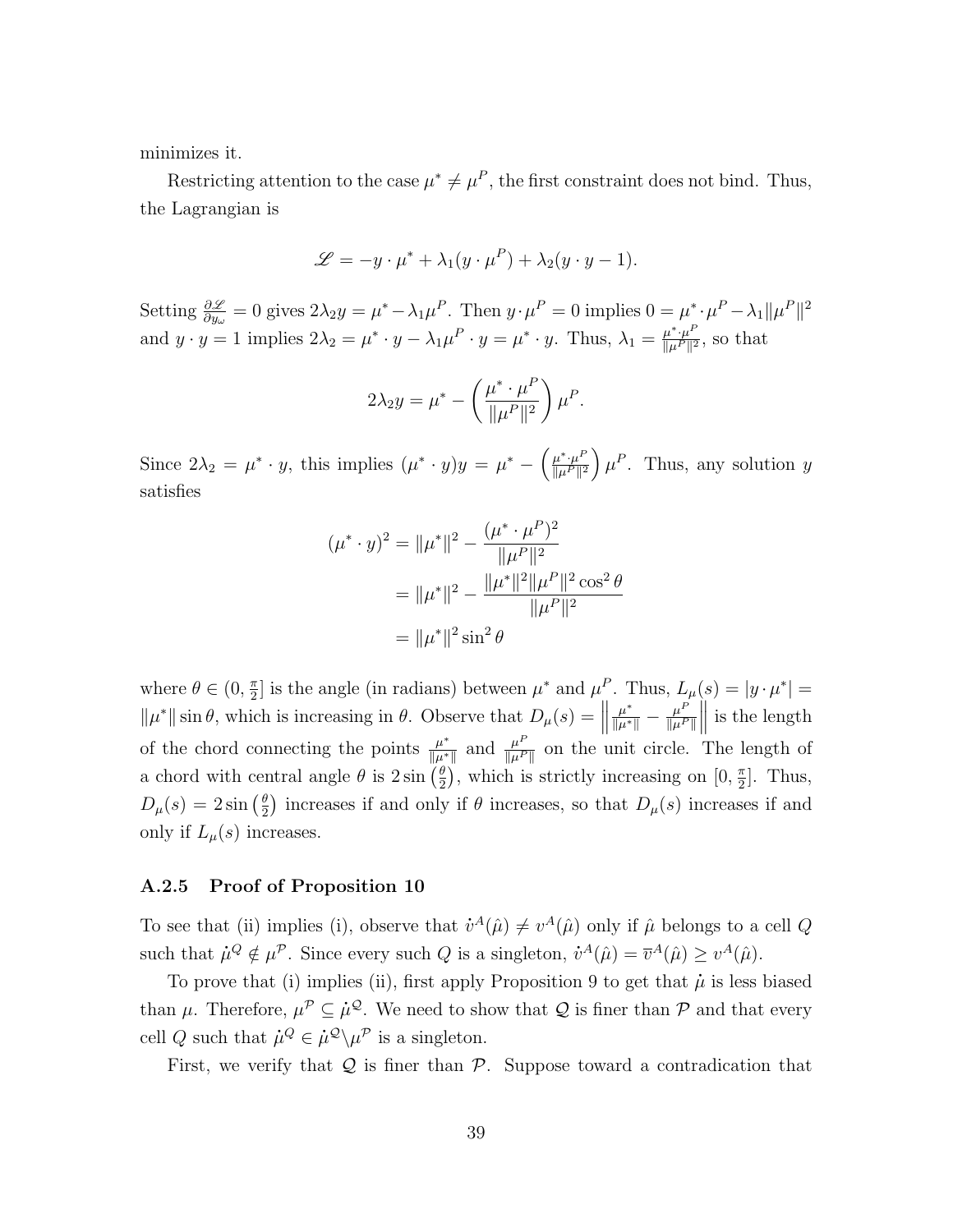there is a cell  $Q \in \mathcal{Q}$  that intersects two or more distinct cells of  $\mathcal{P}$ . Then there is a unique  $P \in \mathcal{P}$  such that  $\mu^Q \in P$ . Let  $P' \neq P$  be another cell of  $\mathcal P$  such that  $Q \cap P' \neq \emptyset$ . Clearly,  $\mu^Q \notin P'$ . There are two cases.

Case 1:  $\mu^Q \notin \partial P'$ . Then, since P' is convex, there exists  $x \in \mathbb{R}^N$  that strictly separates  $\dot{\mu}^Q$  and  $P'$ :  $x \cdot \dot{\mu}^Q > 0 > x \cdot \hat{\mu}$  for all  $\hat{\mu} \in P'$ . Let  $A = \{x, 0\}$ . Then  $v^A(\hat{\mu}') = 0$ for all  $\hat{\mu}' \in Q \cap P'$  because  $0 > x \cdot \mu^{P'}$ . However,  $\dot{v}^A(\hat{\mu}') = x \cdot \hat{\mu}'$  for all  $\hat{\mu}' \in Q \cap P'$ because  $x \cdot \dot{\mu}^Q > 0$ . Since  $0 > x \cdot \hat{\mu}'$  for all  $\hat{\mu}' \in Q \cap P'$ , it follows that  $\dot{v}^A(\hat{\mu}') < v^A(\hat{\mu}')$ for such  $\hat{\mu}'$ , a contradiction.

*Case 2:*  $\mu^Q \in \partial P'$ . Then P' is not a singleton (otherwise  $\mu^{P'} = \mu^Q \notin P'$ ), forcing P' to be regular. Moreover,  $Q$  is regular because it intersects the (disjoint) sets  $P$  and P'. Thus, there are disjoint open neighborhoods  $N_Q \subseteq Q$  and  $N_{P'} \subseteq P'$  of  $\mu^Q$  and  $\mu^{P'}$ . Since  $N_Q$  and  $N_{P'}$  are convex, there exists  $x \in \mathbb{R}^N$  that strictly separates them:  $x \cdot \hat{\mu} > 0 > x \cdot \hat{\mu}'$  for all  $\hat{\mu} \in N_Q$  and  $\hat{\mu}' \in N_{P'}$ . Moreover,  $\hat{\mu}^Q \in Q \cap \partial P'$  implies  $N_Q \cap P' \neq \emptyset$ ; by regularity,  $N_Q \cap P'$  is a full-dimensional subset of  $Q \cap P'$ . Perturb x so that the plane  $x \cdot \hat{\mu} = 0$  passes through the interior of  $N_Q \cap P'$  (but not the point  $\dot{\mu}^Q$ ); this can be done by shifting the plane toward the point  $\dot{\mu}^Q$ . Then x no longer separates  $N_Q$  and  $N_{P'}$ , but the set  $C := {\hat{\mu} \in N_Q \cap P' : 0 > x \cdot \hat{\mu}}$  is nonempty, and we still have  $x \cdot \dot{\mu}^Q > 0$  and  $0 > x \cdot \hat{\mu}'$  for all  $\hat{\mu}' \in N_{P'}$ . Letting  $A = \{x, 0\}$ , it follows that  $v^A(\hat{\mu}) = 0 > x \cdot \hat{\mu} = \dot{v}^A(\hat{\mu})$  for all  $\hat{\mu} \in C$ , a contradiction.

Next, we verify that every cell Q such that  $\dot{\mu}^Q \in \dot{\mu}^Q \backslash \mu^P$  is a singleton. Suppose toward a contradiction that there exists  $\mu^Q \in \mu^Q \setminus \mu^P$  such that Q is not a singleton. Since  $\mu$  is more sophisticated than  $\mu$ , there is a unique  $P \in \mathcal{P}$  such that  $Q \subseteq P$ . Note that  $\mu^P = \mu^P \in \mu^P$ . Since  $\mu^Q$  belongs to the relative interior of Q, there exists  $\mu^* \in Q$  such that  $\mu^Q \notin {\{\alpha\mu^* + (1 - \alpha)\mu^P : \alpha \in [0,1]\}} := L$ . The set L is closed and convex, and therefore can be strictly separated from  $\dot{\mu}^Q$ : there exists  $x \in \mathbb{R}^N$  such that  $x \cdot \hat{\mu}^Q > 0 > x \cdot \hat{\mu}$  for all  $\hat{\mu} \in L$ . In particular, both  $x \cdot \mu^* < 0$  and  $x \cdot \mu^P < 0$ . Let  $A = \{0, x\}$ . Then, at (Bayesian) posterior  $\mu^* \in Q \subseteq P$ , the  $\langle \mathcal{P}, \mu^{\mathcal{P}} \rangle$  representation selects 0 from A:  $v^A(\mu^*) = 0$ . Under representation  $\langle \mathcal{Q}, \mu^{\mathcal{Q}} \rangle$ , however, x is selected from A at posterior  $\mu^*$  because  $\mu^* \in Q$  and  $x \cdot \mu^Q > 0$ . Thus,  $\dot{v}^A(\mu^*) = x \cdot \mu^* < 0$ , so that  $\dot{v}^A(\mu^*) < v^A(\mu^*).$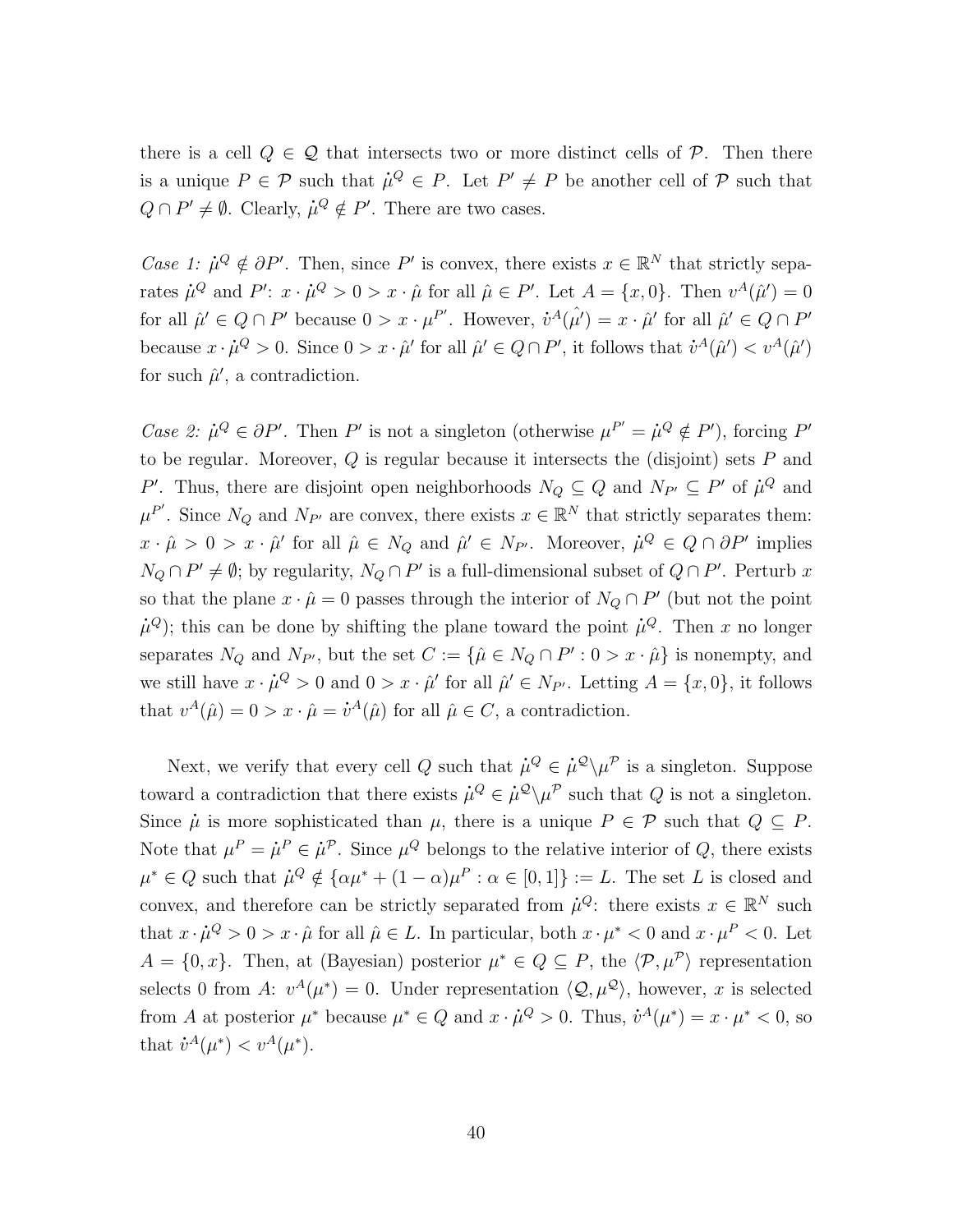## B Signal Distortions

This appendix provides an alternative representation of Coarse Bayesian updating rules. The idea, formalized by the next definition, is that non-Bayesian reactions are due to errors or biases in the agent's perception of information.

**Definition 7.** An updating rule  $\mu$  has a **Signal Distortion Representation** if there is a function  $d : S \to S$  (a **signal distortion**) such that  $\mu^s = B(\mu^e | d(s))$  for all  $s \in S$ .

In a Signal Distortion Representation, an agent who observes signal s updates beliefs by applying Bayes' rule with a modified signal  $d(s)$ . Thus, the function d is a behavioral parameter capturing the agent's tendency to distort information. Such distortions could be due to imperfections in the agent's perception or, in some applications, may reflect the agent's beliefs about the accuracy or reliability of the information source.<sup>15</sup>

Note that if  $\mu$  has a Signal Distortion Representation, then  $d(e) \approx e$ . This is the only substantive property of  $d$  implied by such a representation. Therefore, without additional restrictions, the concept of signal distortion can explain almost any updating behavior. The next definition provides restrictions on  $d$  that make Signal Distortion Representations equivalent to Coarse Bayesian Representations.

**Definition 8.** A signal distortion  $d$  is

- (i) **Homogeneous** if  $d(s) \approx d(t)$  whenever  $s \approx t$ .
- (ii) Convex if  $d(s) \approx d(t)$  implies  $d(\lambda s + (1 \lambda)t) \approx d(s)$  for all  $\lambda \in [0, 1]$ .
- (iii) **Idempotent** if  $d(d(s)) = d(s)$  for all s.

Homogeneity states that two distorted signals have common likelihood ratios if the original signals have common likelihood ratios. Convexity states that if two signals have common distorted likelihood ratios, then those ratios also come about from distorting mixtures of those signals. Idempotency requires the distortion process to be stable: the distortion of  $d(s)$  is  $d(s)$ .

 $15$ See also Aydogan et al. (2017), who propose a model of signal distortion similar in spirit to that of Rabin and Schrag (1999).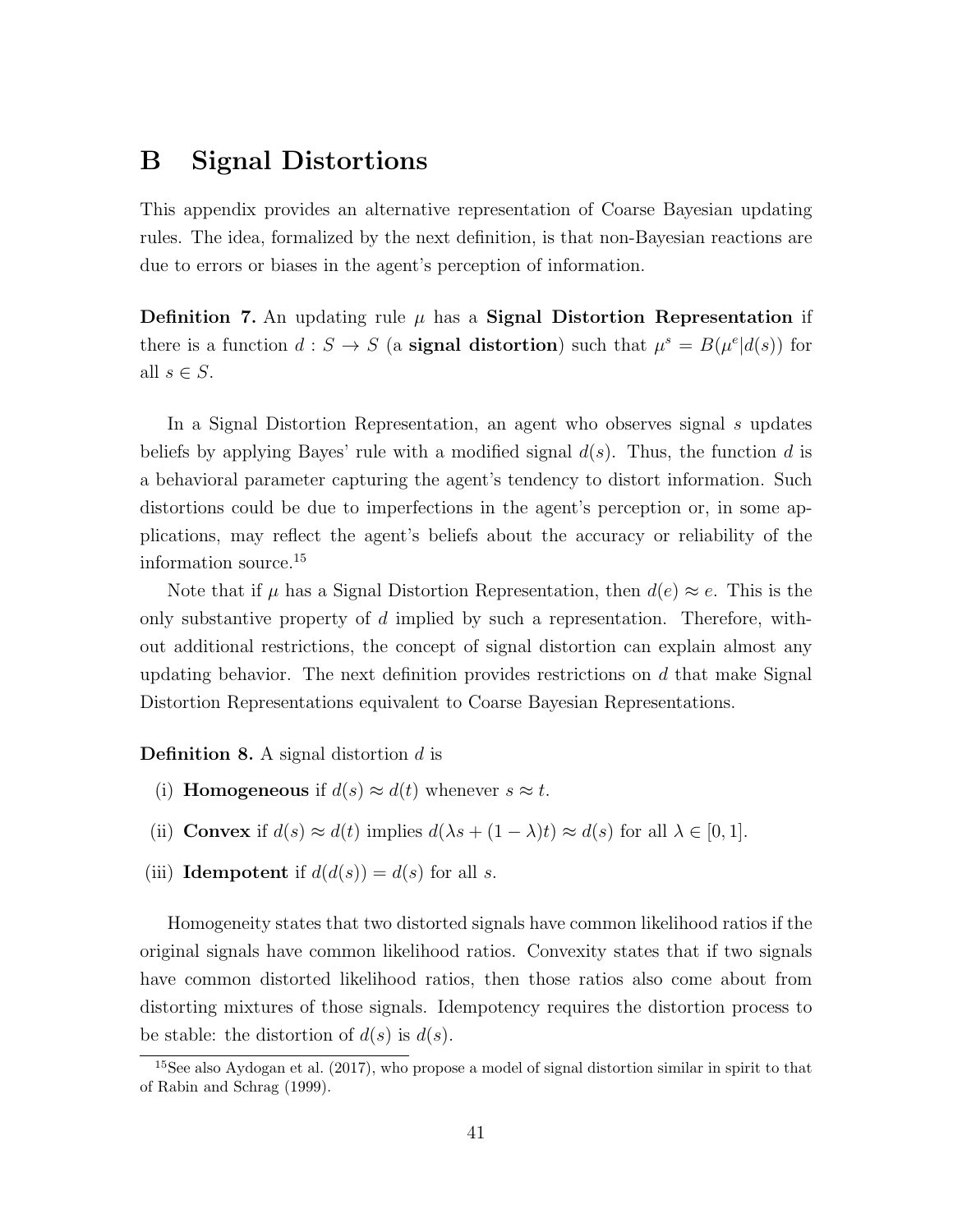

Figure 8: A Signal Distortion Representation on S for two states.

As illustrated by Figure 8, signal distortions d that are Homogeneous, Convex, and Idempotent effectively categorize signals and assign common distorted likelihood ratios to signals in the same category. In particular, d generates a partition of S into convex cones and a representative ray for each cell. Signals in a given cell are distorted to points along the representative ray, ensuring common likelihood ratios.

**Theorem 2.** An updating rule has a Coarse Bayesian Representation if and only if it has a Homogeneous, Convex, Idempotent Signal Distortion Representation. If d and *d*' are two such representations, then  $d(s) \approx d'(s)$  for all  $s \in S$ .

*Proof.* First, suppose  $\mu$  has a Coarse Bayesian Representation. Note that for every  $s \in S$  the signal  $\frac{\mu^s / \mu^e}{\| \mu^s / \mu^e}$  $\frac{\mu^s/\mu^e}{\|\mu^s/\mu^e\|}$  is well-defined because  $\mu^e$  has full support. Define  $d: S \to S$ by

$$
d(s) = \begin{cases} s & \text{if } \mu^s = B(\mu^e|s) \\ \frac{\mu^s / \mu^e}{\|\mu^s / \mu^e\|} & \text{otherwise} \end{cases}.
$$

It is straightforward to verify that  $\mu^s = B(\mu^e | d(s))$  for all s and that d is Homogeneous, Convex, and Idempotent.

Conversely, suppose  $\mu$  has a Signal Distortion Representation with Homogeneous, Convex, and Idempotent d. Define a binary relation  $\sim$  on S by s  $\sim t$  if and only if  $d(s) \approx d(t)$ . Clearly,  $\sim$  is an equivalence relation; thus, its equivalence classes partition S. Homogeneity and Convexity of d ensure each equivalence class is a convex cone. Thus, as in the proof of Theorem 1, each equivalence class is associated with a convex subset of  $\Delta$ , and these subsets form a partition  $\mathcal P$  of  $\Delta$ . For each cell  $P \in \mathcal{P}$ , let  $\mu^P := B(\mu^e | d(s))$  such that s belongs to the equivalence class associated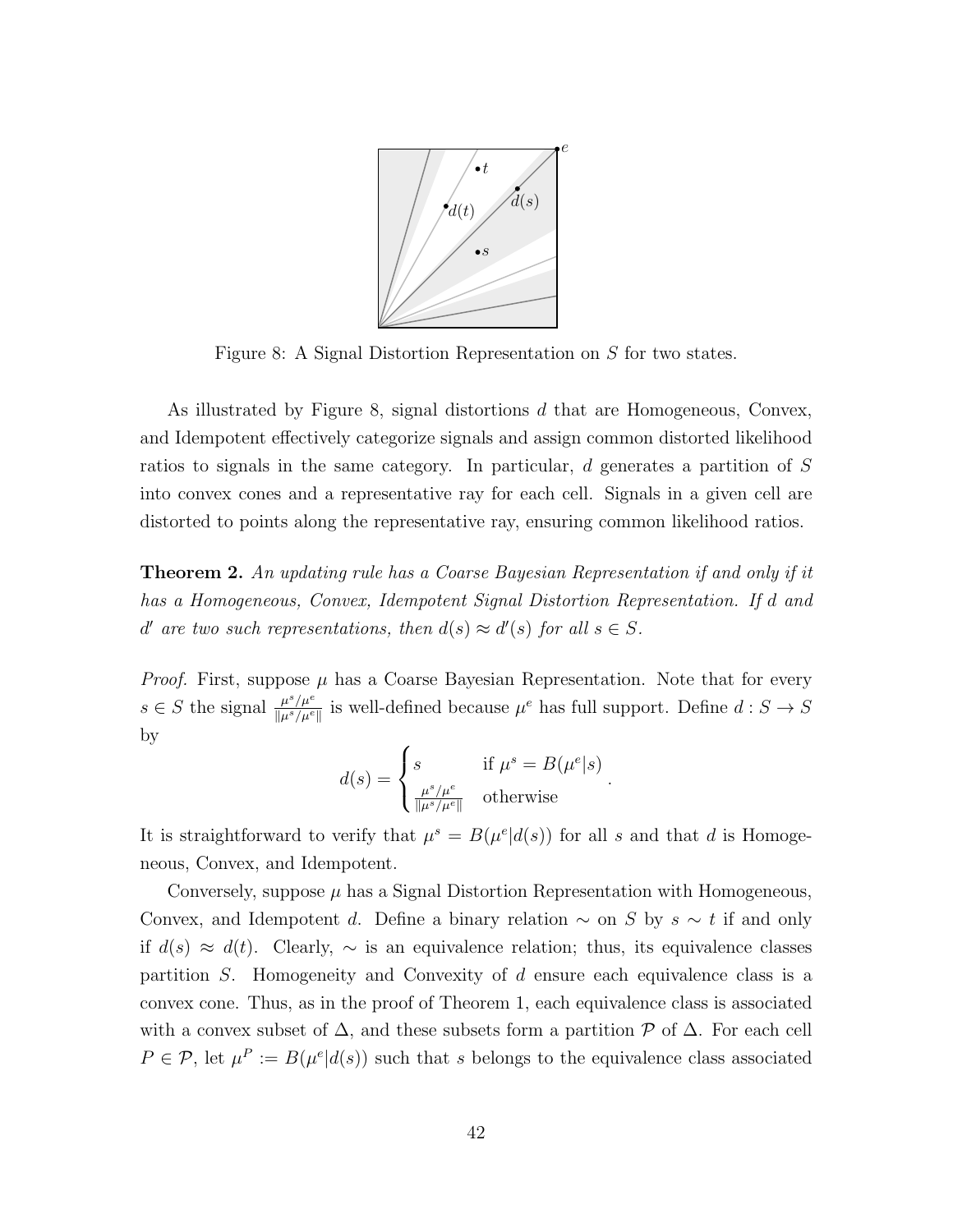with P. By Idempotency,  $\mu^P \in P$ .

Theorem 2 establishes the sought-after equivalence between Coarse Bayesian and Signal Distortion Representations. Thus, any updating rule satisfying Homogeneity, Convexity, and Confirmation has such a Signal Distortion Representation, and the distortion d is unique up to scalar transformation (likelihood ratios).

 $\Box$ 

## C Relationship to Mullainathan (2002)

In a working paper, Mullainathan (2002) develops a model of categorical thinking sharing several features of Coarse Bayesian updating. In this appendix, I show that the categorical thinking model (adapted to my framework of states and signals) satisfies Homogeneity and Cognizance but not necessarily Confirmation.

Mullainathan works with a type space T and prior p where  $p(t)$  is the prior probability of type  $t \in T$ . The analogous components in my model are the state space  $\Omega$  and prior  $\mu^{e}$ , where  $\mu^{e}_{\omega}$  is the prior probability of state  $\omega \in \Omega$ . Data d in Mullainathan's model can be expressed by conditional probabilities  $p(d|t)$  indicating the probability of observing the data given type t; in my model, data corresponds to a signal realization s, and  $s_{\omega}$  (the probability of observing s in state  $\omega$ ) plays the role of  $p(d|t)$ .

A set C of probability distributions over T constitutes a set of "categories." These are feasible beliefs that the agent can hold in Mullainathan's model. Thus, the set C is analogous to the set  $\{\mu^P : P \in \mathcal{P}\}\$ in my model. For a category c and data d,  $p(d|c)$  is the probability of generating data d in category c; this is analogous to  $s \cdot \mu^P$ , which is the probability of observing signal s if  $\mu^P$  is the true probability law. Finally, Mullainathan defines  $p(c) := \int_t p(t)c(t)$  to be the "base rate" of category  $c$ .<sup>16</sup> In my model, the analogous rate is  $\mu^e \cdot \mu^P$ .

Like Coarse Bayesians, agents in Mullainathan's model partition the probability simplex and assign posterior beliefs as a function of the cell containing the Bayesian posterior. Any set of  $C$  of categories (feasible posteriors) is permitted; however, the partition is derived from C using an optimality criterion resembling that of Maximum-Likelihood rules in section 3.2. In particular, let  $c^*(d) \in C$  denote the agent's posterior

<sup>&</sup>lt;sup>16</sup>I have modified the notation slightly; Mullainathan writes  $q_c(\cdot)$  instead of  $c(\cdot)$  to indicate the probability distribution over T associated with category  $c \in C$ .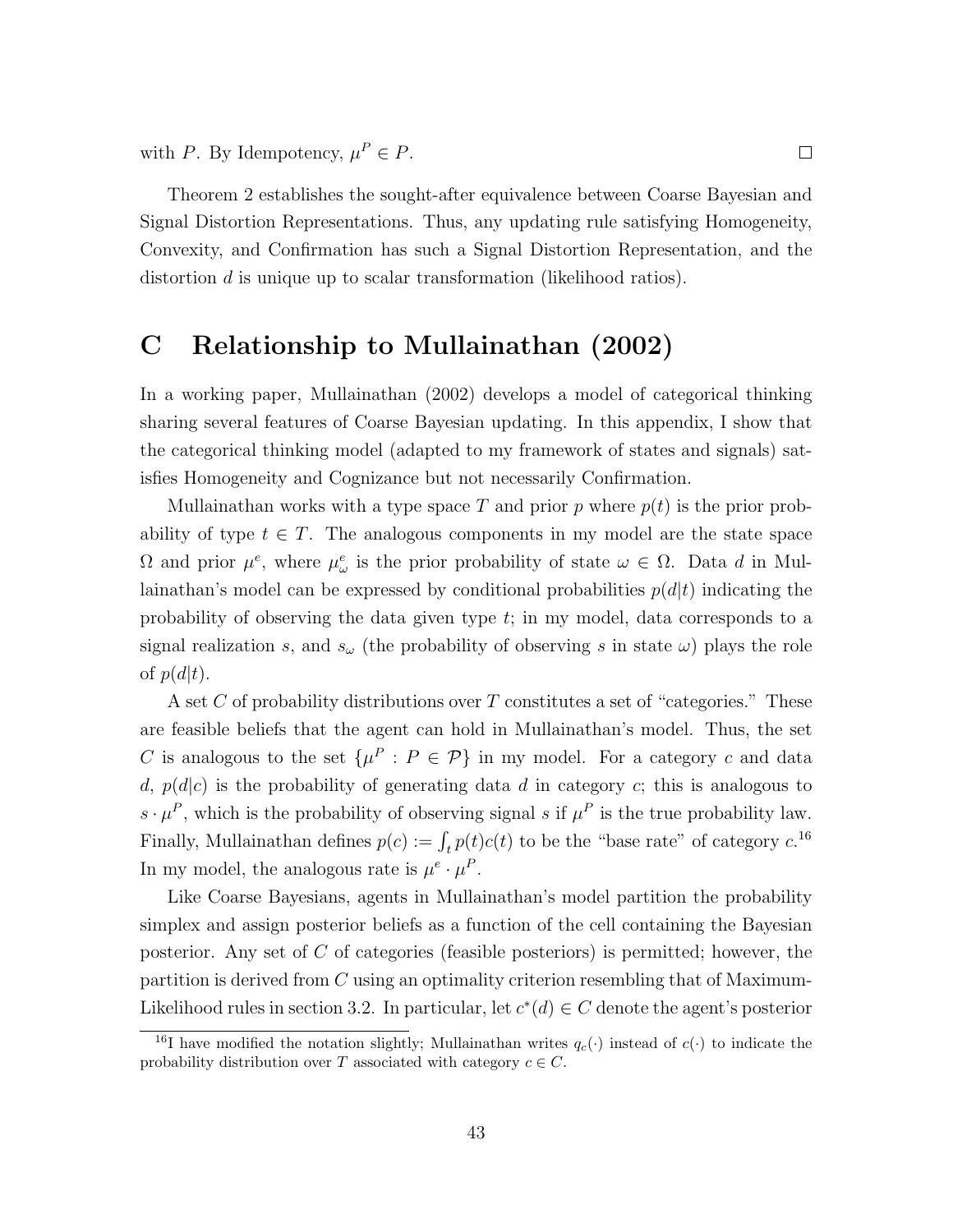after observing data d. Mullainathan requires that

$$
c^*(d) \in \operatorname*{argmax}_{c \in C} p(d|c)p(c). \tag{7}
$$

In my framework, the analogous condition is

$$
\mu^s \in \underset{\hat{\mu} \in \hat{C}}{\operatorname{argmax}} (s \cdot \hat{\mu}) (\mu^e \cdot \hat{\mu}), \tag{8}
$$

where  $\hat{C} \subseteq \Delta$  is some set of feasible posteriors. This is very similar to maximization of the likelihood function specified in section 3.2; the main difference is that my likelihood functions use a second-order belief  $\gamma$  instead of the base rate  $p(c)$  proposed by Mullainathan.

Thus, Mullainathan's model works by specifying a set  $C$  of categories (feasible posteriors) from which the criterion (7) selects posteriors after observing data d. Because of the functional forms employed, it is as if there is a partition of the probability simplex such that the agent's selected posterior only depends on which cell contains the Bayesian posterior.

Unlike Coarse Bayesians, categorical thinkers need not satisfy Confirmation because condition (7) does not guarantee that beliefs  $c^*(d)$  belong to the cell containing the Bayesian posterior associated with data  $d<sup>17</sup>$  Below, I prove these claims in my framework (in particular, employing condition (8)).

First, let  $\hat{C}$  be a nonempty set of feasible posteriors. Suppose that some  $\mu^* \in \hat{C}$ is a solution to the maximization problem in (8) for both s and t. That is,  $\mu^*$  solves both

$$
\max_{\hat{\mu}\in\hat{C}}(s\cdot\hat{\mu})(\mu^e\cdot\hat{\mu})\qquad\text{and}\qquad \max_{\hat{\mu}\in\hat{C}}(t\cdot\hat{\mu})(\mu^e\cdot\hat{\mu}).
$$

Then, if  $\alpha, \beta \geq 0$ , it follows at  $\mu^*$  solves

$$
\max_{\hat{\mu}\in\hat{C}}((\alpha s+\beta t)\cdot\hat{\mu})(\mu^e\cdot\hat{\mu}).
$$

It follows that the map  $s \mapsto \operatorname{argmax}_{\hat{\mu} \in \hat{C}}(s \cdot \hat{\mu})(\mu^e \cdot \hat{\mu})$  is measurable with respect to a partition of  $S$  into convex cones. As demonstrated in the proof of Theorem 1, such

<sup>&</sup>lt;sup>17</sup>Note that the partitions in Mullainathan's model will typically have convex cells. Convexity only fails if the maximization problem in (7) has more than one solution and the agent's tie-breaking criterion is not convex.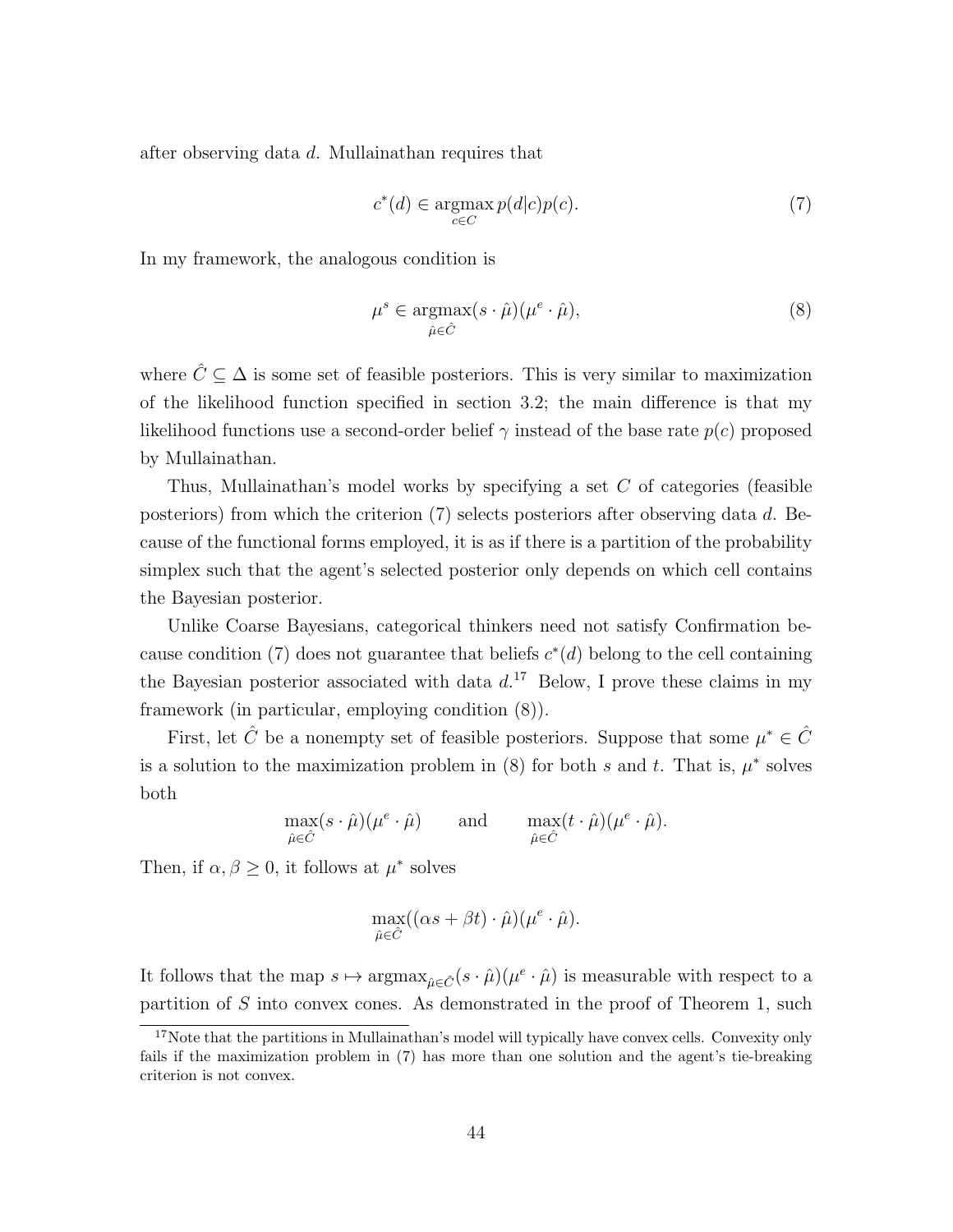convex cones can be associated with convex subsets of  $\Delta$  by mapping signals s to Bayesian posteriors  $B(\mu^{e}|s)$ .

Thus, any updating rule satisfying (8) satisfies Homogeneity and Cognizance if one restricts attention to signals that yield unique solutions to the optimization problem. For signals that involve ties, Homogeneity and/or Cognizance may be violated if the agent's tie-breaking selection is not Homogeneous or Convex.

A more substantive difference between Mullainathan's model and Coarse Bayesian updating is that condition (8) does not guarantee that the updating rule satisfies Confirmation. To see this, suppose  $|\Omega| = 2$  and let  $\mu^e = (\frac{1}{3}, \frac{2}{3})$  $(\frac{2}{3})$ . Suppose that  $\hat{\mu}, \hat{\mu}' \in \hat{C}$ where  $\hat{\mu} = (\frac{1}{4}, \frac{3}{4})$  $\frac{3}{4}$ ) and  $\hat{\mu}' = (\frac{1}{5}, \frac{4}{5})$  $(\frac{4}{5})$ . Let  $s = (\frac{3}{8}, \frac{9}{16})$ . It follows that  $B(\mu^{e}|s) = \hat{\mu}$ ; so, Confirmation requires  $\hat{\mu}$  to solve

$$
\max_{\tilde{\mu}\in\hat{C}}(s\cdot\tilde{\mu})(\mu^e\cdot\tilde{\mu}).
$$

However,

$$
(s \cdot \hat{\mu})(\mu^e \cdot \hat{\mu}) = \frac{77}{256} < \frac{63}{200} = (s \cdot \hat{\mu}^\prime)(\mu^e \cdot \hat{\mu}^\prime).
$$

Thus,  $\hat{\mu}$  is not selected at s, violating Confirmation.

## References

- Ambuehl, S. and S. Li (2018). Belief updating and the demand for information. Games and Economic Behavior 109, 21–39.
- Aydogan, I., A. Baillon, E. Kemel, and C. Li (2017). Signal perception and belief updating. Working paper .
- Barberis, N., A. Shleifer, and R. Vishny (1998). A model of investor sentiment. Journal of financial economics  $49(3)$ , 307–343.
- Benjamin, D. J. (2019). Errors in probabilistic reasoning and judgment biases. In Handbook of Behavioral Economics: Applications and Foundations 1, Volume 2, pp. 69–186. Elsevier.
- Benjamin, D. J., M. Rabin, and C. Raymond (2016). A model of nonbelief in the law of large numbers. Journal of the European Economic Association  $14(2)$ , 515–544.
- Blackwell, D. (1951). Comparison of experiments. In *Proceedings of the second Berke*ley symposium on mathematical statistics and probability, Volume 1, pp. 93–102.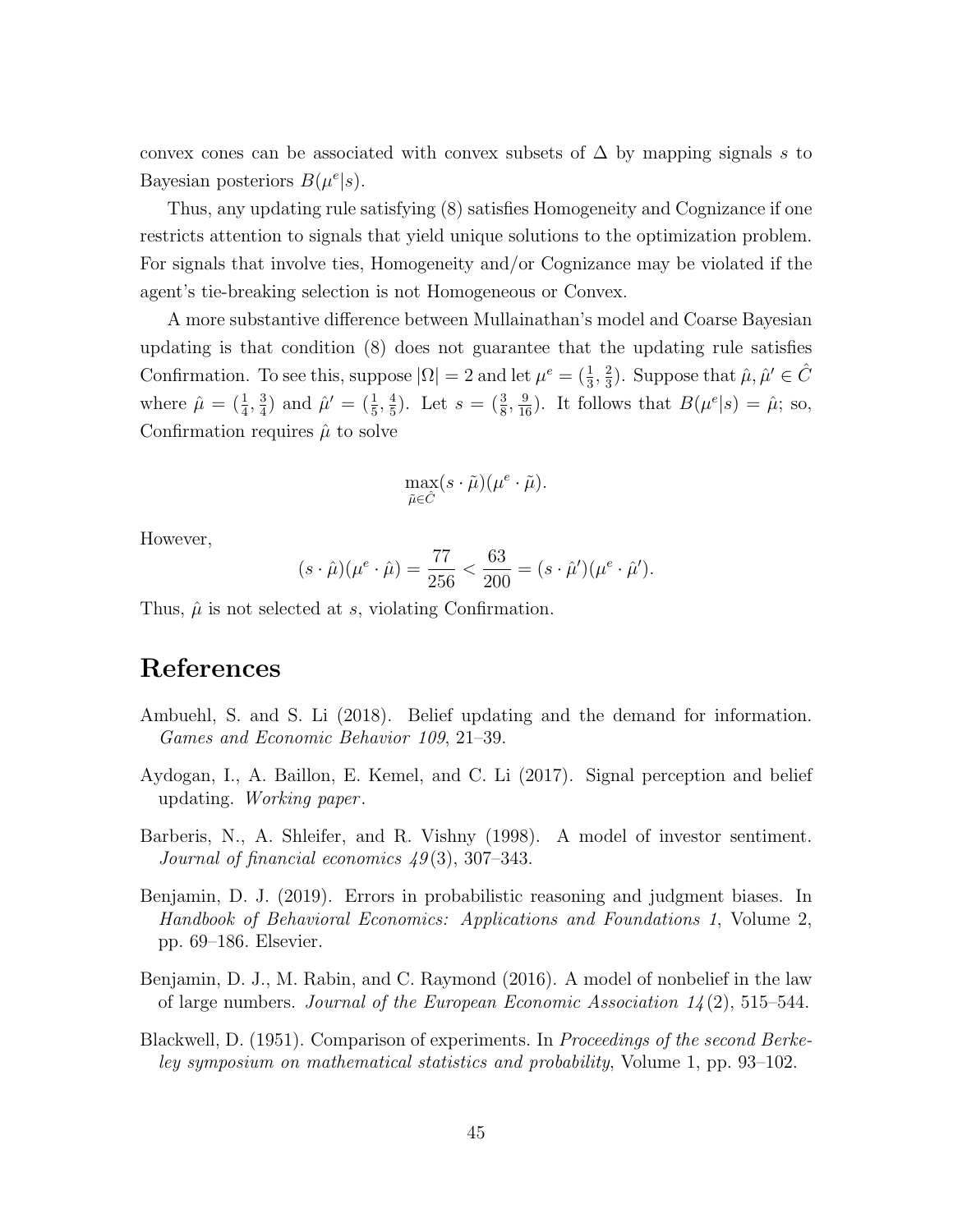- Brunnermeier, M. K. and J. A. Parker (2005). Optimal expectations. American Economic Review 95 (4), 1092–1118.
- Camerer, C. (1995). Individual decision making. Handbook of experimental economics.
- Cripps, M. W. (2018). Divisible updating. Working Paper .
- De Bondt, W. F. and R. Thaler (1985). Does the stock market overreact? The Journal of finance  $40(3)$ , 793–805.
- de Clippel, G. and X. Zhang (2019). Non-bayesian persuasion. Working Paper.
- Ducharme, W. (1970). Response bias explanation of conservative human inference. Journal of Experimental Psychology 85, 66–74.
- Edwards, W. (1968). Conservatism in human information processing. Formal representation of human judgment, 17–52.
- Eil, D. and J. M. Rao (2011). The good news-bad news effect: Asymmetric processing of objective information about yourself. American Economic Journal: Microeconomics  $3(2)$ , 114–38.
- Epstein, L. G. (2006). An axiomatic model of non-Bayesian updating. The Review of Economic Studies 73 (2), 413–436.
- Epstein, L. G., J. Noor, and A. Sandroni (2008). Non-Bayesian updating: A theoretical framework. Theoretical Economics 3 (2), 193–229.
- Fryer, R. G., P. Harms, and M. O. Jackson (2019). Updating beliefs when evidence is open to interpretation: Implications for bias and polarization. Journal of the European Economic Association 17 (5), 1470–1501.
- Galperti, S. (2019). Persuasion: The art of changing worldviews. American Economic Review  $109(3)$ , 996-1031.
- Gennaioli, N. and A. Shleifer (2010). What comes to mind. The Quarterly journal of economics 125 (4), 1399–1433.
- Grether, D. M. (1980). Bayes rule as a descriptive model: The representativeness heuristic. The Quarterly journal of economics 95(3), 537–557.
- Jakobsen, A. (2020). An axiomatic model of persuasion. Working Paper .
- Kahneman, D. and A. Tversky (1972). Subjective probability: A judgment of representativeness. Cognitive psychology  $3(3)$ , 430–454.
- Kahneman, D. and A. Tversky (1973). On the psychology of prediction. *Psychological review 80*(4), 237.